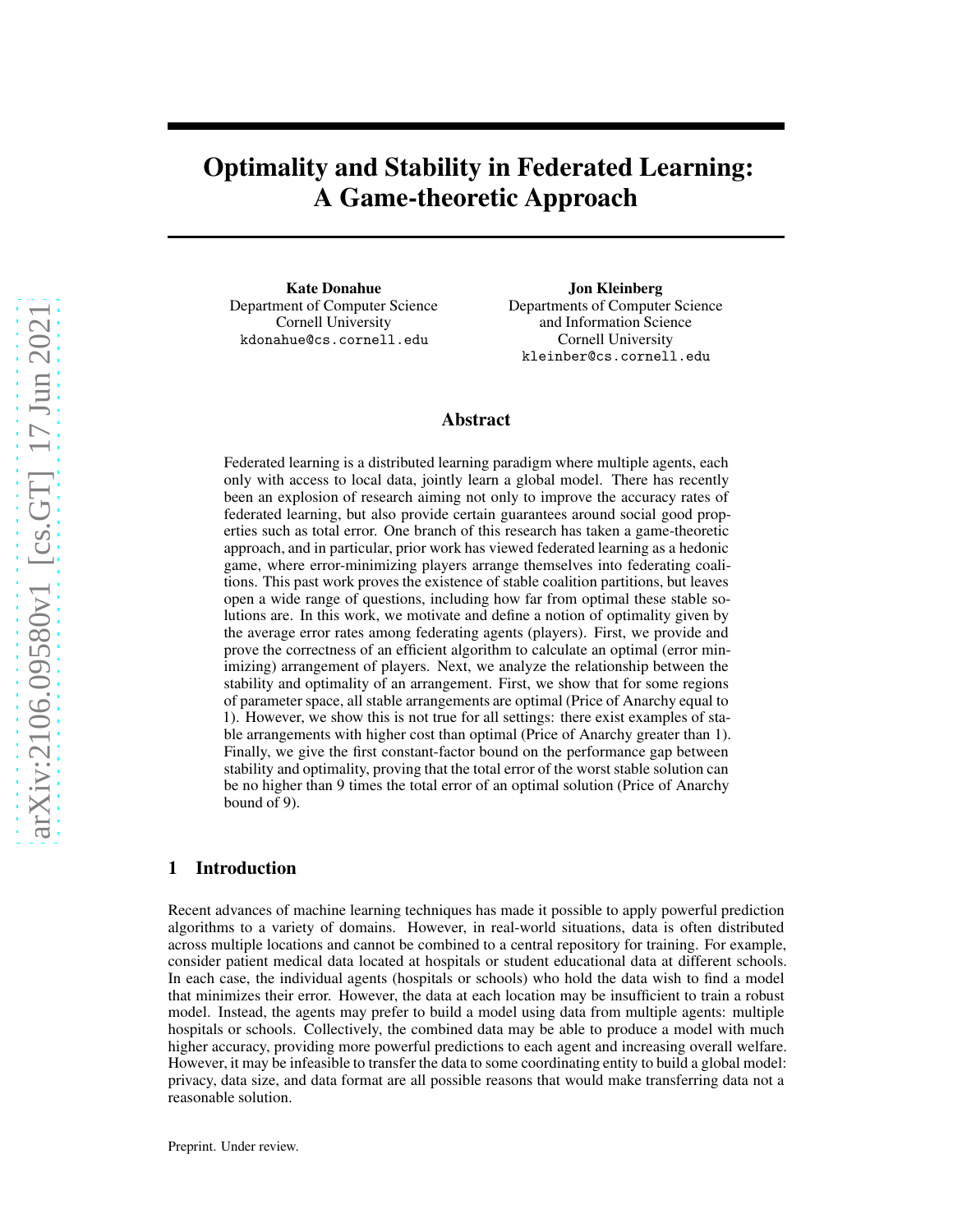Federated learning is a novel distributed learning paradigm that aims to solve this problem [\(McMahan et al. \[2016\]](#page-10-0)). Data remains at separate local sites, which individual agents use to learn local model parameters or parameter updates. Then, only the parameters are transferred to the coordinating entity (for example, a technology company), which averages together all of the parameters in order to form a single global model, which all of the agents use. Federated learning is a rapidly growing area of research [\(Li et al. \[2020\]](#page-10-1), [Kairouz et al.](#page-10-2) [\[2019\]](#page-10-2), [Lim et al. \[2020](#page-10-3)]).

However, research has also noted that federated learning, in its traditional form, may not be the best option for each agent [\(Yu et al. \[2020\]](#page-11-0), [Bagdasaryan and](#page-9-0) Shmatikov [\[2019\]](#page-9-0), [Li et al.](#page-10-4) [\[2019\]](#page-10-4), [Mohri et al.](#page-10-5) [\[2019\]](#page-10-5)). In the real world, agents may differ in their true distribution: the true model of patient outcomes at hospital  $A$  may differ from the true model at hospital  $B$ , for example. If these differences are large enough, federating agents may see their error increase under certain situations, potentially even beyond what they would have obtained with only local learning. For example, a player with relatively few samples may end up seeing its model "torqued" by the presence of a player with many samples. For this reason, agents may not wish to federate with every other potential agent.

Instead, each agent faces a choice: given the costs and benefits of federating with different players, it must determine which of the exponentially many combinations of players it would prefer to federate with. Simultaneously, every other agent is also attempting to identify and join a federating group that it prefers - and agents may have conflicting preferences. Prior work [\(Donahue and Kleinberg](#page-9-1) [\[2021\]](#page-9-1), [Hasan](#page-10-6) [\[2021\]](#page-10-6)) has formulated this problem as a *hedonic game*, which each player derives some cost (error) from the coalition they join. The aim of such research has been to identify partitions of players that are *stable* against deviations, for varying definitions of stability. A hedonic game in general may not have any stable arrangements, so the area's contributions in the analysis of stability adds valuable insight into the incentives of federating agents.

However, this framework also leaves open multiple game theoretic questions. While the federating agents have individual incentives to reduce their error, society as a whole also has an interest in minimizing the overall error. In the school example, individual schools wish to find coalitions that work well on their own sub-populations, while the overall district or state may have an interest in finding an overall set of coalitions that minimizes the overall error. This analysis of a coalition partition's overall cost falls under the game theoretic notion of *optimality*.

One natural question relates to the tension between these two goals: the self-interested goal of the individual actors (stability) and the overall goal of reducing total cost (optimality). Given a that set of self-interested agents has found a stable solution, how far from optimal could it be? This is reflected by the *Price of Anarchy* of a game, the canonical approach to study optimality and stability jointly [\(Papadimitriou](#page-11-1) [\[2001\]](#page-11-1), [Koutsoupias and Papadimitriou \[1999\]](#page-10-7)). The Price of Anarchy (PoA) is a ratio where the numerator is equal to the highest-cost stable arrangement and the denominator is equal to the lowest-cost arrangement (the optimal arrangement). It is lower bounded by 1, a bound that it achieves only if all stable arrangements are optimal. A higher Price of Anarchy value implies a greater trade off between stability and optimality, and bounding the Price of Anarchy for a particular game puts a limit on this trade-off. Federated learning is a situation where questions of stability have been analyzed, but to our knowledge there has been no systematic analysis of the Price of Anarchy in a model of federated learning.

The present work: A framework for optimality and stability in federated learning In this work, we make two main contributions to address this gap. First, we provide an efficient, constructive algorithm for calculating an optimal federating arrangement. Secondly, we prove the first-ever constant bound on the Price of Anarchy for this game, showing that the worst stable arrangement is no more than 9 times the cost of the best arrangement.

We begin Section [4](#page-4-0) by defining optimality, drawing on a notion of weighted error derived from the standard objective in federated learning literature. The main contribution of this section is an efficient, constructive algorithm for calculating an optimal arrangement, along with a proof of its optimality. However, as demonstrated in Section [5,](#page-6-0) optimality and stability are not always simultaneously achieved. This section analyzes the Price of Anarchy, which measures how far from optimal the worst stable arrangement can be. First, we demonstrate that the optimal arrangement is not always stable. Next, we show that there exist sub-regions where the Price of Anarchy is equal to 1.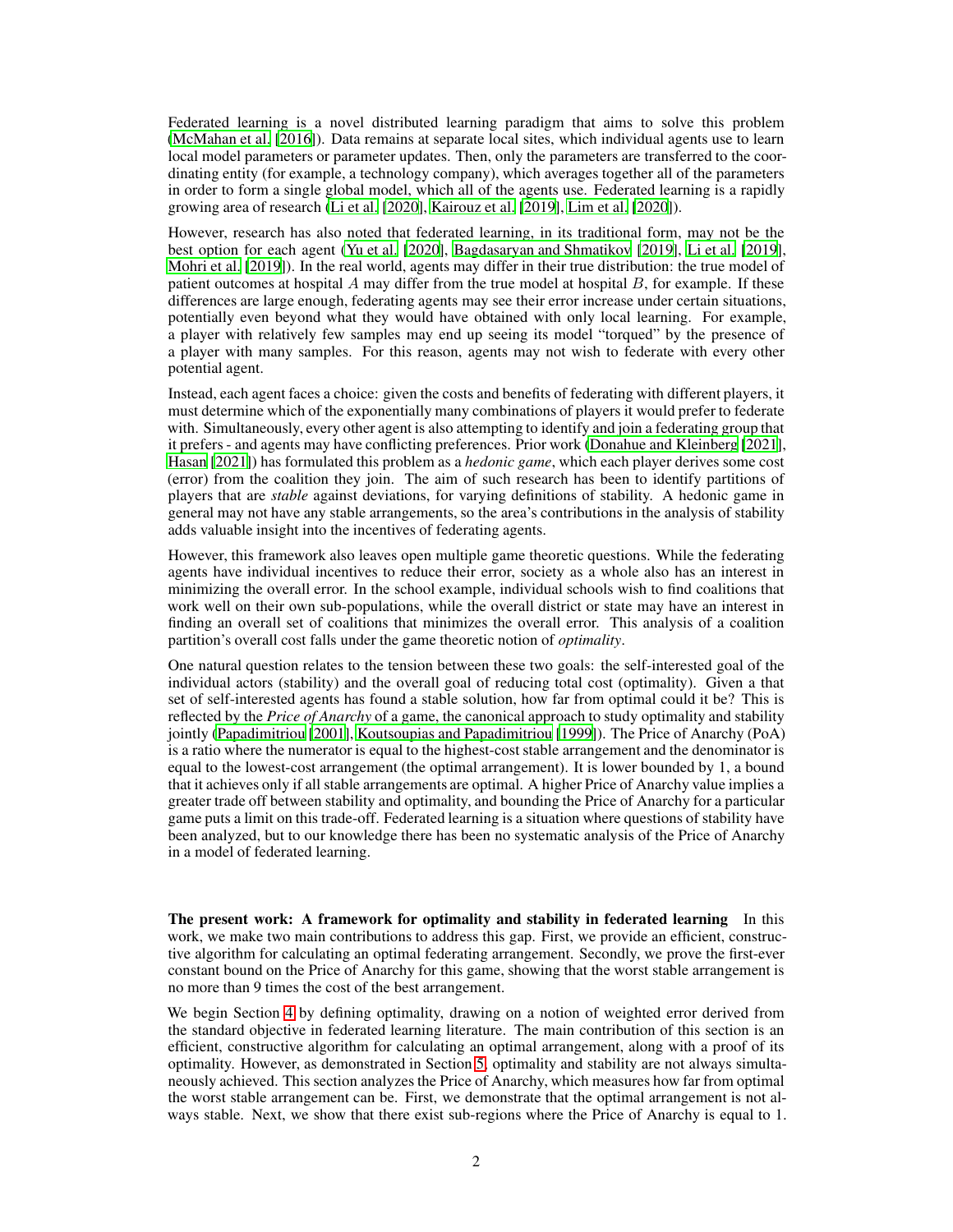Finally, this section proves an overall Price of Anarchy bound of 9, the first constant bound for this game.

It is worth emphasizing that, beyond the Price of Anarchy bound itself, part of the contribution of this work is the optimization and analysis to produce this bound. The proofs for this contribution are modular and illuminate multiple properties about the broader federated learning game under study. As such, these contributions could be useful for further investigating this model. For example, the modular structure of our proof is what enables us to establish stronger bounds for certain sub-cases.

# 2 Related work

Federated learning As we mentioned previously, federated learning has recently seen numerous advances. In this section, we highlight a few papers in federated learning that are especially related to our work.

The idea that agents might differ in their true models (that data might be generated non-i.i.d. across multiple agents) is commonly acknowledged in the federated learning literature. For example, [Yu et al. \[2020\]](#page-11-0), [Bagdasaryan and Shmatikov](#page-9-0) [\[2019\]](#page-9-0) empirically demonstrate that federated learning, and especially privacy-related additions, can cause a wide disparity in error rates. Some techniques have been developed specifically towards this problem. For example, hierarchical federated learning adds an additional layer of hierarchical structure to federated learning, which could be used to reduce latency or to cluster together similar players [\(Lin et al. \[2018](#page-10-8)], [Liu et al. \[2020](#page-10-9)]). Many other works also relate to clustering, such as [\(Lee et al.](#page-10-10) [\[2020\]](#page-10-10), [Sattler et al. \[2020](#page-11-2)], [Shlezinger et al.](#page-11-3) [\[2020\]](#page-11-3), [Wang et al. \[2020\]](#page-11-4), [Duan et al.,](#page-9-2) [Jamali-Rad et al.](#page-10-11) [\[2021\]](#page-10-11), [Caldarola et al. \[2021\]](#page-9-3)). These works, which tend to be more applied than our work, may also differ in that they analyze situations where additional information is known, such as the data distribution at each location.

Other work aims to improve accuracy rates by selecting acquiring additional data [\(Blum et al.](#page-9-4) [\[2017\]](#page-9-4), [Duan et al.](#page-9-5) [\[2021\]](#page-9-5)). Some papers specifically analyze federated learning for high-stakes situations such as medical settings [\(Xia et al.](#page-11-5) [\[2021\]](#page-11-5), [Guo et al. \[2021\]](#page-10-12), [Vaid et al.](#page-11-6) [\[2021\]](#page-11-6), [Kumar et al.](#page-10-13) [\[2021\]](#page-10-13), [Zhang et al. \[2021](#page-11-7)]). In general, all of these works have the goal of reducing the average error over all federating agents, which we will use to motivate our definition of optimality in later sections.

Game theory in federated learning The closest work to this current paper is [Donahue and Kleinberg \[2021\]](#page-9-1), which we discuss in greater detail in Section [3.](#page-2-0) Another paper using hedonic game theory to analyze federated learning games is [Hasan](#page-10-6) [\[2021\]](#page-10-6), which gives conditions for Nash stability in federated learning. Other works analyze the incentives of players to contribute resources towards federated learning: [Blum et al.](#page-9-6) [\[2021\]](#page-9-6) analyzes fairness and efficiency in sampling additional points for federated learning and Le [et al. \[2021](#page-10-14)] analyzes incentives for agents to contribute computational resources in federated learning. Interestingly, multiple works take a game theoretic approach towards coalition formation in cloud computing, but with the aim of minimizing some cost besides error, such as electricity usage [Guazzone et al. \[2014](#page-9-7)], [Anglano et al.](#page-9-8) [\[2018\]](#page-9-8).

#### <span id="page-2-0"></span>3 Model and assumptions

We assume that there are M total agents (sometimes referred to as players). Each agent  $i \in [M]$  has drawn  $n_i$  data points from their true local distribution  $q(\theta_i)$ , where  $\theta_i$  are their true local parameters and  $g(\cdot)$  is some true labeling function. A player's goal is to learn a model with low expected error on its own distribution. If a player opts for local learning, then it uses its local estimate of these parameters  $g(\hat{\theta}_i)$  to predict future data points, obtaining error  $err_i(\{i\})$ . If a set of players  $C$  are federating together, we say that they are in a *coalition* or *cluster* together. They combine their local estimates of parameters into a single federated estimate, governed by the weighted average of their parameters:

<span id="page-2-1"></span>
$$
\hat{\theta}_C = \frac{1}{\sum_{i \in C} n_i} \cdot \sum_{i \in C} n_i \cdot \hat{\theta}_i \tag{1}
$$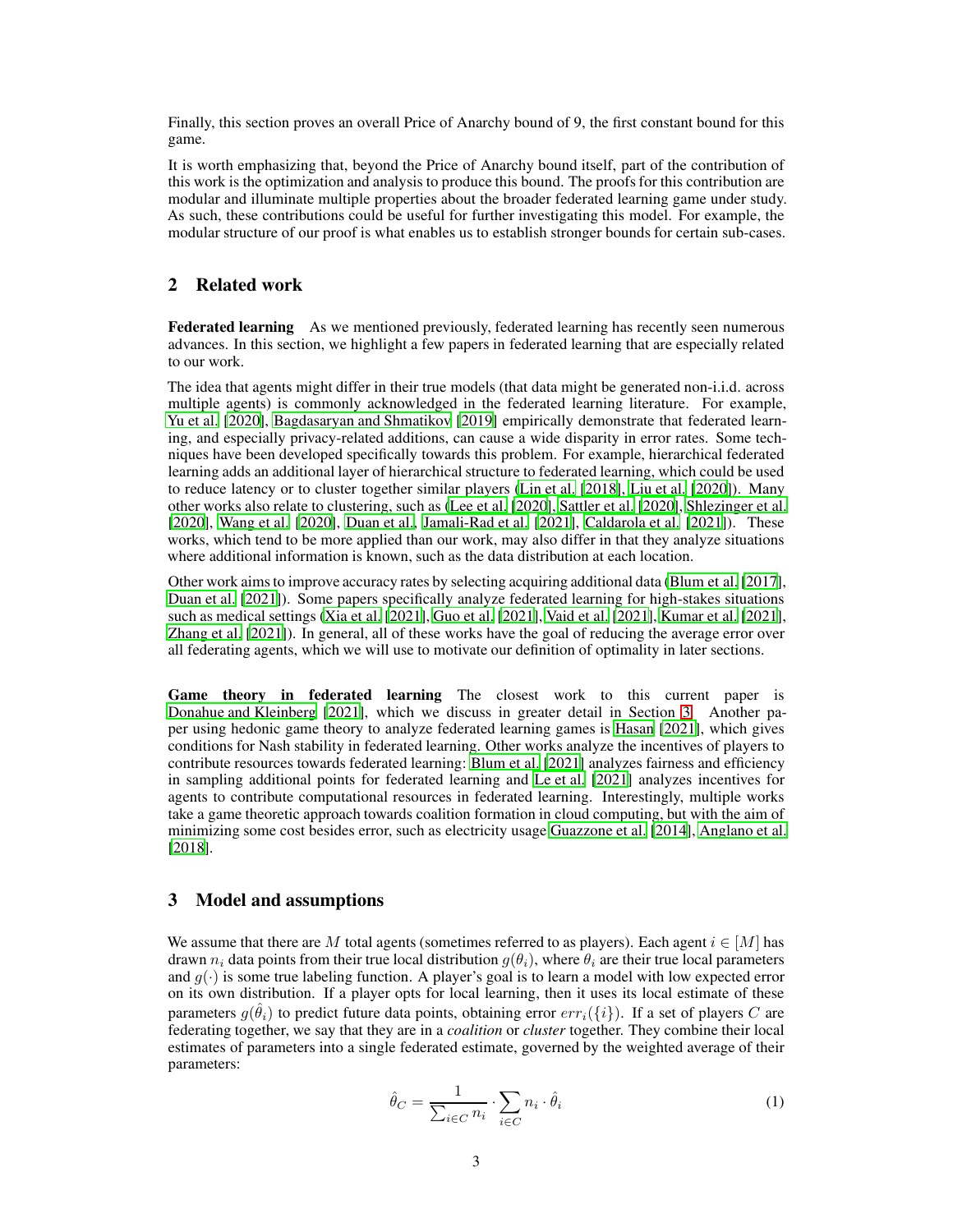A federating player i obtains error  $err_i(C)$ : note that this value may differ between players in the same coalition. For example, if player j has samples than player k, then  $\theta_C$  will be weighted more towards player *i*, meaning that player *i* will have lower expected error than  $k$ .

The weighted average method in Equation [1](#page-2-1) is commonly used in federated learning [\(McMahan et al.](#page-10-0) [\[2016\]](#page-10-0)). Because it is the most straightforward method, it is sometimes called "vanilla" federated learning. Alternative ways of federation might involve customizing the model for individuals, as in domain adaptation. For example, [Donahue and Kleinberg](#page-9-1) [\[2021\]](#page-9-1) models three methods of federation: vanilla (called "uniform"), as well as two models of domain adaptation.

There are multiple reasons why we opted to analyze the federation method in Equation [1](#page-2-1) in this work. First of all, this federation method is the most straightforward method, and as such it is the natural candidate to begin analysis. Secondly, this federation method is the most interesting to analyze technically. Domain adaptation serves to increase the incentives of an individual agent to participate in federation: it reduces the tension between an individual's incentives and the optimal overall arrangement. Because of this, for Price of Anarchy it is more valuable and challenging to explore the case in Equation [1,](#page-2-1) where incentives are more opposed.

#### 3.1 Theoretical model of federation from [Donahue and Kleinberg \[2021\]](#page-9-1)

Federated learning has been the subject of both applied and theoretical analysis; our focus here is on the theoretical side. In addition, for game theoretical reasoning to be feasible, we need a model that gives exact errors (costs) for each player, rather than bounds: these are needed in order to be able to argue that a certain arrangement is optimal, for example.

We opt to use the model developed in our prior work [Donahue and](#page-9-1) Kleinberg [\[2021\]](#page-9-1), which produces the closed-form error value seen in Lemma [1](#page-3-0) below. While we work within this model, we emphasize that [Donahue and Kleinberg](#page-9-1) [\[2021\]](#page-9-1) asked different questions from this paper's focus: our prior work focused on developing the federated learning model and analyzing the stability of federating coalitions, while our current work analyzes optimality and Price of Anarchy.

<span id="page-3-0"></span>Lemma 1 (Lemma 4.2, from [Donahue and Kleinberg \[2021](#page-9-1)]). *Consider a mean estimation task as follows: player j is trying to learn its true mean*  $\theta_j$ *. It has access to*  $n_j$  *samples drawn i.i.d.*  $Y \sim \mathcal{D}_j(\theta_j, \epsilon_j^2)$ , a distribution with mean  $\theta_j$  and variance  $\epsilon_j^2$ . Given a population of players, each *has drawn parameters*  $(θ_j, ε_j^2) \sim Θ$  *from some common distribution*  $Θ$ *. A coalition*  $C$  *federating together produces a single model based on the weighted average of local means (Eq. [1\)](#page-2-1). Then, the expected mean squared error player* j *experiences in coalition* C *is:*

<span id="page-3-1"></span>
$$
err_j(C) = \frac{\mu_e}{\sum_{i \in C} n_i} + \sigma^2 \cdot \frac{\sum_{i \in C, i \neq j} n_i^2 + \left(\sum_{i \in C, i \neq j} n_i\right)^2}{\left(\sum_{i \in C} n_i\right)^2}
$$
(2)

where  $\mu_e = \mathbb{E}_{(\theta_i,\epsilon_i^2)\sim\Theta}[\epsilon_i^2]$  *(the average noise in data sampling) and*  $\sigma^2 = Var(\theta_i)$  *(the average distance between the true means of players).*

Note that [Donahue and Kleinberg](#page-9-1) [\[2021\]](#page-9-1) also analyzes a linear regression game with a similar cost function, though in this work we will restrict our attention to the mean estimation game.

We use some of the same notion and modeling assumptions as [Donahue and Kleinberg \[2021](#page-9-1)]. For example, we use C to refer to a coalition of federating agents and  $\Pi$  to refer to a collection of coalitions that partitions the  $M$  agents. We will use  $N_C$  to refer to the total number of samples present in coalition C:  $N_C = \sum_{i \in C} n_i$ . In a few lemmas we will re-use minor results proven in [Donahue and Kleinberg](#page-9-1) [\[2021\]](#page-9-1), citing them for completeness.

For technical assumptions, we assume number of samples  $\{n_i\}$  is fixed and known by all. We also assume that the parameters  $\mu_e, \sigma^2$  are approximately known: in particular, results will depend on whether the number of samples is larger or smaller than the critical threshold  $\frac{\mu_e}{\sigma^2}$ . We assume that a player does not know anything else about its own true parameters  $\theta_i$  or the parameters of other players: for example, it does not know the true generating distribution Θ or if its true parameters are likely to lie far from the parameters of other players. We assume that each player has a goal of obtaining a model with low expected test error on its personal distribution, and that the federating coordinator is motivated to minimize some notion of total cost, but is otherwise impartial.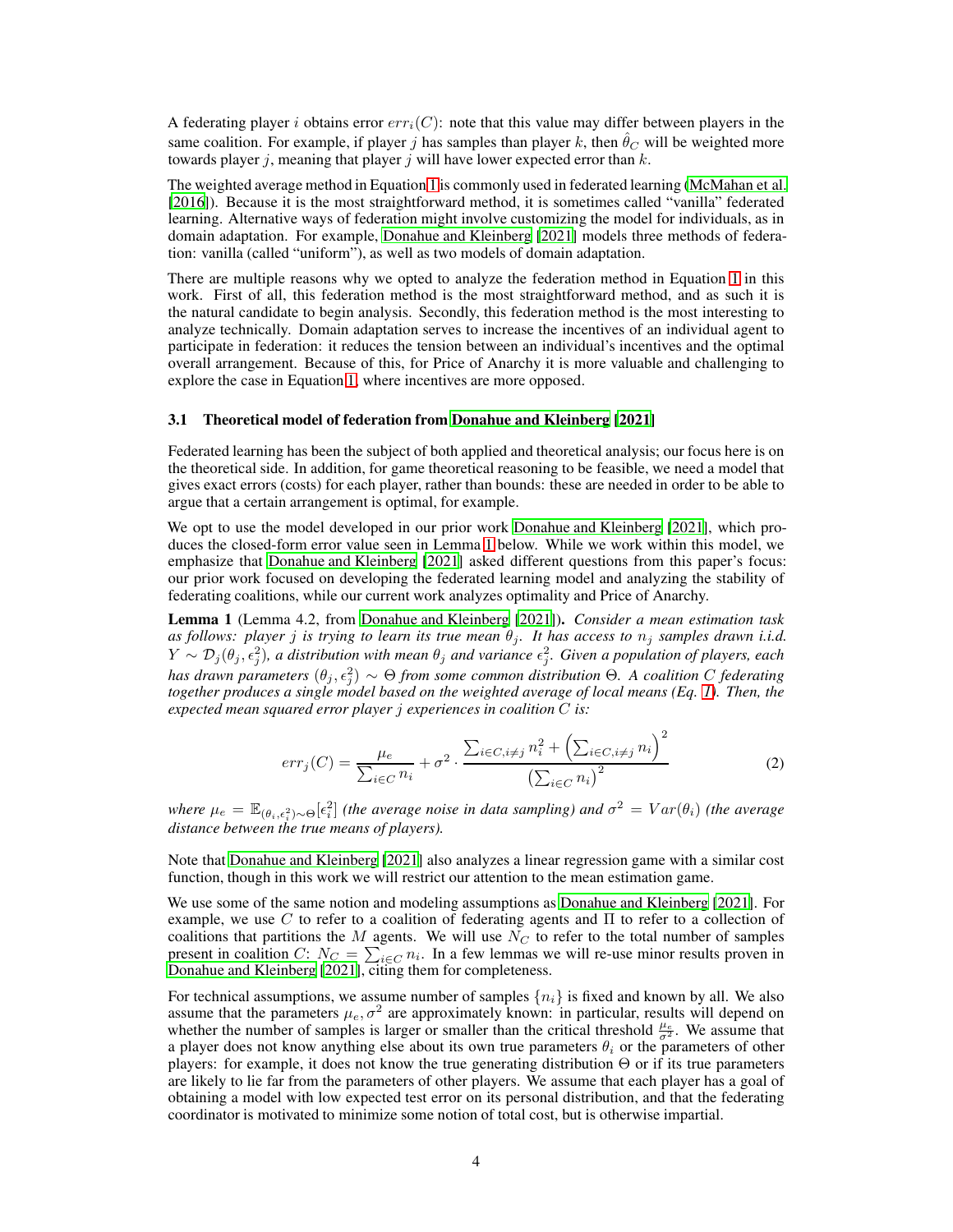Finally, it is worth emphasizing key differences between this current work and [Donahue and Kleinberg \[2021](#page-9-1)]. The focus of [Donahue and Kleinberg \[2021](#page-9-1)] is defining a theoretical model of federated learning and analyzing the stability of such an arrangement. As such, it focuses solely on individual incentives, rather than overall societal welfare. On this other hand, this current work focuses on discussions of optimality (overall welfare) and Price of Anarchy. Finally, this paper work is in some ways more general: while some results in [Donahue and Kleinberg](#page-9-1) [\[2021\]](#page-9-1) only allow players to have two different numbers of samples ("small" or "large"), every result in our work holds for arbitrarily many players with arbitrarily many different numbers of samples. This distinction is a function of the questions analyzed in each paper: questions of stability (as in [Donahue and Kleinberg \[2021\]](#page-9-1)) are much harder to analyze for players with arbitrarily many different sizes.

#### <span id="page-4-0"></span>4 Optimality

We will begin with the question of optimality. As motivation, it is useful to consider the objective function of most federated learning papers [McMahan et al. \[2016](#page-10-0)]:

$$
\min_{\theta} err_w(\theta) = \sum_{i=1}^{M} p_i \cdot err_i(\theta) = \sum_{i=1}^{N} \sum_{i=1}^{M} n_i \cdot err_i(\theta)
$$

While the weights can be any  $p_i > 0$ ,  $\sum_{i=1}^{M} p_i = 1$ , the  $*$  equality reflects the common setting where they are taken to be the empirical average. In this work, we will take the empirical average as our cost function:

<span id="page-4-4"></span>Definition 1. *A coalition partition* Π *is optimal if it minimizes the weighted sum of errors across players, as defined below:*

$$
f_w(\Pi) = \sum_{C \in \Pi} f_w(C) = \sum_{C \in \Pi} \sum_{i \in C} n_i \cdot err_i(C)
$$

*We will say that a coalition partition* Π *is in OPT if it achieves minimal cost. Note that multiple partitions may achieve minimal cost, so OPT is a set of partitions.* 

Because  $\Pi$  is a disjoint partition over the M players,  $f_w(\Pi)$  is simply the error  $err_w(\theta)$  scaled by a constant. Therefore, minimizing  $f_w(\Pi)$  is equivalent to minimizing the weighted average of errors.

Some machine learning papers modify the empirical average objective to achieve other goals. For example, [Li et al.](#page-10-4) [\[2019\]](#page-10-4), [Mohri et al.](#page-10-5) [\[2019\]](#page-10-5) consider variants where this goal is re-weighted in order to achieve certain fairness goals. Appendix [A](#page-12-0) discusses other possible cost functions.

All of the above analysis holds for any model of federated learning. Lemma [2,](#page-4-1) below, gives the specific form of cost for federated learning using the model from [Donahue and Kleinberg \[2021\]](#page-9-1). The remaining analysis in this paper will assume this cost function. Proofs for results in this section are given in Appendix [B.](#page-12-1)

<span id="page-4-1"></span>**Lemma 2.** *Consider a partition*  $\Pi$  *made up of coalitions*  $\{C_i\}$ *. Then, using the error form given in Equation [2,](#page-3-1) the total cost of* Π *is given by*

$$
f_w(\Pi) = \sum_{C \in \Pi} \left\{ \mu_e + \sigma^2 \cdot N_C - \sigma^2 \frac{\sum_{i \in C} n_i^2}{N_C} \right\}
$$

The two most common arrangements in machine learning tasks are local learning (which we will denote by  $\pi_l$ ) and the federation in the *grand coalition* ( $\pi_q$ ), where all of the players are federating together in a single coalition. However, Lemmas [3](#page-4-2) and [4](#page-4-3) demonstrate that either of these could could perform arbitrarily poorly as compared the cost-minimizing (optimal) arrangement.

<span id="page-4-2"></span>**Lemma 3.**  $\forall \rho > 1$ , there exists a setting where local learning results in average error more than  $\rho$ *times higher than optimal:*  $\frac{f_w(\pi_l)}{f_w(OPT)} > \rho$ .

<span id="page-4-3"></span>**Lemma 4.**  $\forall \rho > 1$ , there exists a setting where federating in the grand coalition results in average *error more than*  $\rho$  *times higher than optimal:*  $\frac{f_w(\pi_g)}{f_w(OPT)} > \rho$ .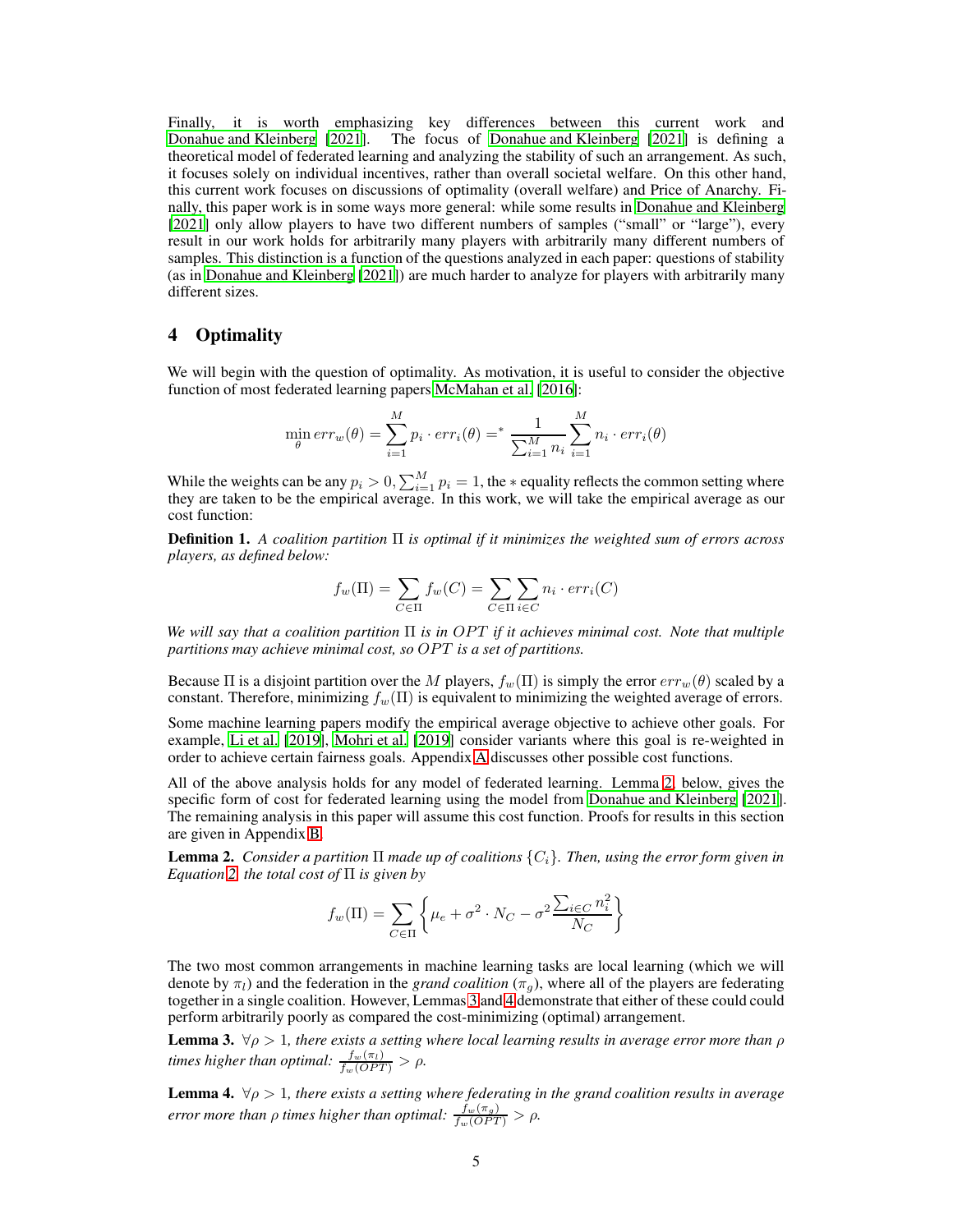A priori, finding a partition of players that minimizes total cost seems extremely challenging. There are exponentially many options for partitions, and two lemmas above have shown that either of the most common choices could be arbitrarily far from optimal. However, next section will provide an efficient, constructive algorithm to calculate an optimal partition of players into federating coalitions.

#### 4.1 Calculating an optimal arrangement

The main contribution of this section is Theorem [1](#page-5-0) gives an algorithm for minimizing the total weighted error of the federating agents.

<span id="page-5-0"></span>Theorem 1. *Consider a set of players* {ni}*. An optimal partition* Π *can be created as follows: first, start with every player doing local learning. Then, begin by grouping the players together in ascending order of size, stopping when the first player would increase its error by joining the coalition from local learning. Then, the resulting partition* Π *is optimal.*

Though the algorithm in Theorem [1](#page-5-0) is straightforward, proving the optimality of the resulting partition Π requires several sub-lemmas. Each sub-lemma is a building-block that describes certain operations that either increase or decrease total cost. The proof of Theorem [1](#page-5-0) largely consists of sequentially using these sub-lemmas in order to demonstrate the optimality of the calculated partition.

Statement and description of supporting lemmas First, Lemma [5](#page-5-1) demonstrates a close relationship between movements of players that reduce total cost and movements of players that are in that player's self-interest (recall that players always wish to minimize their expected error). Specifically, it shows that a player wishes to join a coalition from local learning if and only if that move would reduce total cost for the entire partition.

<span id="page-5-1"></span>Lemma 5 (Equivalence of player preference and reducing cost). *Take any coalition* Q *and any player* j*. Then, a player wishes to join that coalition (from local learning) if and only if doing so would reduce total cost. That is,*

$$
f_w({n_j}) + f_w(Q) \ge f_w({n_j} \cup Q) \quad \Leftrightarrow \quad err_j({n_j}) \ge err_j({n_j} \cup Q)
$$

Next, Lemma [6](#page-5-2) shows that "swapping" the roles of two players (one doing local learning, one federating in a coalition) reduces total cost when the larger player is removed to local learning.

<span id="page-5-2"></span>**Lemma 6** (Swapping). *Take any set Q including a player*  $n_j > n_k$ *, where the player*  $n_k$  *is doing local learning. Then, swapping the roles of players* k *and* j *always decreases total cost.*

 $f_w(Q \cup \{n_i\}) + f_w(\{n_k\}) > f_w(Q \cup \{n_k\}) + f_w(\{n_i\})$ 

Lemmas [7](#page-5-3) and [8](#page-5-4) give results for when players are incentivized to leave or join a particular coalition: they show that such incentives are monotonic in the size of the player. By Lemma [5,](#page-5-1) these results also show the monotonicity of cost-reducing operations. Note that these lemmas are not equivalent: they differ in whether the reference player  $j$  is already in the coalition or not.

<span id="page-5-3"></span>Lemma 7 (Monotonicity of joining). *If a player of size*  $n_j$  *would prefer local learning to joining a coalition* Q, then any player of size  $n_k \geq n_j$  also prefers local learning to joining the same coalition. *That is, for*  $n_k \geq n_j$ *,* 

$$
err_j(Q \cup \{n_j\}) \geq err_j(\{n_j\}) \Rightarrow err_k(Q \cup \{n_k\}) \geq err_k(\{n_k\})
$$

*Conversely, if a player j wishes to join* Q, then any other player of size  $n_k \leq n_j$  would have also *wanted to join. That is, for*  $n_j \geq n_k$ ,

$$
err_j(Q \cup \{n_j\}) \leq err_j(\{n_j\}) \Rightarrow err_k(Q \cup \{n_k\}) \leq err_k(\{n_k\})
$$

<span id="page-5-4"></span>**Lemma 8** (Monotonicity of leaving). *Take any coalition Q. Then, if any player*  $j \in Q$  *of size*  $n_j$ *wishes to leave Q for local learning, then any player of size*  $n_k \geq n_j$  *also wishes to leave for local learning. That is, for*  $n_k \geq n_j$ 

$$
err_j(Q) \ge err_j(\{n_j\}) \quad \Rightarrow \quad err_k(Q) \ge err_k(\{n_k\})
$$

*Conversely, if a player*  $j \in Q$  *of size*  $n_j$  *does* not *wish to leave*  $Q$  *for local learning, then any player*  $k \in Q$  *of size*  $n_k \leq n_j$  *also does not wish to leave. That is, for*  $n_k \leq n_j$ 

$$
err_j(Q) \le err_j(\{n_j\}) \quad \Rightarrow \quad err_k(Q) \le err_k(\{n_k\})
$$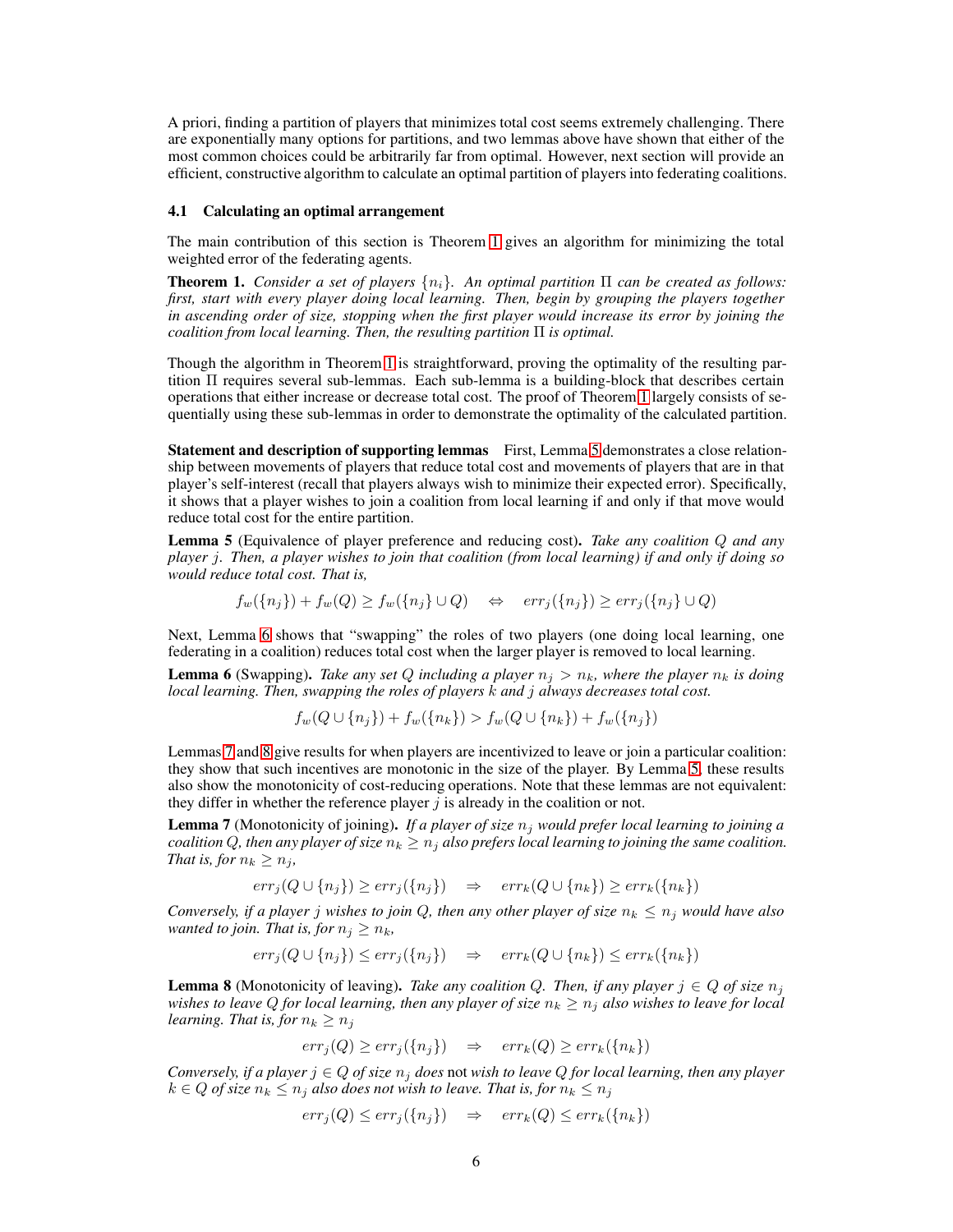| Coalition structure   | $err_a(\cdot), n_a=1$ | $err_b(\cdot), n_b = 8$ | $err_c(\cdot), n_c = 15$ | $\mathbf{H}$<br>$Jw^{\dagger}$ | $err_w(11)$ |
|-----------------------|-----------------------|-------------------------|--------------------------|--------------------------------|-------------|
| a,<br>ЗC              |                       | .25                     | 0.667                    | 30                             | 1.25        |
| b, c<br>$a_{\lambda}$ |                       | 1.285                   | 0.677                    | 30.435                         | 1.268       |
| $a, c$ ,              | 2.382                 | .25                     | 0.633                    | 21.875                         | 0.911       |
| a, b                  | 2.691                 | .136                    | 0.667                    | 21.778                         | 0.907       |
| a, b, c               | 1.834                 | 1.253                   | 0.670                    | 21 917                         | 0.913       |

<span id="page-6-1"></span>Table 1: Example with  $\mu_e = 10$ ,  $\sigma^2 = 1$  example with three players of size  $n_a = 1$ ,  $n_b = 8$ ,  $n_c = 15$ . Note that  $\{a, b\}, \{c\}$  minimizes total cost, but is not individually stable: player a wishes to leave its coalition to join player c, which welcomes that player joining it. This produces  $\{a, c\}$ ,  $\{b\}$ , which is the only individually stable arrangement, giving a Price of Anarchy value of  $21.875/21.778$  = 1.0045.

All of the above lemmas have analyzed situations where a single player is moving between coalitions. Lemma [8](#page-5-4) analyzes cases where multiple players are rearranged simultaneously. Specifically, it provides an algorithm for combining together two separate groups (and then removing certain players) that is guaranteed to keep constant or reduce total cost.

<span id="page-6-2"></span>Lemma 9 (Merging). *Consider two groups of players,* P, Q*. First, merge together the two groups to form* P ∪ Q*. Then, remove players from* P ∪ Q *to local learning, removing them in descending order of size. Stop removing players when the first player would prefer to stay (removing it would increase its error). Then, this overall process maintains or decreases total error. In other words,*

<span id="page-6-3"></span>
$$
f_w(Q) + f_w(P) \ge f_w(\lbrace Q \cup P \rbrace \setminus L) + \sum_{i \in L} f_w(\lbrace n_i \rbrace)
$$
 (3)

*where* L *is the set of large players removed in descending order of size. The inequality is strict so* long as the final structure is not identical to the first, up to renaming of players, and it is not the case *that all the players have the exact same size.*

The proof of Theorem [1](#page-5-0) is given simply by applying the lemmas sequentially to show that any other partition Π′ can be converted to the described partition Π through a series of operations that decrease or hold constant total cost.

#### <span id="page-6-0"></span>5 Price of Anarchy

The previous section defined the "optimality" of a federating arrangement as its average error, and additionally provided an efficient algorithm to calculate a lowest-cost arrangement. Given that much of prior work [\(Donahue and Kleinberg \[2021\]](#page-9-1), [Hasan \[2021](#page-10-6)]) has studied the stability of cooperative games induced by federated learning, the next natural question is to study the relationship between stability and optimality. This section analyzes this relationship, using the canonical game theoretic tools of Price of Anarchy and Price of Stability. All proofs for this section are in Appendix [C.](#page-21-0)

First, we will define the notions of stability under analysis, which are all drawn from standard cooperative game theory literature [\(Bogomolnaia and Jackson \[2002](#page-9-9)]). A partition of players  $\Pi$  is *core stable* if there does not exist a set of players that all would prefer leave their location in Π and form a coalition together. A partition is *individually stable* (IS) if there does not exist a single player i that wishes to join some existing coalition  $C$ , where all members of  $C$  weakly prefer that i join. Our results will primarily use the notion of individual stability.

As a reminder, the Price of Anarchy (PoA) is the ratio between the worst (highest-cost) stable arrangement and the best (lowest-cost) arrangement. The Price of Stability is the ratio of the best stable arrangement and the best overall arrangement (regardless of if it is stable or not) [\(Anshelevich et al.](#page-9-10) [\[2008\]](#page-9-10)). Note that the Price of Stability is 1 when there exists an optimal arrangement that is also stable.

First, we will show that for certain ranges of parameter space, the Price of Anarchy and/or Price of Stability are equal to 1. Specifically, Lemma [10](#page-7-0) shows that when all players have relatively few samples (no more than  $\frac{\mu_e}{\sigma^2}$  each), the grand coalition  $\pi_g$  is core stable, implying a Price of (Core) Stability of 1. Recall that  $\mu_e$  and  $\sigma^2$  are parameters of the federated learning model reflecting the average noise of the data and the average dissimilarity between federating agents, respectively.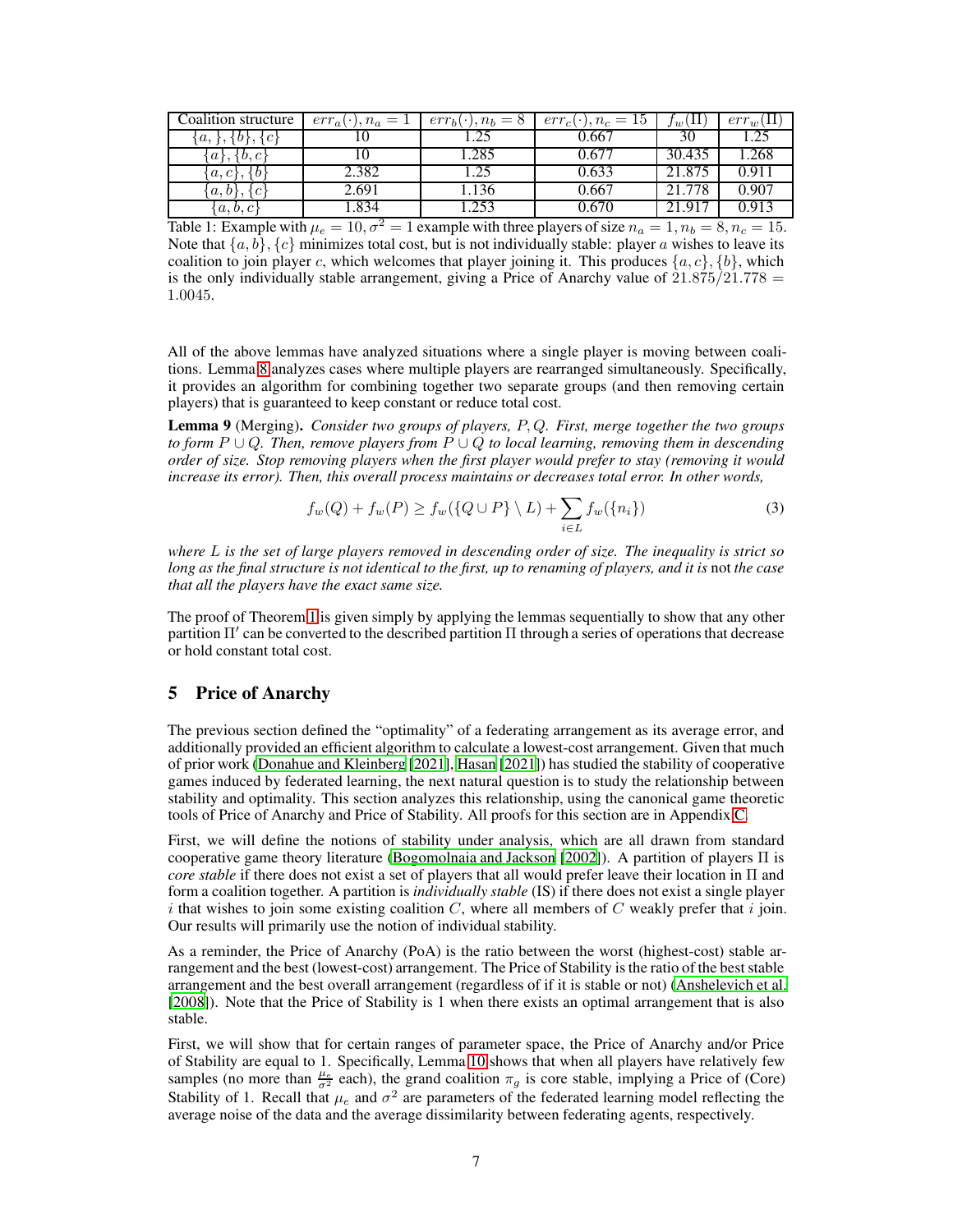<span id="page-7-0"></span>**Lemma 10.** For a set of players with  $n_i \leq \frac{\mu_e}{\sigma^2} \forall i$ , the grand coalition  $\pi_g$  is always core stable.

On the other hand, Lemma [11](#page-7-1) shows that when all players have relatively many samples (at least  $\frac{\mu_e}{\sigma^2}$ each), every core or individually stable arrangement is also optimal, which means that the Price of Anarchy for this situation is 1.

<span id="page-7-1"></span>**Lemma 11.** For a set of players with  $n_i \geq \frac{\mu_e}{\sigma^2} \forall i$ , any arrangement that is core stable or individually *stable is also optimal.*

However, it is *not* the case that either the Price of Stability or Price of Anarchy is always 1. Table [1](#page-6-1) contains an example demonstrating this: there exists a simple three-player case where the optimal arrangement is not individually stable. However, the Price of Anarchy value here is quite small, which suggests the prospect that the Price of Anarchy in general could be bounded.

The main result of this section is Theorem [2,](#page-7-2) which proves a Price of Anarchy bound of 9 for this problem: the cost of the highest stable arrangement is no more than 9 times the cost of the optimal (lowest cost) arrangement.

<span id="page-7-2"></span>**Theorem 2** (Price of Anarchy). *Denote*  $\Pi_M$  *to be a maximum-cost individually stable (IS) partition and* Πopt *to be an optimal (lowest-cost) partition. Then,*

$$
PoA = \frac{f_w(\Pi_M)}{f_w(\Pi_{opt})} \le 9
$$

In Theorem [2,](#page-7-2) the numerator is the cost of  $\Pi_M$ , a maximum-cost partition, and the denominator is  $\Pi_{opt}$ , an optimal (lowest-cost) partition. Recall that Definition [1](#page-4-4) gives the cost of an arrangement as the weighted sum of the errors of the respective players. Therefore, to get an upper bound on the Price of Anarchy, we will upper bound the errors players experience in  $\Pi_M$  and lower bound on the error players experience in  $\Pi_{opt}$ .

Summary of proof technique Again, this section will show how the larger theorem is the result of several lemmas that act as building blocks. In particular, the lemmas will take two separate approaches towards creating the bound. Lemmas of the first type [\(12,](#page-7-3) [13,](#page-8-0) [14\)](#page-8-1) all provide upper or lower bounds on the errors certain players can experience. These conditions depend on the size of the player (how many samples it has) and the size of the group it is federating with (how many samples in total the rest of the coalition has). For example, Lemmas [12](#page-7-3) and [13](#page-8-0) taken together show that a player with at least  $\frac{\mu_e + \sigma^2}{2\sigma^2}$  samples has a worst-case error no more than 2 times its best-case error.<br>The same pair of lemmas give a multiplicative bound of 9 for players with numbers of samples that falls between  $\frac{\mu_e}{9 \cdot \sigma^2}$  and  $\frac{\mu_e + \sigma^2}{2 \sigma^2}$ . Finally, Lemmas [14](#page-8-1) and [13](#page-8-0) together give a factor of 7.5 for players with fewer than  $\frac{\mu_e}{9 \cdot \sigma^2}$  samples that are federating with other players of total size at together, these errors show that, for almost all cases, the highest error a player experiences is no more than 9 times higher than the lowest error it might experience.

The final case that needs to be addressed is when a player of size  $\leq \frac{\mu_e}{9\sigma^2}$  is federating in a group with other players of total size  $\leq \frac{\mu_e}{3\sigma^2}$ . Lemma [15](#page-8-2) handles this last case by an argument around stability. Specifically, it shows that any players in such an arrangement can only be stable if all of them are grouped together into a single federating coalition. In the proof of Theorem [2,](#page-7-2) this result ends up enabling an additive factor to the Price of Anarchy bound, which is absorbed into the other factors for a total Price of Anarchy value of 9.

Statement and description of supporting lemmas Next, we will walk through each lemma specifically. Lemma [12](#page-7-3) gives an *upper* bound of  $\frac{\mu_e}{n_i}$  on the error any player experiences in  $\Pi_M$ .

<span id="page-7-3"></span>**Lemma 12.** If  $\Pi_M$  is a maximum-cost IS partition, then  $err_i(\Pi_M) \leq \frac{\mu_e}{n_i}$  for all players i.

*Proof.* Because  $\Pi_M$  is individually stable, every player must get error no more than the error it would receive alone (doing local learning). By Lemma [1](#page-3-0) with  $C = n_i$ , a player with samples  $n_i$ player gets error  $\frac{\mu_e}{n_i}$  alone.

Next, Lemma [13](#page-8-0) provides *lower* bounds on the error a player can receive in Π<sub>opt</sub>. It does this by bounding the minimum error a player could get in any arrangement. Again, because the cost of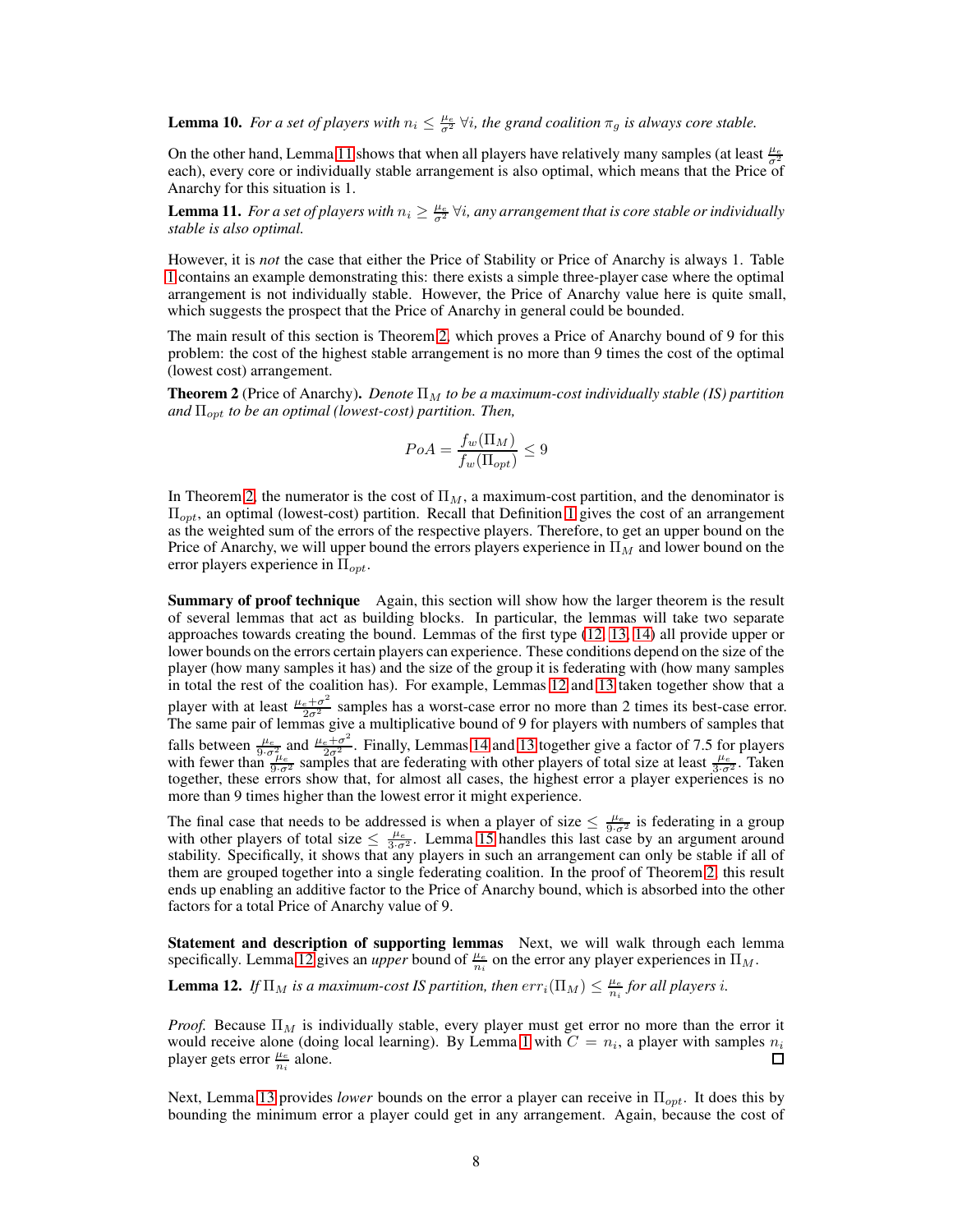$\Pi_{opt}$  is simply the weighted sum of errors of each individual player, this helps to upper bound the Price of Anarchy. First, Lemma [13](#page-8-0) shows that for players with at least  $\frac{\mu_e + \sigma^2}{2\sigma^2}$  samples, the lowest possible error it could experience is  $\frac{1}{2} \cdot \frac{\mu_e}{n_j}$ , which is a factor of 2 off from its worst-case error in Lemma [12.](#page-7-3) For players with fewer samples than  $\frac{\mu_e + \sigma^2}{2\sigma^2}$ , Lemma [13](#page-8-0) says that the lowest error a player could experience is  $\sigma^2$ . This means that the ratio between the two errors is lower than 9 so long as  $n_j \ge \frac{\tilde{\mu}_e}{9\cdot\sigma^2}$ . Therefore, in order to get a factor of 9 bound for the overall Price of Anarchy, we need to handle the case of players with size  $\leq \frac{\mu_e}{9\cdot \sigma^2}$ , when players have very few samples.

<span id="page-8-0"></span>**Lemma 13.** *Consider a player*  $n_j$  *and any set of players C. Then, we can lower bound the error player* j *recieves by federating with* C*:*

$$
err_j(C \cup \{n_j\}) \ge \begin{cases} \frac{1}{2} \cdot \frac{\mu_e}{n_j} & n_j \ge \frac{\mu_e + \sigma^2}{2\sigma^2} \\ \sigma^2 & otherwise \end{cases}
$$

Lemma [14](#page-8-1) is the first of two lemmas handling the case of players with very few samples. It shows that, if a player of size  $\leq \frac{\mu_e}{3\cdot\sigma^2}$  is federating with a set of players of total size at least  $\frac{\mu_e}{3\cdot\sigma^2}$ , it is possible to *upper* bound on the error of players in  $\Pi_M$  by 7.5  $\cdot \sigma^2$ . Given the lower bound of  $\sigma^2$ in Lemma [13,](#page-8-0) these together show that there is a ratio of 7.5 at most between the error this player experiences in its best and worst-case arrangements.

<span id="page-8-1"></span>**Lemma 14.** *Consider a player j federating with a coalition C. If the total number of samples*  $N_C$ *is at least*  $\frac{\mu_e}{3\sigma^2}$ , then  $err_j(C \cup \{n_j\}) \leq 7.25 \cdot \sigma^2$ .

However, Lemma [14](#page-8-1) does not handle one situation: what if a player of size  $\leq \frac{\mu_e}{9\cdot \sigma^2}$  is federating with a group of players of total size  $\leq \frac{\mu_e}{3\cdot \sigma^2}$ ? Lemma [15](#page-8-2) addresses this last case: it shows that the only such arrangement that is stable is one where all such players are grouped together into a single arrangement. Note that this lemma is itself should not be obvious: it is composed of multiple sublemmas which are stated and proved in the appendix. The fact that there can be only one group of such players is used in the Theorem [2](#page-7-2) to create an overall bound of 9.

<span id="page-8-2"></span>**Lemma 15.** *Consider an arrangement of players, all of size*  $\leq \frac{\mu_e}{3\sigma^2}$ , where at least one player is in *a federating cluster where the total mass of its partners is no more than*  $\frac{\mu_e}{3\sigma^2}$ *. Then, the only stable arrangement of these players is to have all of them federating together.*

The full proof of Theorem [2](#page-7-2) uses these lemmas collectively in order to get an overall Price of Anarchy bound of 9, showing that the worst individually stable arrangement has total cost no more than 9 times the optimal cost.

#### 6 Conclusion

In this work, we have given the first Price of Anarchy bound for a game-theoretic model of federated learning. This bound quantifies a key tension between individual incentives and overall societal goals, answering a key question left open in prior literature. Beyond this bound, we also provide an efficient algorithm to calculate an optimal partition of players into federating coalitions, and have characterized conditions where the Price of Anarchy and/or Price of Stability is equal to 1.

There are multiple fascinating extensions to this work. To begin with, other definitions of societal cost (for example, weighting players' errors differently) could produce different Price of Anarchy bounds. Additionally, further work could model more sophisticated methods of federation, including models of domain adaptation. Finally, it would be interesting to explore other notions of societal interest. For example, one vein of research is fairness: how are error rates divided among federating players? Questions might revolve around the maximum gap in error rates between players and whether players that contribute more samples are always rewarded with lower error. Beyond these avenues, though, we believe that the broad topic of federated learning will continue to contain multiple useful and interesting research directions.

## 7 Ethics and societal impact

Given this work's focus defining notions of optimality, there are important ethical considerations. In particular, "optimality" can be defined in multiple different ways: Section [4](#page-4-0) motivates the definition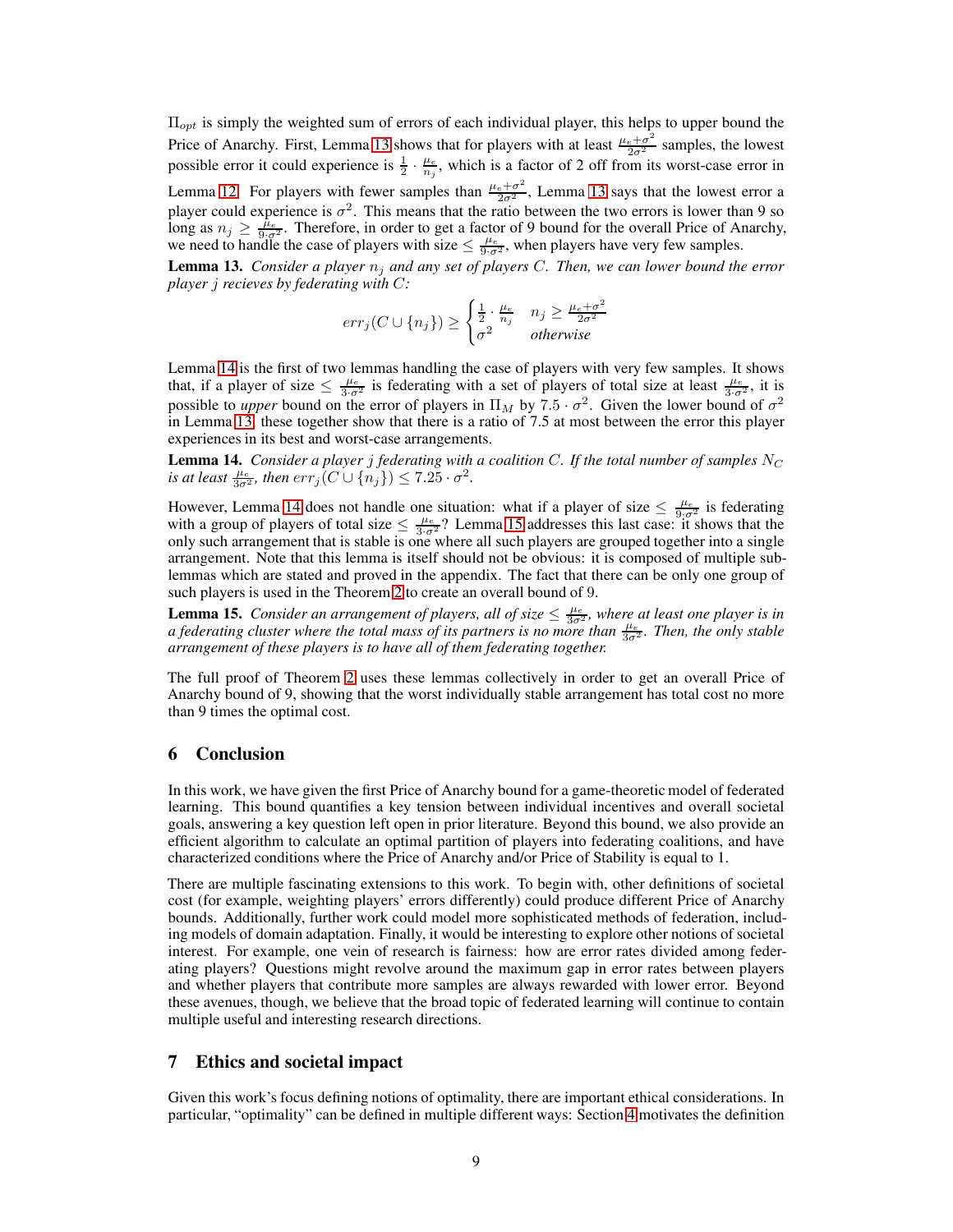we use and Appendix [A](#page-12-0) discusses the merits of other definitions. In particular, it is worth emphasizing that "optimality" is a technical term in optimization and game theory which is always with respect to a given objective function and does not imply a more holistic notion of how desirable a certain solution is. For example, an arrangement could be "optimal" and still be unfair in how errors are distributed among players.

Although our methodology is application-agnostic, federated learning is a machine learning tool that could be applied towards positive goals (e.g. predicting patient outcomes at hospitals) or negative goals (e.g. used to surveil and control populations). It is also worth considering, for each application, whether there could be some other approach that would better address the need. For example, it may be worth considering whether approaches aiming at increasing the number of samples available for low-resource agents would do a better job of increasing the benefit of a federated learning solution. It may even be the case that a solution beyond machine learning would be preferable, such as interventions to reduce the need for a predictive model.

#### References

- <span id="page-9-8"></span>C. Anglano, M. Canonico, Paolo Castagno, Marco Guazzone, and M. Sereno. A game-theoretic approach to coalition formation in fog provider federations. *2018 Third International Conference on Fog and Mobile Edge Computing (FMEC)*, pages 123–130, 2018.
- <span id="page-9-10"></span>Elliot Anshelevich, Anirban Dasgupta, Jon Kleinberg, Éva Tardos, Tom Wexler, and Tim Roughgarden. The price of stability for network design with fair cost allocation. *SIAM Journal on Computing*, 38(4):1602–1623, 2008.
- <span id="page-9-0"></span>Eugene Bagdasaryan and Vitaly Shmatikov. Differential privacy has disparate impact on model accuracy, 2019.
- <span id="page-9-4"></span>Avrim Blum, Nika Haghtalab, Ariel D Procaccia, and Mingda Qiao. Collaborative pac learning. In I. Guyon, U. V. Luxburg, S. Bengio, H. Wallach, R. Fergus, S. Vishwanathan, and R. Garnett, editors, *Advances in Neural Information Processing Systems 30*, pages 2392–2401. Curran Associates, Inc., 2017. URL <http://papers.nips.cc/paper/6833-collaborative-pac-learning.pdf>.
- <span id="page-9-6"></span>Avrim Blum, Nika Haghtalab, Richard Lanas Phillips, and Han Shao. One for one, or all for all: Equilibria and optimality of collaboration in federated learning. *arXiv preprint arXiv:2103.03228*, 2021.
- <span id="page-9-9"></span>Anna Bogomolnaia and Matthew O. Jackson. The stability of hedonic coalition structures. *Games and Economic Behavior*, 38(2):201 – 230, 2002. ISSN 0899-8256. doi: https://doi.org/10.1006/game.2001.0877. URL <http://www.sciencedirect.com/science/article/pii/S0899825601908772>.
- <span id="page-9-3"></span>Debora Caldarola, Massimiliano Mancini, Fabio Galasso, Marco Ciccone, Emanuele Rodolà, and Barbara Caputo. Cluster-driven graph federated learning over multiple domains. *arXiv preprint arXiv:2104.14628*, 2021.
- <span id="page-9-11"></span>Shengbo Chen, Cong Shen, Lanxue Zhang, and Yuanmin Tang. Dynamic aggregation for heterogeneous quantization in federated learning. *IEEE Transactions on Wireless Communications*, 2021.
- <span id="page-9-1"></span>Kate Donahue and Jon Kleinberg. Model-sharing games: Analyzing federated learning under voluntary participation. *AAAI 2021*, 2021. URL <https://arxiv.org/abs/2010.00753>.
- <span id="page-9-5"></span>M. Duan, D. Liu, X. Chen, R. Liu, Y. Tan, and L. Liang. Self-balancing federated learning with global imbalanced data in mobile systems. *IEEE Transactions on Parallel and Distributed Systems*, 32(1):59–71, 2021.
- <span id="page-9-2"></span>Moming Duan, Duo Liu, Xinyuan Ji, Renping Liu, Liang Liang, Xianzhang Chen, and Yujuan Tan. Fedgroup: Efficient clustered federated learning via decomposed data-driven measure.
- <span id="page-9-7"></span>Marco Guazzone, Cosimo Anglano, and Matteo Sereno. A game-theoretic approach to coalition formation in green cloud federations. *2014 14th IEEE/ACM International Symposium on Cluster, Cloud and Grid Computing*, May 2014. doi: 10.1109/ccgrid.2014.37. URL <http://dx.doi.org/10.1109/CCGrid.2014.37>.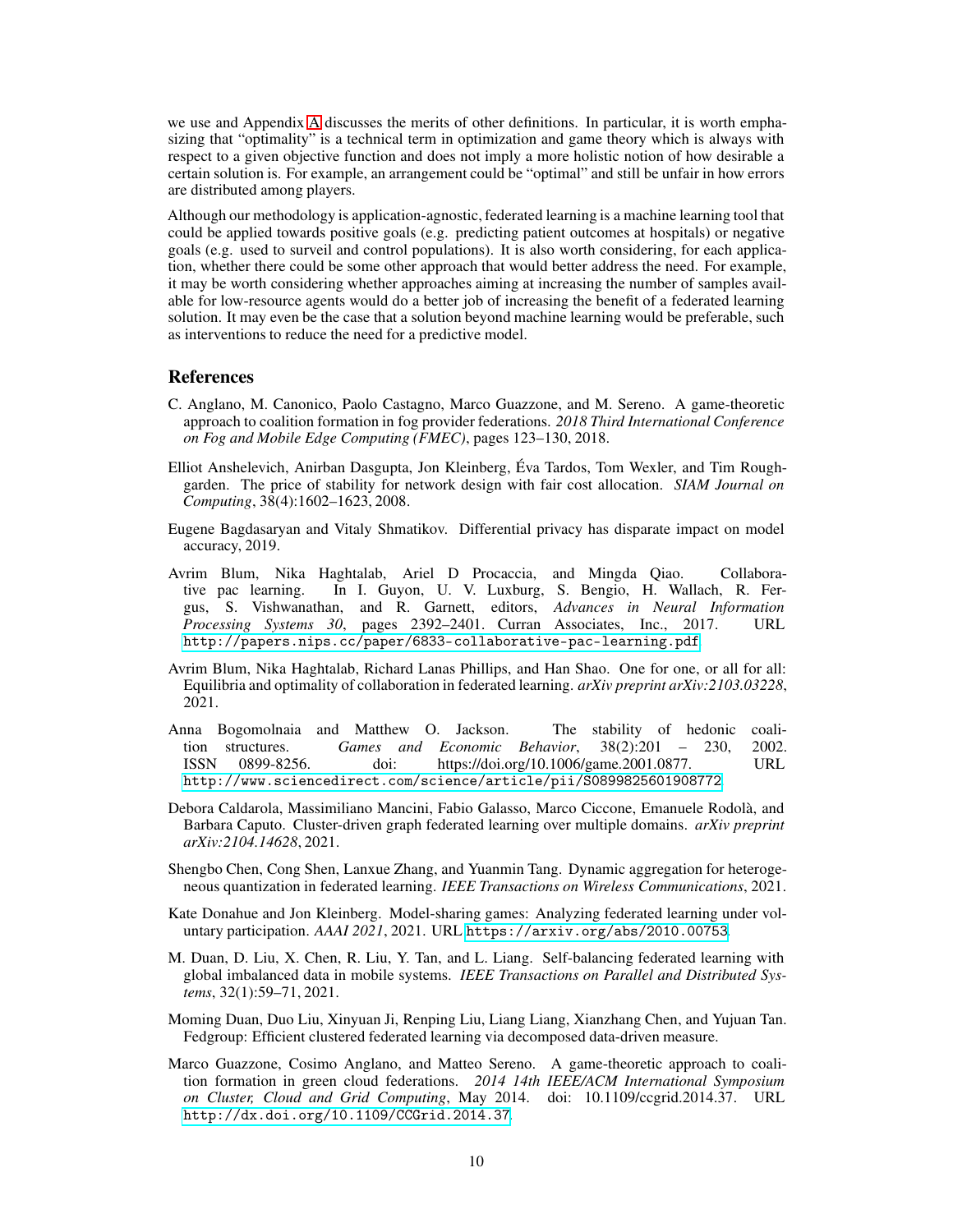- <span id="page-10-12"></span>Pengfei Guo, Puyang Wang, Jinyuan Zhou, Shanshan Jiang, and Vishal M Patel. Multi-institutional collaborations for improving deep learning-based magnetic resonance image reconstruction using federated learning. *arXiv preprint arXiv:2103.02148*, 2021.
- <span id="page-10-6"></span>Cengis Hasan. Incentive mechanism design for federated learning: Hedonic game approach, 2021.
- <span id="page-10-11"></span>Hadi Jamali-Rad, Mohammad Abdizadeh, and Attila Szabo. Federated learning with taskonomy for non-iid data. *arXiv preprint arXiv:2103.15947*, 2021.
- <span id="page-10-2"></span>Peter Kairouz, H. Brendan McMahan, Brendan Avent, Aurélien Bellet, Mehdi Bennis, Arjun Nitin Bhagoji, Keith Bonawitz, Zachary Charles, Graham Cormode, Rachel Cummings, Rafael G. L. D'Oliveira, Salim El Rouayheb, David Evans, Josh Gardner, Zachary Garrett, Adrià Gascón, Badih Ghazi, Phillip B. Gibbons, Marco Gruteser, Zaid Harchaoui, Chaoyang He, Lie He, Zhouyuan Huo, Ben Hutchinson, Justin Hsu, Martin Jaggi, Tara Javidi, Gauri Joshi, Mikhail Khodak, Jakub Konečný, Aleksandra Korolova, Farinaz Koushanfar, Sanmi Kovejo, Tancrède Lepoint, Yang Liu, Prateek Mittal, Mehryar Mohri, Richard Nock, Ayfer Özgür, Rasmus Pagh, Mariana Raykova, Hang Qi, Daniel Ramage, Ramesh Raskar, Dawn Song, Weikang Song, Sebastian U. Stich, Ziteng Sun, Ananda Theertha Suresh, Florian Tramèr, Praneeth Vepakomma, Jianyu Wang, Li Xiong, Zheng Xu, Qiang Yang, Felix X. Yu, Han Yu, and Sen Zhao. Advances and open problems in federated learning, 2019.
- <span id="page-10-7"></span>Elias Koutsoupias and Christos Papadimitriou. Worst-case equilibria. In *Annual Symposium on Theoretical Aspects of Computer Science*, pages 404–413. Springer, 1999.
- <span id="page-10-13"></span>Rajesh Kumar, Abdullah Aman Khan, Jay Kumar, A Zakria, Noorbakhsh Amiri Golilarz, Simin Zhang, Yang Ting, Chengyu Zheng, and WenYong Wang. Blockchain-federated-learning and deep learning models for covid-19 detection using ct imaging. *IEEE Sensors Journal*, 2021.
- <span id="page-10-15"></span>Yassine Laguel, Krishna Pillutla, Jerôme Malick, and Zaid Harchaoui. A superquantile approach to federated learning with heterogeneous devices. In *2021 55th Annual Conference on Information Sciences and Systems (CISS)*, pages 1–6. IEEE, 2021.
- <span id="page-10-14"></span>Tra Huong Thi Le, Nguyen H. Tran, Yan Kyaw Tun, Minh N. H. Nguyen, Shashi Raj Pandey, Zhu Han, and Choong Seon Hong. An incentive mechanism for federated learning in wireless cellular network: An auction approach. *IEEE Transactions on Wireless Communications*, pages 1–1, 2021. doi: 10.1109/TWC.2021.3062708.
- <span id="page-10-10"></span>J. Lee, Jaehoon Oh, Yooju Shin, and S. Yoon. Accurate and fast federated learning via iid and communication-aware grouping. *ArXiv*, abs/2012.04857, 2020.
- <span id="page-10-4"></span>Tian Li, Maziar Sanjabi, Ahmad Beirami, and Virginia Smith. Fair resource allocation in federated learning, 2019.
- <span id="page-10-1"></span>Tian Li, Anit Kumar Sahu, Ameet Talwalkar, and Virginia Smith. Federated learning: Challenges, methods, and future directions. *IEEE Signal Processing Magazine*, 37(3):50–60, May 2020. ISSN 1558-0792. doi: 10.1109/msp.2020.2975749. URL <http://dx.doi.org/10.1109/MSP.2020.2975749>.
- <span id="page-10-3"></span>W. Y. B. Lim, N. C. Luong, D. T. Hoang, Y. Jiao, Y. C. Liang, Q. Yang, D. Niyato, and C. Miao. Federated learning in mobile edge networks: A comprehensive survey. *IEEE Communications Surveys Tutorials*, 22(3):2031–2063, 2020. doi: 10.1109/COMST.2020.2986024.
- <span id="page-10-8"></span>Tao Lin, Sebastian U. Stich, Kumar Kshitij Patel, and Martin Jaggi. Don't use large mini-batches, use local sgd, 2018.
- <span id="page-10-9"></span>Lumin Liu, Jun Zhang, S.H. Song, and Khaled B. Letaief. Client-edge-cloud hierarchical federated learning. *ICC 2020 - 2020 IEEE International Conference on Communications (ICC)*, Jun 2020. doi: 10.1109/icc40277.2020.9148862. URL <http://dx.doi.org/10.1109/icc40277.2020.9148862>.
- <span id="page-10-0"></span>H. Brendan McMahan, Eider Moore, Daniel Ramage, Seth Hampson, and Blaise Agüera y Arcas. Communication-efficient learning of deep networks from decentralized data, 2016.

<span id="page-10-5"></span>Mehryar Mohri, Gary Sivek, and Ananda Theertha Suresh. Agnostic federated learning, 2019.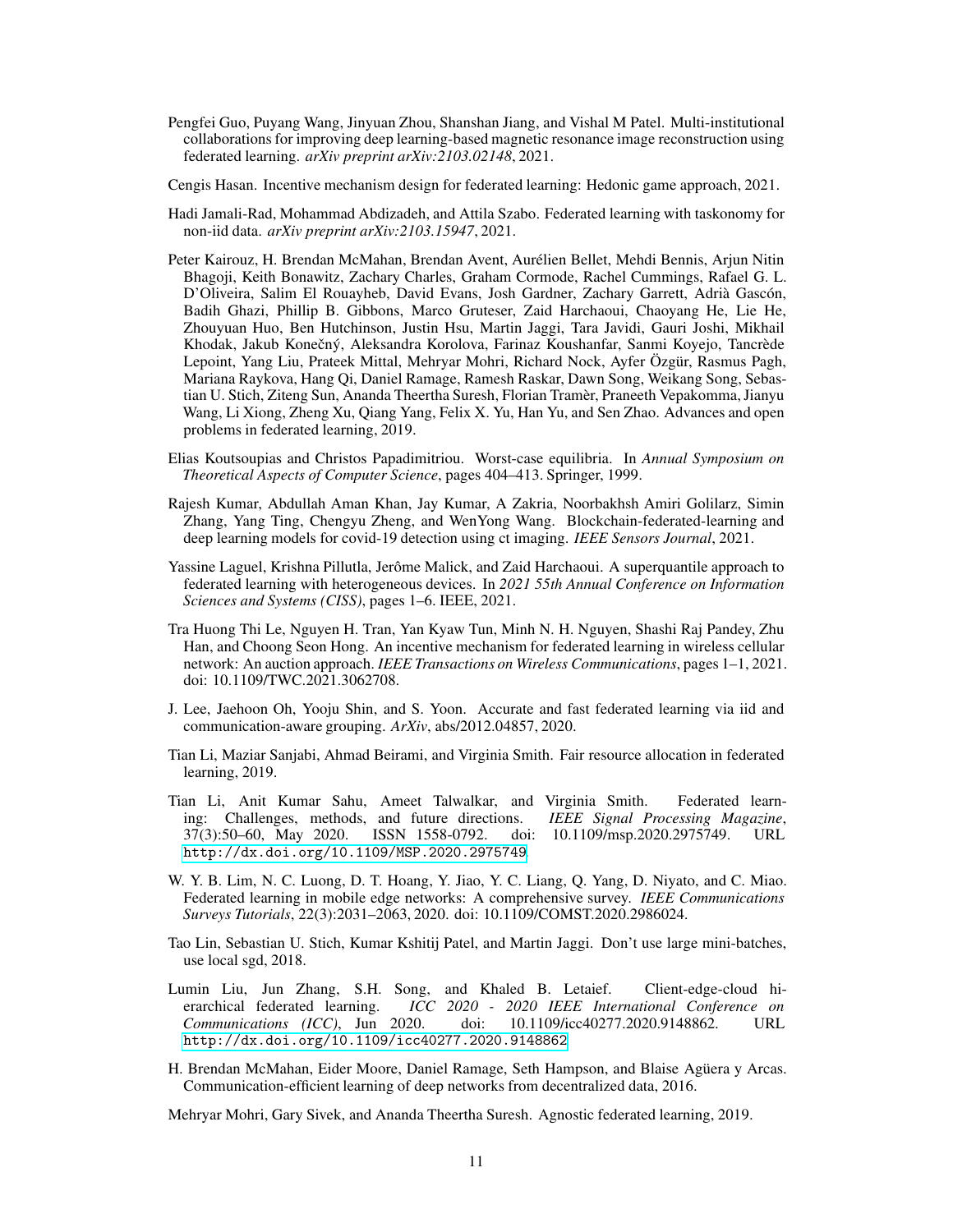- <span id="page-11-1"></span>Christos Papadimitriou. Algorithms, games, and the internet. In *Proceedings of the thirty-third annual ACM symposium on Theory of computing*, pages 749–753, 2001.
- <span id="page-11-2"></span>Felix Sattler, Klaus-Robert Muller, and Wojciech Samek. Clustered federated learning: Modelagnostic distributed multitask optimization under privacy constraints. *IEEE Transactions on Neural Networks and Learning Systems*, page 1–13, 2020. ISSN 2162-2388. doi: 10.1109/tnnls.2020. 3015958. URL <http://dx.doi.org/10.1109/TNNLS.2020.3015958>.
- <span id="page-11-3"></span>N. Shlezinger, S. Rini, and Y. C. Eldar. The communication-aware clustered federated learning problem. In *2020 IEEE International Symposium on Information Theory (ISIT)*, pages 2610– 2615, 2020.
- <span id="page-11-6"></span>Akhil Vaid, Suraj K Jaladanki, Jie Xu, Shelly Teng, Arvind Kumar, Samuel Lee, Sulaiman Somani, Ishan Paranjpe, Jessica K De Freitas, Tingyi Wanyan, et al. Federated learning of electronic health records to improve mortality prediction in hospitalized patients with covid-19: Machine learning approach. *JMIR medical informatics*, 9(1):e24207, 2021.
- <span id="page-11-4"></span>Hao Wang, Hsiang Hsu, Mario Diaz, and Flavio P. Calmon. To split or not to split: The impact of disparate treatment in classification, 2020.
- <span id="page-11-5"></span>Yingda Xia, Dong Yang, Wenqi Li, Andriy Myronenko, Daguang Xu, Hirofumi Obinata, Hitoshi Mori, Peng An, Stephanie Harmon, Evrim Turkbey, et al. Auto-fedavg: Learnable federated averaging for multi-institutional medical image segmentation. *arXiv preprint arXiv:2104.10195*, 2021.
- <span id="page-11-0"></span>Tao Yu, Eugene Bagdasaryan, and Vitaly Shmatikov. Salvaging federated learning by local adaptation, 2020.
- <span id="page-11-7"></span>Weishan Zhang, Tao Zhou, Qinghua Lu, Xiao Wang, Chunsheng Zhu, Haoyun Sun, Zhipeng Wang, Sin Kit Lo, and Fei-Yue Wang. Dynamic fusion-based federated learning for covid-19 detection. *IEEE Internet of Things Journal*, 2021.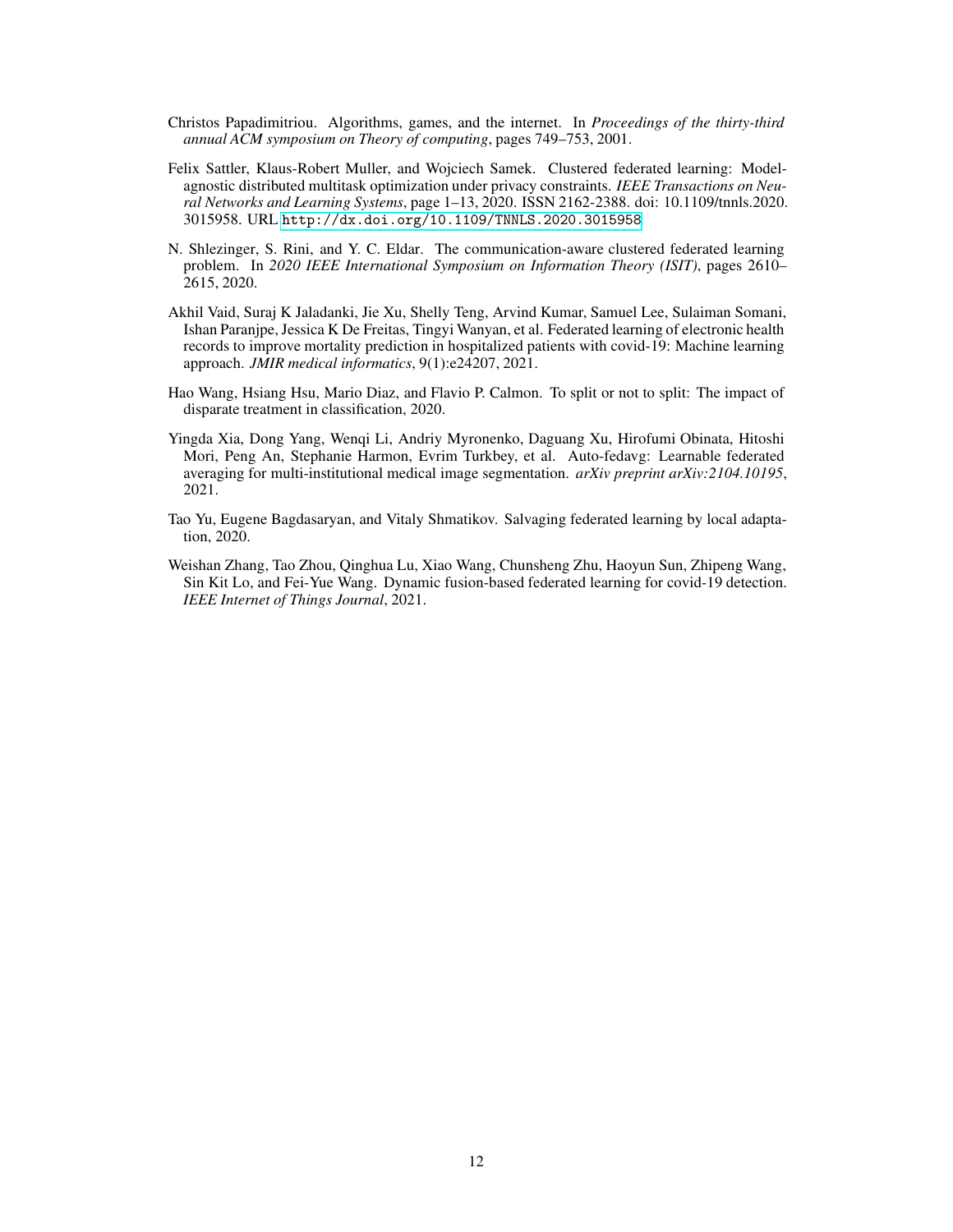#### <span id="page-12-0"></span>A Alternate definitions of optimality

The definition of cost used in this paper is given in Definition [1,](#page-4-4) which says that an arrangement is optimal if it minimizes the weighted sum of errors over players. As discussed previously, this definition is well-motivated by existing federated learning literature. Additionally, it matches the societal good perspective when the unit society cares about is at the level of the data point. For example, consider the example when the federating agents are hospitals and data points represent individual patients. Then, society as a whole likely cares about minimizing the overall error patients experience, which corresponds to the per-data-point notion of error.

However, other cost functions are worth discussing. For example, Definition [2](#page-12-2) gives an unweighted notion of error:

<span id="page-12-2"></span>Definition 2 (Unweighted cost). *The unweighted cost function is given by summing the error over each of the players, without any weighting with respect to size:*

$$
f_u(\Pi) = \sum_{C \in \Pi} f_u(C) = \sum_{C \in \Pi} \sum_{i \in C} err_i(C)
$$

This definition might be better in a model where the unit society cares about is at the level of the agent. For example, consider a situation where the individual federating agent is a cell phone owned by a single person and data points are word predictions. Then, society as a whole might care about minimizing the sum of errors that individual cell phone users experience, which is given by the unweighted error function.

Finally, we may wish to consider some completely different weight function, given by the definition below:

Definition 3 (Arbitrary weights). *The arbitrary cost metric is given by summing the weight over* each of the players according to some weight  $\sum_{i \in [M]} p_i = 1$ 

$$
f_a(\Pi) = \sum_{C \in \Pi} f_a(C) = \sum_{C \in \Pi} \sum_{i \in C} p_i \cdot err_i(C)
$$

Definitions like this have been analyzed in [Li et al. \[2019\]](#page-10-4), [Mohri et al. \[2019](#page-10-5)], [Laguel et al.](#page-10-15) [\[2021\]](#page-10-15), [Chen et al.](#page-9-11) [\[2021\]](#page-9-11). For example, the set of weights  $\{p_i\}$  could have fairness goals, attempting to up-weight players with higher error. Alternatively, it could represent some notion of the data quality players are contributing, with players producing more or lower-error players being weighted more.

In this work, we selected Definition [1](#page-4-4) (weighted error) based on its standard use in the federated learning literature. Analysis of the same type (calculating an optimal arrangement and analyzing the Price of Anarchy) could be completed for any other definition of cost, but would require new proofs for calculation of optimal arrangements and for any Price of Anarchy bound.

# <span id="page-12-1"></span>B Optimality calculation

Lemma 2. *Consider a partition* Π *made up of coalitions* {Ci}*. Then, using the error form given in Equation [2,](#page-3-1) the total cost of* Π *is given by*

$$
f_w(\Pi) = \sum_{C \in \Pi} \left\{ \mu_e + \sigma^2 \cdot N_C - \sigma^2 \frac{\sum_{i \in C} n_i^2}{N_C} \right\}
$$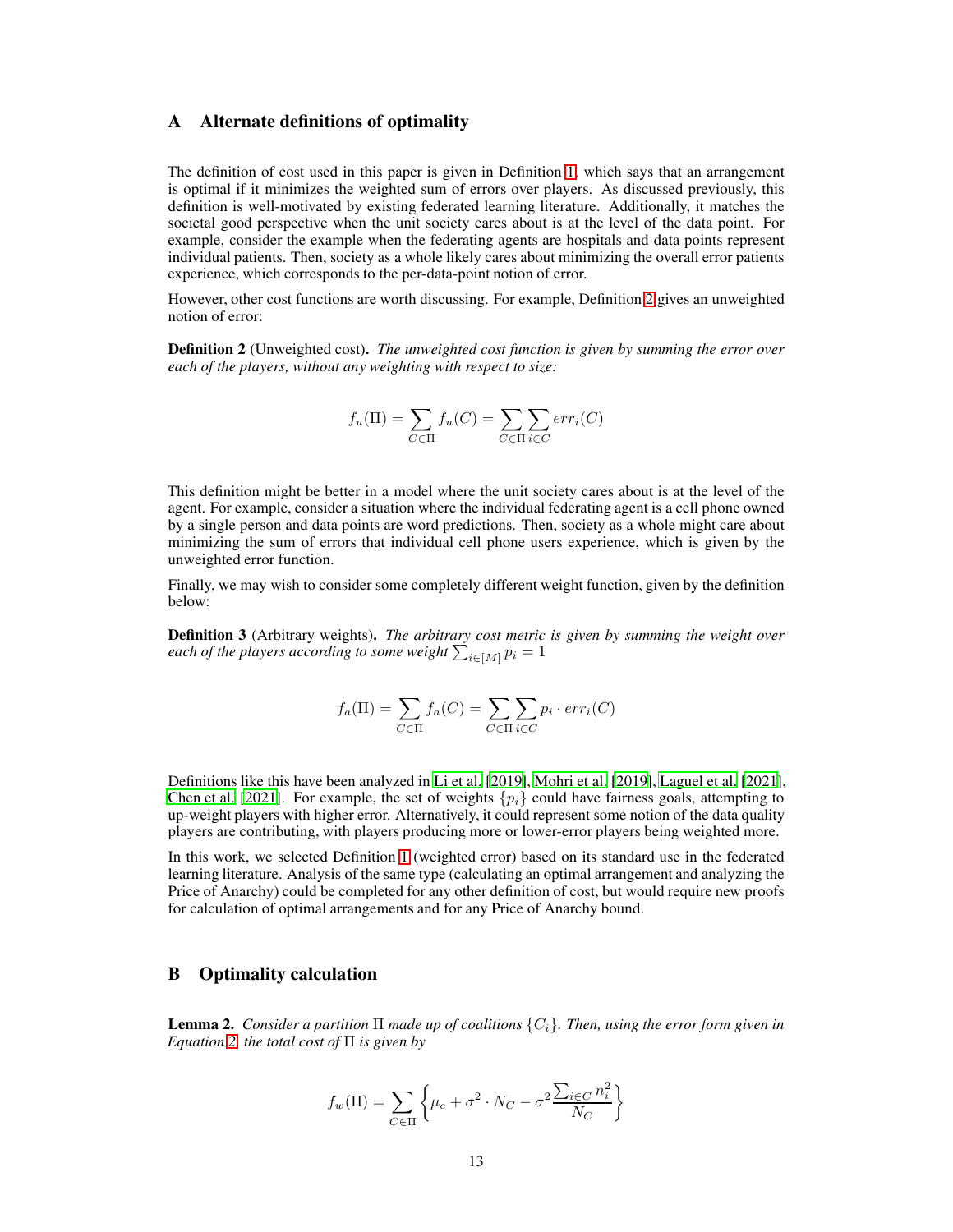*Proof.*

$$
f_w(C) = \sum_{j \in C} err_j(C) \cdot n_i = \sum_{j \in C} \left( \frac{\mu_e}{\sum_{i \in C} n_i} + \sigma^2 \frac{\sum_{i \neq j} n_i^2 + \left(\sum_{i \neq j} n_i\right)^2}{\left(\sum_{i \in C} n_i\right)^2} \right) \cdot n_j
$$
  
= 
$$
\sum_{j \in C} \frac{\mu_e}{\sum_{i \in C} n_i} \cdot n_j + \sigma^2 \sum_{j \in C} \frac{\sum_{i \neq j} n_i^2 + \left(\sum_{i \neq j} n_i\right)^2}{\left(\sum_{i \in C} n_i\right)^2} \cdot n_j
$$
  
= 
$$
\mu_e + \sigma^2 \sum_{j \in C} \frac{n_j \cdot \sum_{i \neq j} n_i^2 + n_j \cdot (N_C - n_j)^2}{N_C^2}
$$

where we have used  $N_C = \sum_{i \in C} n_i$ . Focusing solely on the numerator of the second term, we simplify:

$$
\sum_{j \in C} \left\{ n_j \cdot \sum_{i \neq j} n_i^2 + n_j \cdot N_C^2 + n_j^3 - 2N_C \cdot n_j^2 \right\} = \sum_{j \in C} n_j \cdot \sum_{i \in C} n_i^2 + N_C^2 \sum_{j \in C} n_j - 2N_C \sum_{j \in C} n_j^2
$$
  
=  $N_C \cdot \sum_{i \in C} n_i^2 + N_C^3 - 2N_C \sum_{i \in C} n_i^2 = N_C^3 - N_C \cdot \sum_{i \in C} n_i^2$ 

Combining this with the rest of the term gives:

$$
\mu_e + \sigma^2 \cdot \frac{N_C^3 - N_C \cdot \sum_{i \in C} n_i^2}{N_C^2} = \mu_e + \sigma^2 \cdot N_C - \sigma^2 \frac{\sum_{i \in C} n_i^2}{N_C}
$$

**Lemma 3.**  $\forall \rho > 1$ , there exists a setting where local learning results in average error more than  $\rho$ *times higher than optimal:*  $\frac{f_w(\pi_l)}{f_w(OPT)} > \rho$ .

*Proof.* We will prove this result by the setting where M players each have n samples, for  $M > \rho$ and any  $\mu_e, \sigma^2, n \in \mathbb{N}_{\ge 1}$  such that  $n < \left(\frac{M}{\rho} - 1\right) \frac{\mu_e}{(M-1)\cdot \sigma^2}$ .

In this simplified setting where all of the players have the same number of samples, the cost of a coalition  $C$  involving  $M$  players is given by:

$$
\mu_e + \sigma^2 \cdot n \cdot M - \sigma^2 \cdot \frac{M \cdot n^2}{M \cdot n} = \mu_e + \sigma^2 \cdot n \cdot (M - 1)
$$

For our given example,  $n < \frac{\mu_e}{\sigma^2}$ , which implies that "merging" any two groups A and B will reduce total cost:

$$
f_w(A) + f_w(B) = \mu_e + \sigma^2 \cdot n \cdot (M_A - 1) + \mu_e + \sigma^2 \cdot n \cdot (M_B - 1)
$$
  
>  $\mu_e + \sigma^2 \cdot n \cdot (M_A + M_B - 1)$   
=  $f_w(A \cup B)$ 

This implies that the optimal cost is achieved by  $\pi_g$ , given by  $\mu_e + \sigma^2 \cdot (M-1)$ . Conversely, the cost of having  $M$  players doing local learning is:

$$
f_w(\pi_l) = \sum_{i=1}^{M} \left\{ \mu_e + \sigma^2 \cdot n - \sigma^2 \cdot \frac{n^2}{n} \right\} = \sum_{i=1}^{M} \mu_e = \mu_e \cdot M
$$

Combining these facts gives:

$$
\frac{f_w(\pi_l)}{f_w(OPT)} = \frac{\mu_e \cdot M}{\mu_e + \sigma^2 \cdot (M-1) \cdot n} = \frac{M}{1 + \frac{\sigma^2}{\mu_e} \cdot (M-1) \cdot n}
$$
\n
$$
> \frac{M}{1 + \frac{\sigma^2}{\mu_e} \cdot (M-1) \cdot \frac{\mu_e}{(M-1) \cdot \sigma^2} \cdot \left(\frac{M}{\rho} - 1\right)}
$$
\n
$$
= \frac{M}{1 + \frac{M}{\rho} - 1} = \rho
$$

as desired.

 $\Box$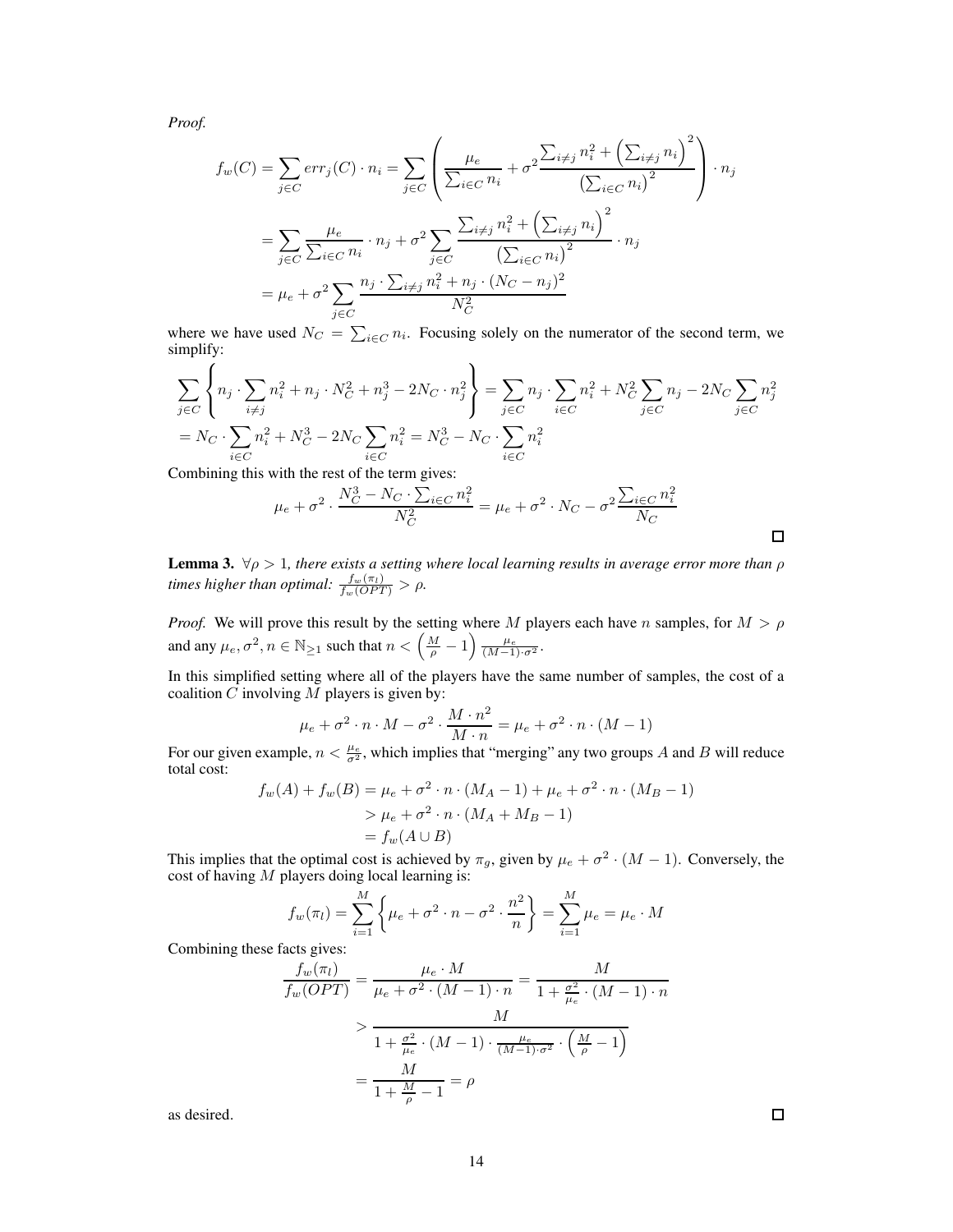**Lemma 4.**  $\forall \rho > 1$ , there exists a setting where federating in the grand coalition results in average *error more than*  $\rho$  *times higher than optimal:*  $\frac{f_w(\pi_g)}{f_w(OPT)} > \rho$ .

*Proof.* We will prove this result by the setting where M players each have n samples, with  $M > \frac{1}{\rho}$ and any  $\mu_e, \sigma^2, n \in \mathbb{N}_{\geq 1}$  such that  $n > \max \left[ \frac{\mu_e}{\sigma^2 \cdot (M-1)} \cdot (\rho \cdot M - 1), \frac{\mu_e}{\sigma^2} \right]$ .

The initial construction follows similarly to Lemma [3.](#page-4-2) For our given example,  $n > \frac{\mu_e}{\sigma^2}$ , which implies that "merging" any two groups A and B will *increase* total cost:

$$
f_w(A) + f_w(B) = \mu_e + \sigma^2 \cdot n \cdot (M_A - 1) + \mu_e + \sigma^2 \cdot n \cdot (M_B - 1)
$$
  
<  $\leq \mu_e + \sigma^2 \cdot n \cdot (M_A + M_B - 1)$   
 $= f_w(A \cup B)$ 

This implies that the optimal cost is achieved  $\pi_l$ . Using the value derived in the proof of Lemma [3,](#page-4-2) we have:

$$
\frac{f_w(\pi_g)}{f_w(OPT)} = \frac{\mu_e + \sigma^2 \cdot (M-1) \cdot n}{\mu_e \cdot M}
$$
\n
$$
= \frac{1 + \frac{\sigma^2}{\mu_e} \cdot (M-1) \cdot n}{M}
$$
\n
$$
> \frac{1 + \frac{\sigma^2}{\mu_e} \cdot (M-1) \cdot \max \left[ \frac{\mu_e}{\sigma^2 \cdot (M-1)} \cdot (\rho \cdot M-1), \frac{\mu_e}{\sigma^2} \right]}{M}
$$
\n
$$
\geq \frac{1 + \frac{\sigma^2}{\mu_e} \cdot (M-1) \cdot \frac{\mu_e}{\sigma^2 \cdot (M-1)} \cdot (\rho \cdot M-1)}{M}
$$
\n
$$
= \frac{1 + \rho \cdot M - 1}{M} = \rho
$$

as desired.

The proof of Theorem [1,](#page-5-0) below, relies on multiple sub-lemmas which are stated and proved immediately afterwards.

**Theorem 1.** *Consider a set of players*  $\{n_i\}$ *. An optimal partition*  $\Pi$  *can be created as follows: first, start with every player doing local learning. Then, begin by grouping the players together in ascending order of size, stopping when the first player would increase its error by joining the coalition from local learning. Then, the resulting partition* Π *is optimal.*

*Proof.* First, we note two special cases. If  $\{n_i\} \leq \frac{\mu_e}{\sigma^2}$ , then by Lemma [10](#page-7-0) (stated and proved later in this appendix) the grand coalition  $\pi_g$  is core stable. For the grand coalition, core stability implies individual stability, so we know that every player prefers  $\pi<sub>g</sub>$  to local learning. This implies that, following the steps given in this theorem, every player will prefer to join the growing coalition as opposed to doing local learning, and so the optimal arrangement is  $\pi_q$ .

Next, if  ${n_i} > \frac{\mu_e}{\sigma^2}$ , then by Lemma 5.3 in [Donahue and Kleinberg \[2021\]](#page-9-1) every player minimizes their error in  $\pi_l$  (local learning). As a result, using the algorithm given in the statement of this theorem, every player will increase their error by combining with another player, so  $\pi_l$  is optimal. If  ${n_i} \geq \frac{\mu_e}{\sigma^2}$  (some players have exactly  $\frac{\mu_e}{\sigma^2}$  samples), then all players with  $n_i = \frac{\mu_e}{\sigma^2}$  will be indifferent towards being merged with any other player also of size  $\frac{\mu_e}{\sigma^2}$ , but no player of size strictly greater than  $\frac{\mu_e}{\sigma^2}$  will be able to be merged. The resulting optimal arrangement will have all of the players of exactly  $\frac{\mu_e}{\sigma^2}$  together, with all other players doing local learning, and will have cost identical to  $\pi_l$ .

Finally, we will consider the case where some players have size strictly less than  $\frac{\mu_e}{\sigma^2}$  and some have strictly more. Call the partition calculated by following the steps of this theorem Π, and consider any other coalition partition  $\Pi'$ . We will convert  $\Pi'$  into  $\Pi$  using only cost reducing or maintaining steps, which will show that  $\Pi$  is optimal. We will refer to players with size  $\leq \frac{\mu_e}{\sigma^2}$  as small, and players of size  $> \frac{\mu_e}{\sigma^2}$  as large.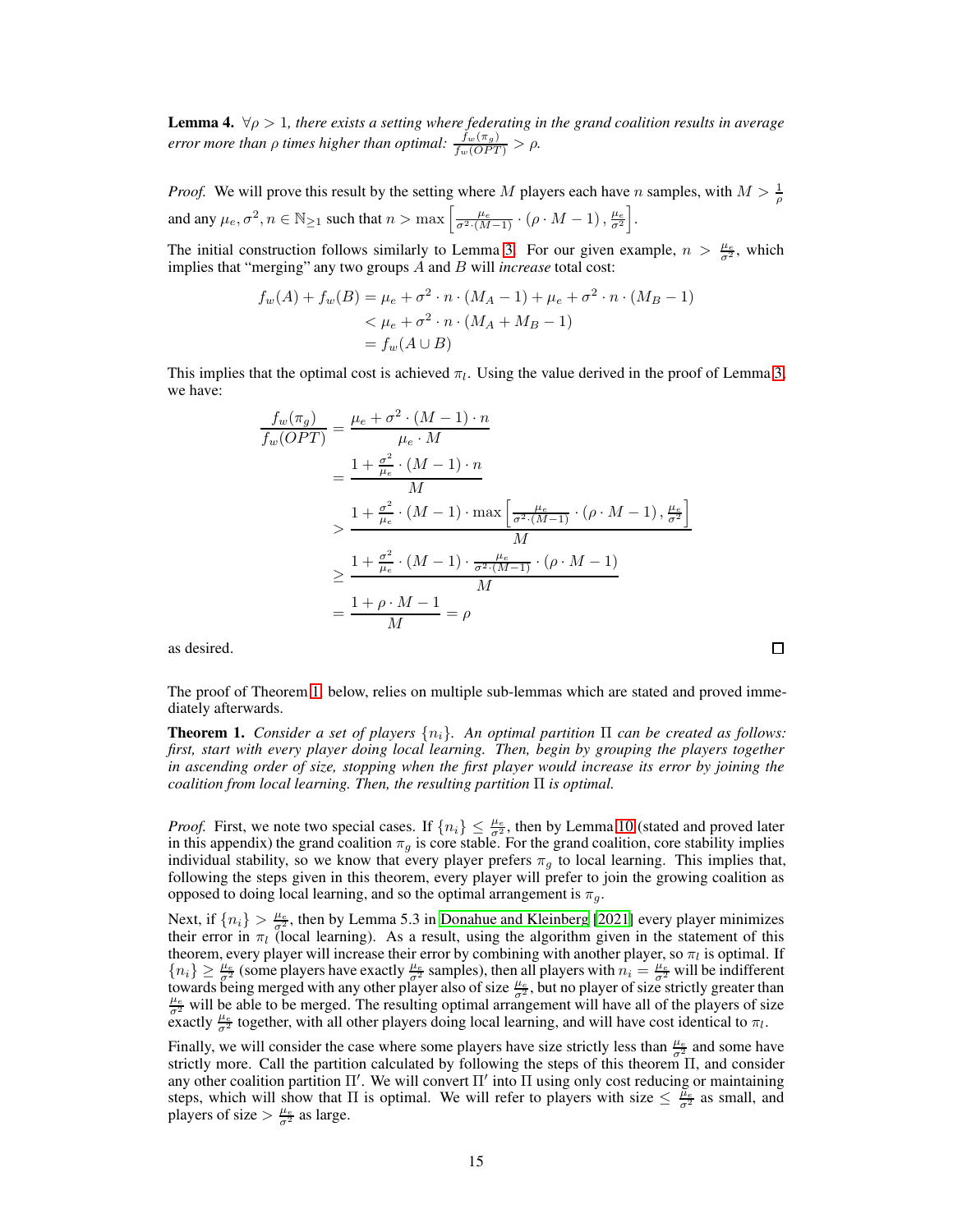- If there are any coalitions where players would prefer to leave the coalition, remove them in order of descending size. Note: a coalition made up of only players of size smaller than  $\frac{\mu_e}{\sigma^2}$  will never have players leave. A coalition made up of only players of size larger than  $\frac{\mu_e}{\sigma^2}$  will always wish to have players leave. This reduces total cost by Lemma [5.](#page-5-1)
- Every coalition of size 2 or larger will have at least one small player in it. Begin merging all such coalitions (as well as any small players doing local learning), removing large players as necessary (in descending size, if they would prefer local learning). Note that the merging operation will never remove a small player, so it always strictly reduces the number of coalitions involving small players. This reduces cost by Lemma [9.](#page-6-2)
- When all of the small players are in one coalition, if there are large players in the coalition as well, check if they are the smallest possible large player. If not, swap them for smaller large players iteratively (ones that are doing local learning) until the players in the coalition are doing local learning. By Lemma [6,](#page-5-2) this reduces cost.
- Add large players in increasing order of size (if any wish to join). From Lemma [7](#page-5-3) we know that if player  $n_i$  doesn't wish to join a coalition, then neither will any player of size  $n_j \geq n_i$ . From Lemma [5,](#page-5-1) adding any player that wishes to join reduces total cost.
- If no players wish to join, then remove large players in descending order of size if they would prefer local learning, which again from Lemma [5](#page-5-1) would reduce cost. From Lemma [8,](#page-5-4) if a player of size  $n_i$  doesn't wish to leave, then all other players of size  $n_i \leq n_i$  also do not wish to leave.

The final arrangement exactly matches Π.

Lemma 5 (Equivalence of player preference and reducing cost). *Take any coalition* Q *and any player* j*. Then, a player wishes to join that coalition (from local learning) if and only if doing so would reduce total cost. That is,*

$$
f_w(\{n_j\}) + f_w(Q) \ge f_w(\{n_j\} \cup Q) \quad \Leftrightarrow \quad err_j(\{n_j\}) \ge err_j(\{n_j\} \cup Q)
$$

*Proof.* This proof will work by showing the forms of the inequalities are identical. We will start with the cost inequality:

$$
f_w({n_j}) + f_w(Q) \ge f_w({n_j} \cup Q)
$$
  
\n
$$
\mu_e + \mu_e + \sigma^2 \cdot N_Q - \sigma^2 \cdot \frac{\sum_{i \in Q} n_i^2}{N_Q} \ge \mu_e + \sigma^2 \cdot N_Q + \sigma^2 \cdot n_j - \sigma^2 \frac{\sum_{i \in Q} n_i^2 + n_j^2}{N_Q + n_j}
$$
  
\n
$$
\mu_e \ge \sigma^2 \cdot n_j - \sigma^2 \frac{\sum_{i \in Q} n_i^2 + n_j^2}{N_Q + n_j} + \sigma^2 \cdot \frac{\sum_{i \in Q} n_i^2}{N_Q}
$$

Bringing all terms over common denominator on the righthand side:

$$
\mu_e \geq \sigma^2 \frac{n_j \cdot (N_Q + n_j) \cdot N_Q - N_Q \sum_{i \in Q} n_i^2 - n_j^2 \cdot N_Q + N_Q \sum_{i \in Q} n_i^2 + n_j \cdot \sum_{i \in Q} n_i^2}{(N_Q + n_j) \cdot N_Q}
$$
\n
$$
\mu_e \geq \sigma^2 \frac{n_j \cdot (N_Q + n_j) \cdot N_Q - n_j^2 \cdot N_Q + n_j \cdot \sum_{i \in Q} n_i^2}{(N_Q + n_j) \cdot N_Q}
$$
\n
$$
\mu_e \geq \sigma^2 \frac{n_j \cdot N_Q^2 + n_j^2 \cdot N_Q - n_j^2 \cdot N_Q + n_j \cdot \sum_{i \in Q} n_i^2}{(N_Q + n_j) \cdot N_Q}
$$
\n
$$
\mu_e \geq \sigma^2 \frac{n_j \cdot N_Q^2 + n_j \cdot \sum_{i \in Q} n_i^2}{(N_Q + n_j) \cdot N_Q}
$$
\n
$$
\mu_e \geq \sigma^2 \cdot \frac{n_j}{N_Q + n_j} \cdot \frac{N_Q^2 + \sum_{i \in Q} n_i^2}{N_Q}
$$

 $\Box$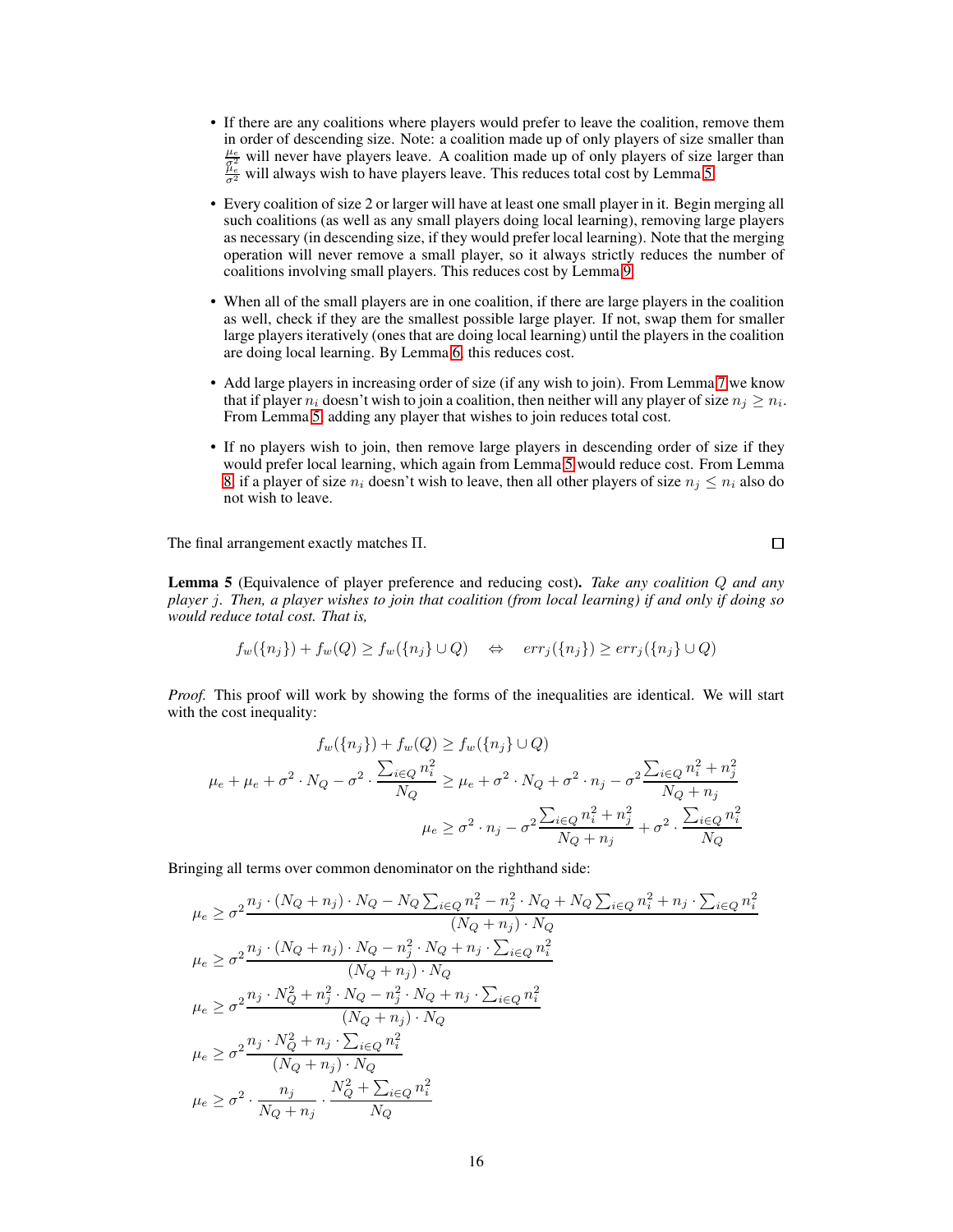Next, we will reduce the error inequality to the same form:

$$
err_j(\lbrace n_j \rbrace) \ge err_j(\lbrace n_j \rbrace \cup Q)
$$
  
\n
$$
\frac{\mu_e}{n_j} \ge \frac{\mu_e}{N_Q + n_j} + \sigma^2 \cdot \frac{\sum_{i \in Q} n_i^2 + N_Q^2}{(N_Q + n_j)^2}
$$
  
\n
$$
\frac{\mu_e}{n_j} - \frac{\mu_e}{N_Q + n_j} \ge \sigma^2 \cdot \frac{\sum_{i \in Q} n_i^2 + N_Q^2}{(N_Q + n_j)^2}
$$
  
\n
$$
\mu_e \cdot \frac{N_Q}{n_j \cdot (N_Q + n_j)} \ge \sigma^2 \cdot \frac{\sum_{i \in Q} n_i^2 + N_Q^2}{(N_Q + n_j)^2}
$$
  
\n
$$
\mu_e \ge \sigma^2 \cdot \frac{(N_Q + n_j) \cdot n_j}{N_Q} \frac{\sum_{i \in Q} n_i^2 + N_Q^2}{(N_Q + n_j)^2}
$$
  
\n
$$
\mu_e \ge \sigma^2 \cdot \frac{n_j}{N_Q + n_j} \cdot \frac{N_Q^2 + \sum_{i \in Q} n_i^2}{N_Q}
$$

 $\Box$ 

as desired.

**Lemma 6** (Swapping). *Take any set* Q *including a player*  $n_j > n_k$ *, where the player*  $n_k$  *is doing local learning. Then, swapping the roles of players* k *and* j *always decreases total cost.*

$$
f_w(Q \cup \{n_j\}) + f_w(\{n_k\}) > f_w(Q \cup \{n_k\}) + f_w(\{n_j\})
$$

*Proof.* We write out each side:

$$
\mu_e + \sigma^2 \cdot N_Q + \sigma^2 \cdot n_j - \sigma^2 \frac{\sum_{i \in Q} n_i^2 + n_j^2}{N_Q + n_j} + \mu_e > \mu_e + \sigma^2 \cdot N_Q + \sigma^2 n_k - \sigma^2 \frac{\sum_{i \in Q} n_i^2 + n_k^2}{N_Q + n_k} + \mu_e
$$

$$
\sigma^2 \cdot n_j - \sigma^2 \cdot \frac{\sum_{i \in Q} n_i^2 + n_j^2}{N_Q + n_j} > \sigma^2 \cdot n_k - \sigma^2 \cdot \frac{\sum_{i \in Q} n_i^2 + n_k^2}{N_Q + n_k}
$$

Dropping the common  $\sigma^2$  term for clarity:

$$
n_j - \frac{\sum_{i \in Q} n_i^2 + n_j^2}{N_Q + n_j} > n_k - \frac{\sum_{i \in Q} n_i^2 + n_k^2}{N_Q + n_k}
$$

In order to prove the above inequality, we will consider the following fraction:

$$
x - \frac{\sum_{i \in Q} n_i^2 + x^2}{N_Q + x}
$$

and want to show this is increasing with respect to  $x$ . The derivative of the function gives:

$$
1 - \frac{2x \cdot (N_Q + x) - (\sum_{i \in Q} n_i^2 + x^2) \cdot 1}{(N_Q + x)^2}
$$
  
= 
$$
\frac{1}{(N_Q + x)^2} \cdot \left( N_Q^2 + x^2 + 2x \cdot N_Q - \left( 2x \cdot (N_Q + x) - \left( \sum_{i \in Q} n_i^2 + x^2 \right) \right) \right)
$$
  
= 
$$
\frac{1}{(N_Q + x)^2} \cdot \left( N_Q^2 + x^2 + 2x \cdot N_Q - 2x \cdot N_Q - 2x^2 + \left( \sum_{i \in Q} n_i^2 + x^2 \right) \right)
$$
  
= 
$$
\frac{1}{(N_Q + x)^2} \cdot \left( N_Q^2 + \sum_{i \in Q} n_i^2 \right)
$$

which is positive, as desired. This implies that the original inequality is satisfied, meaning that the swapping of the roles of players  $j, k$  decreases total cost.  $\Box$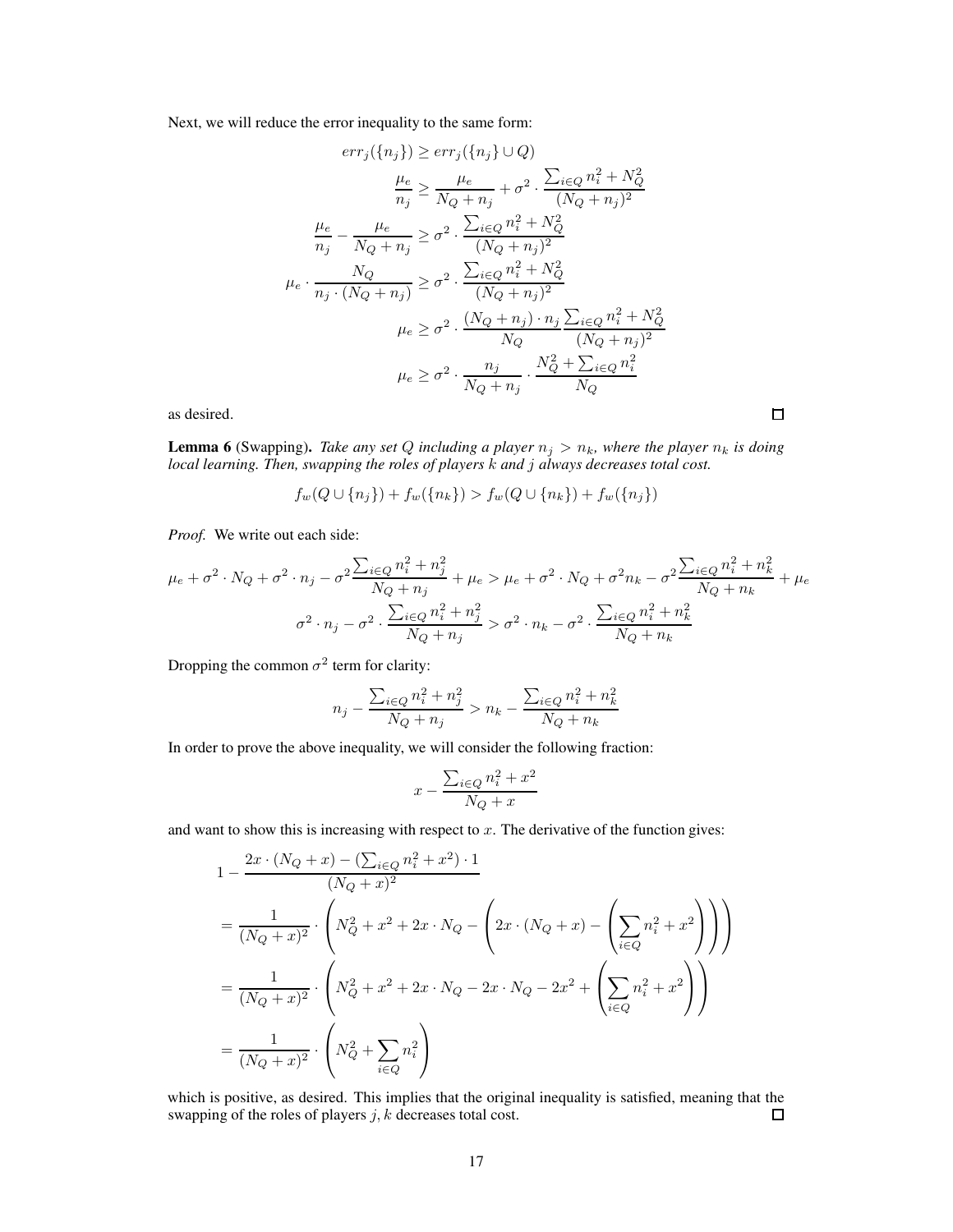Lemma 7 (Monotonicity of joining). *If a player of size*  $n_i$  *would prefer local learning to joining a coalition* Q, then any player of size  $n_k \geq n_j$  also prefers local learning to joining the same coalition. *That is, for*  $n_k \geq n_j$ *,* 

$$
err_j(Q \cup \{n_j\}) \ge err_j(\{n_j\}) \Rightarrow err_k(Q \cup \{n_k\}) \ge err_k(\{n_k\})
$$

*Conversely, if a player j wishes to join*  $Q$ *, then any other player of size*  $n_k \leq n_j$  *would have also wanted to join. That is, for*  $n_j \geq n_k$ ,

$$
err_j(Q \cup \{n_j\}) \le err_j(\{n_j\}) \quad \Rightarrow \quad err_k(Q \cup \{n_k\}) \le err_k(\{n_k\})
$$

*Proof.* The initial premise depends on whether or not the below inequality is satisfied:

$$
err_j(Q \cup \{n_j\}) \ge err_j(\{n_j\})
$$

$$
\frac{\mu_e}{N_Q + n_j} + \sigma^2 \frac{\sum_{i \in Q} n_i^2 + \left(\sum_{i \in Q} n_i\right)^2}{\left(N_Q + n_j\right)^2} \ge \frac{\mu_e}{n_j}
$$

Rearranging:

$$
\sigma^2 \frac{\sum_{i \in Q} n_i^2 + \left(\sum_{i \in Q} n_i\right)^2}{\left(N_Q + n_j\right)^2} \ge \frac{\mu_e}{n_j} - \frac{\mu_e}{N_Q + n_j}
$$
\n
$$
\sigma^2 \left(\sum_{i \in Q} n_i^2 + \left(\sum_{i \in Q} n_i\right)^2\right) \ge \left(N_Q + n_j\right)^2 \cdot \left(\frac{\mu_e}{n_j} - \frac{\mu_e}{N_Q + n_j}\right)
$$
\n
$$
\sigma^2 \left(\sum_{i \in Q} n_i^2 + \left(\sum_{i \in Q} n_i\right)^2\right) \ge \left(N_Q + n_j\right)^2 \cdot \frac{\mu_e \cdot N_Q}{n_j \cdot (N_Q + n_j)}
$$
\n
$$
\sigma^2 \left(\sum_{i \in Q} n_i^2 + \left(\sum_{i \in Q} n_i\right)^2\right) \ge \left(N_Q + n_j\right) \cdot \frac{\mu_e \cdot N_Q}{n_j}
$$
\n
$$
\sigma^2 \left(\sum_{i \in Q} n_i^2 + \left(\sum_{i \in Q} n_i\right)^2\right) \ge \mu_e \cdot \frac{N_Q^2}{n_j} + \mu_e \cdot N_Q
$$

The lefthand side is a constant independent of  $n_k$  and the righthand side is a constant plus a term that is decreasing in  $n_j$ . If the original inequality  $(err_j (Q \cup \{n_j\}) \geq err_j (\{n_j\}))$  is satisfied, then it will also be satisfied for any  $n_k \ge n_j$  (implying  $err_k(Q \cup \{n_k\}) \ge err_k(\{n_k\})$ ). Conversely, if the original inequality is not satisfied (so  $err_j(Q \cup \{n_j\}) \leq err_j(\{n_j\})$ ), then it will also not be satisfied for any  $n_k \leq n_j$  (implying  $err_k(Q \cup \{n_k\}) \leq err_k(\{n_k\})$ ).

**Lemma 8** (Monotonicity of leaving). *Take any coalition* Q. *Then, if any player*  $j \in Q$  *of size*  $n_j$ *wishes to leave Q for local learning, then any player of size*  $n_k \geq n_j$  *also wishes to leave for local learning. That is, for*  $n_k \geq n_j$ 

$$
err_j(Q) \ge err_j(\{n_j\}) \quad \Rightarrow \quad err_k(Q) \ge err_k(\{n_k\})
$$

*Conversely, if a player*  $j \in Q$  *of size*  $n_j$  *does* not *wish to leave*  $Q$  *for local learning, then any player*  $k \in Q$  *of size*  $n_k \leq n_j$  *also does not wish to leave. That is, for*  $n_k \leq n_j$ 

$$
err_j(Q) \le err_j(\{n_j\}) \quad \Rightarrow \quad err_k(Q) \le err_k(\{n_k\})
$$

*Proof.* First, we will prove the first statement. Suppose by contradiction that some  $n_j$  wishes to leave, but another player of size  $n_k \geq n_j$  does not wish to. First, we remove  $n_j$  for local learning, which by Lemma [5](#page-5-1) reduces total cost. Next, we swap the role of players j and  $\vec{k}$ , which by Lemma [6](#page-5-2) again reduces or keeps constant total cost. We have constructed a series of operations that either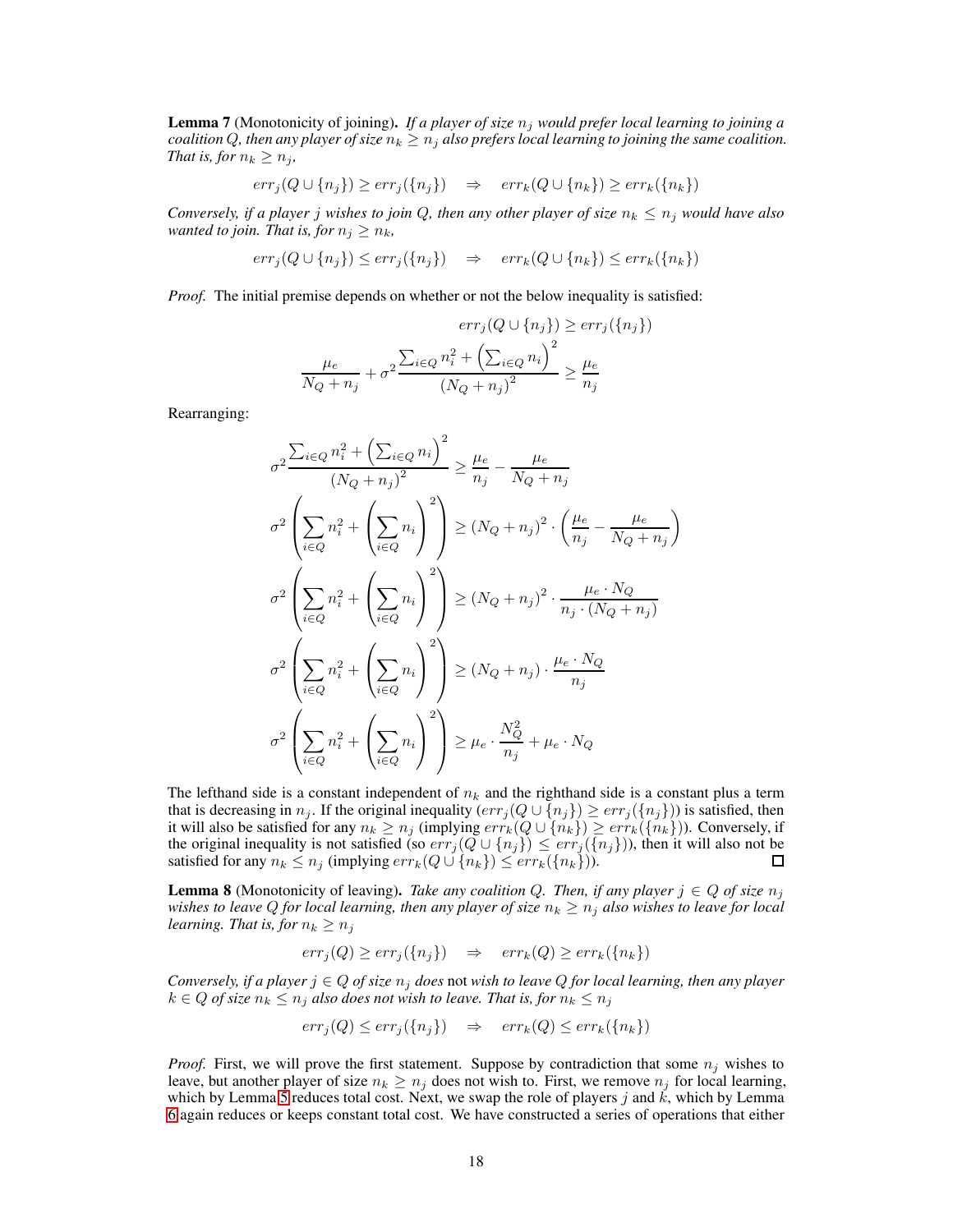reduce or keep constant total cost, and results in an arrangement equivalent to simply removing player *i*. By Lemma [5,](#page-5-1) this means that player *i* originally would have wished to leave.

Next, we will prove the second statement. Suppose by contradiction that some player  $k$  wishes to leave, even though another player  $n_i > n_k$  does not wish to leave. First, we remove player k to local learning: if it wishes to leave, then by Lemma [5](#page-5-1) removing it reduces or keeps constant total cost. Then, by Lemma [6,](#page-5-2) we can reduce total cost by swapping it with the  $n_j > n_k$  player. We have constructed a series of operations that either reduce or keep constant total cost, and results in an arrangement equivalent to simply removing player  $j$ . But this is exactly equivalent to just removing the  $n_i$  player, which we know from Lemma [5](#page-5-1) must not reduce total cost (or else player j would wish to leave).

Lemma 9 (Merging). *Consider two groups of players,* P, Q*. First, merge together the two groups to form* P ∪ Q*. Then, remove players from* P ∪ Q *to local learning, removing them in descending order of size. Stop removing players when the first player would prefer to stay (removing it would increase its error). Then, this overall process maintains or decreases total error. In other words,*

$$
f_w(Q) + f_w(P) \ge f_w(\{Q \cup P\} \setminus L) + \sum_{i \in L} f_w(\{n_i\})
$$
\n<sup>(3)</sup>

*where* L *is the set of large players removed in descending order of size. The inequality is strict so long as the final structure is not identical to the first, up to renaming of players, and it is* not *the case that all the players have the exact same size.*

*Proof.* First, we have to reason about what L could be. We will say that player j with  $n_j$  samples is a largest element in  $P \cup Q$ , and WLOG  $j \in P$ . (If multiple players have  $n_j$  samples, it suffices to select one at random.). We will show that, in order to show Equation [3,](#page-6-3) it suffices to show that:

$$
f_w(Q) + f_w(P) \ge f_w(Q \cup P \setminus n_j) + f_w(\{n_j\})
$$
\n<sup>(4)</sup>

First, assume  $L$  is empty. Then, every player wishes to stay in the final group. Then, Equation  $3$ becomes:

<span id="page-18-0"></span>
$$
f_w(Q) + f_w(P) > f_w(Q \cup P)
$$

From Lemma [5,](#page-5-1) we know that because player  $n_j$  doesn't wish to leave  $Q \cup P$ , removing it must increase total cost:

$$
f_w(Q \cup P \setminus \{n_j\}) + f_w(\{n_j\}) > f_w(Q \cup P)
$$

So, if we show that Equation [4](#page-18-0) is satisfied, then this implies that Equation [3](#page-6-3) is satisfied. Next, we will assume  $L = \{n_j\}$ . Then, the statement we are trying to show is exactly Equation [4.](#page-18-0) Finally, let's assume that  $|L| \geq 2$ :  $n_j$  is removed, but so are some others. Again, by Lemma [5,](#page-5-1) because these players prefer local learning to federation, adding them back in to the coalition increases cost, so

$$
f_w(Q) + f_w(P \cup \{n_j\}) > f_w(Q \cup P \setminus n_j) + f_w(\{n_j\})
$$

So, it suffices to consider Equation [4:](#page-18-0) if we prove that this is satisfied, it always implies that Equation [3](#page-6-3) is satisfied.

Next, we will prove this statement:

$$
f_w(Q) + f_w(P) \ge f_w(Q \cup P \setminus n_j) + f_w(\{n_j\})
$$

Plugging in for the form of  $f_w(\cdot)$  gives:

$$
\mu_e + \sigma^2 \cdot N_Q - \sigma^2 \cdot \frac{\sum_{i \in Q} n_i^2}{N_Q} + \mu_e + \sigma^2 \cdot N_P - \sigma^2 \cdot \frac{\sum_{i \in P} n_i^2}{N_P}
$$
  

$$
\ge \mu_e + \sigma^2 \cdot N_Q + \sigma^2 \cdot (N_Q - n_j) - \sigma^2 \frac{\sum_{i \in Q} n_i^2 + \sum_{i \in P} n_i^2 - n_j^2}{N_Q + N_P - n_j} + \mu_e
$$

Simplifying gives:

$$
\sigma^2 \cdot n_j - \sigma^2 \cdot \frac{\sum_{i \in Q} n_i^2}{N_Q} - \sigma^2 \cdot \frac{\sum_{i \in P} n_i^2}{N_P} \ge -\sigma^2 \frac{\sum_{i \in Q} n_i^2 + \sum_{i \in P} n_i^2 - n_j^2}{N_Q + N_P - n_j}
$$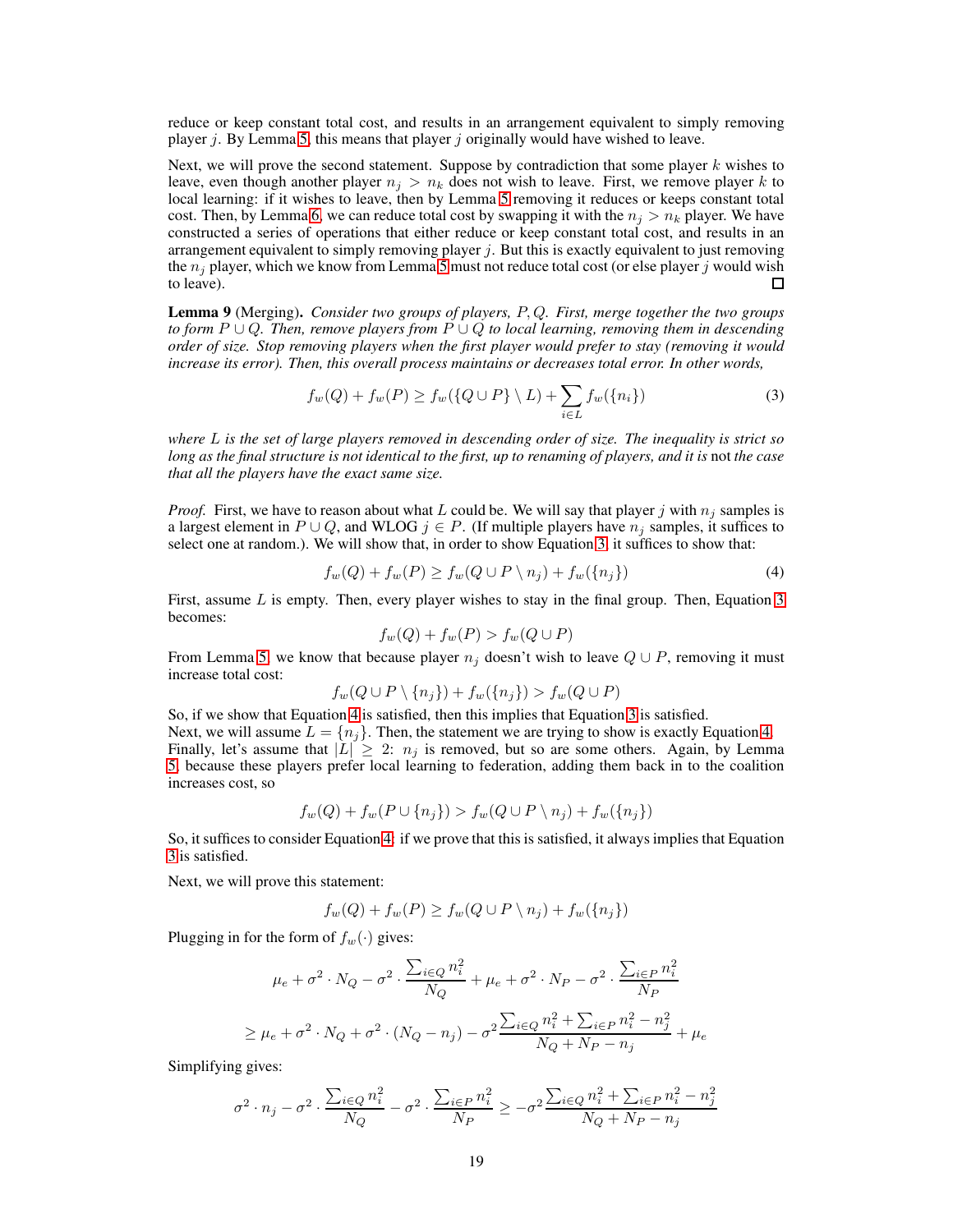For convenience, we'll drop the common  $\sigma^2$  coefficient as we continue simplifying:

$$
n_{j} - \frac{\sum_{i \in Q} n_{i}^{2}}{N_{Q}} - \frac{\sum_{i \in P} n_{i}^{2}}{N_{P}} \geq -\frac{\sum_{i \in Q} n_{i}^{2} + \sum_{i \in P} n_{i}^{2} - n_{j}^{2}}{N_{Q} + N_{P} - n_{j}} n_{j} \geq \frac{\sum_{i \in Q} n_{i}^{2}}{N_{Q} + N_{P} - n_{j}} + \frac{\sum_{i \in P} n_{i}^{2}}{N_{Q} + N_{P} - n_{j}} - \frac{\sum_{i \in Q} n_{i}^{2} + \sum_{i \in P} n_{i}^{2}}{N_{Q} + N_{P} - n_{j}} + \frac{n_{j}^{2}}{N_{Q} + N_{P} - n_{j}} n_{j} - \frac{n_{j}^{2}}{N_{Q} + N_{P} - n_{j}} \geq \frac{\sum_{i \in Q} n_{i}^{2}}{N_{Q}} + \frac{\sum_{i \in P} n_{i}^{2}}{N_{P}} - \frac{\sum_{i \in Q} n_{i}^{2} + \sum_{i \in P} n_{i}^{2}}{N_{Q} + N_{P} - n_{j}} n_{j} \cdot \frac{N_{Q} + N_{P} - n_{j} - n_{j}}{N_{Q} + N_{P} - n_{j}} \geq \left(\sum_{i \in Q} n_{i}^{2}\right) \cdot \left(\frac{1}{N_{Q}} - \frac{1}{N_{Q} + N_{P} - n_{j}}\right) + \left(\sum_{i \in P} n_{i}^{2}\right) \cdot \left(\frac{1}{N_{P}} - \frac{1}{N_{Q} + N_{P} - n_{j}}\right) n_{j} \cdot \frac{N_{Q} + N_{P} - 2n_{j}}{N_{Q} + N_{P} - n_{j}} \geq \left(\sum_{i \in Q} n_{i}^{2}\right) \cdot \frac{N_{P} - n_{j}}{N_{Q} \cdot (N_{Q} + N_{P} - n_{j})} + \left(\sum_{i \in P} n_{i}^{2}\right) \cdot \frac{N_{Q} - n_{j}}{N_{P} \cdot (N_{Q} + N_{P} - n_{j})} n_{j} \cdot (N_{Q} + N_{P} - 2n_{j}) \geq \left(\sum_{i \in Q} n_{i}^{2}\right) \cdot \frac
$$

Because  $n_j$  is the largest element, we can upper bound each term  $\frac{n_i^2}{n_j}$  with  $n_i$ :

$$
N_Q + N_P - 2n_j \ge (N_Q) \cdot \frac{N_P - n_j}{N_Q} + (N_P) \cdot \frac{N_Q - n_j}{N_P}
$$
  

$$
N_Q + N_P - 2n_j \ge N_P - N_j + N_Q - n_j
$$

This gives an equality, and a strict inequality if  $n_i < n_j$  for at least one player. Finally, we note that if the final structure is identical to the original structure, the cost is identical, so the inequality is similarly an equality.  $\Box$ 

# **Lemma 10.** For a set of players with  $n_i \leq \frac{\mu_e}{\sigma^2} \forall i$ , the grand coalition  $\pi_g$  is always core stable.

*Proof.* For reference, [Donahue and Kleinberg](#page-9-1) [\[2021\]](#page-9-1) analyzes a restricted example of  $n_i \leq \frac{\mu_e}{\sigma^2}$  case, where players come in two types,  $n_s$ ,  $n_\ell$ , both  $\leq \frac{\mu_e}{\sigma_s^2}$ . Theorem 6.7 in that work shows that the grand coalition  $\pi_g$  is core stable for the two-type case. This lemma extends that result to show that  $\pi_g$  is core stable for the broader case of  $n_i \leq \frac{\mu_e}{\sigma^2}$ , where players may come in more than two sizes.

First, we will assume by contradiction that there exists a set  $A \subset C$ , where C is the grand coalition, and where we assume that  $err_j(A) < err_j(C)$  for every  $j \in A$ . We will then show that this violates the requirement that  $n_i \leq \frac{\mu_e}{\sigma^2}$  for all  $i \in \check{C}$ , indicating that it is impossible for such a coalition A to exist.

By assumption,

$$
err_j(C) > err_j(A)
$$
  
Using  $N_A = \sum_{i \in A} n_i$  and  $N = \sum_{i \in C} n_i$  we have:  

$$
\frac{\mu_e}{N} + \sigma^2 \cdot \frac{\sum_{i \neq j} n_i^2 + (N - n_j)^2}{N^2} > \frac{\mu_e}{N_A} + \sigma^2 \cdot \frac{\sum_{i \in A, i \neq j} n_i^2 + (N_A - n_j)^2}{N_A^2}
$$

Multiplying each side by  $n_j$  preserves the inequality:

$$
\frac{\mu_e}{N} \cdot n_j + \sigma^2 \cdot \frac{\sum_{i \neq j} n_i^2 + (N - n_j)^2}{N^2} \cdot n_j > \frac{\mu_e}{N_A} \cdot n_j + \sigma^2 \cdot \frac{\sum_{i \in A, i \neq j} n_i^2 + (N_A - n_j)^2}{N_A^2} \cdot n_j
$$

Next, we sum each side over all  $j \in A$ :

$$
\sum_{j\in A}\left\{\frac{\mu_e}{N}\cdot n_j + \sigma^2\cdot \frac{\sum_{i\neq j}n_i^2 + (N-n_j)^2}{N^2}\cdot n_j\right\} > \sum_{j\in A}\left\{\frac{\mu_e}{N_A}\cdot n_j + \sigma^2\cdot \frac{\sum_{i\in A, i\neq j}n_i^2 + (N_A - n_j)^2}{N_A^2}\cdot n_j\right\}
$$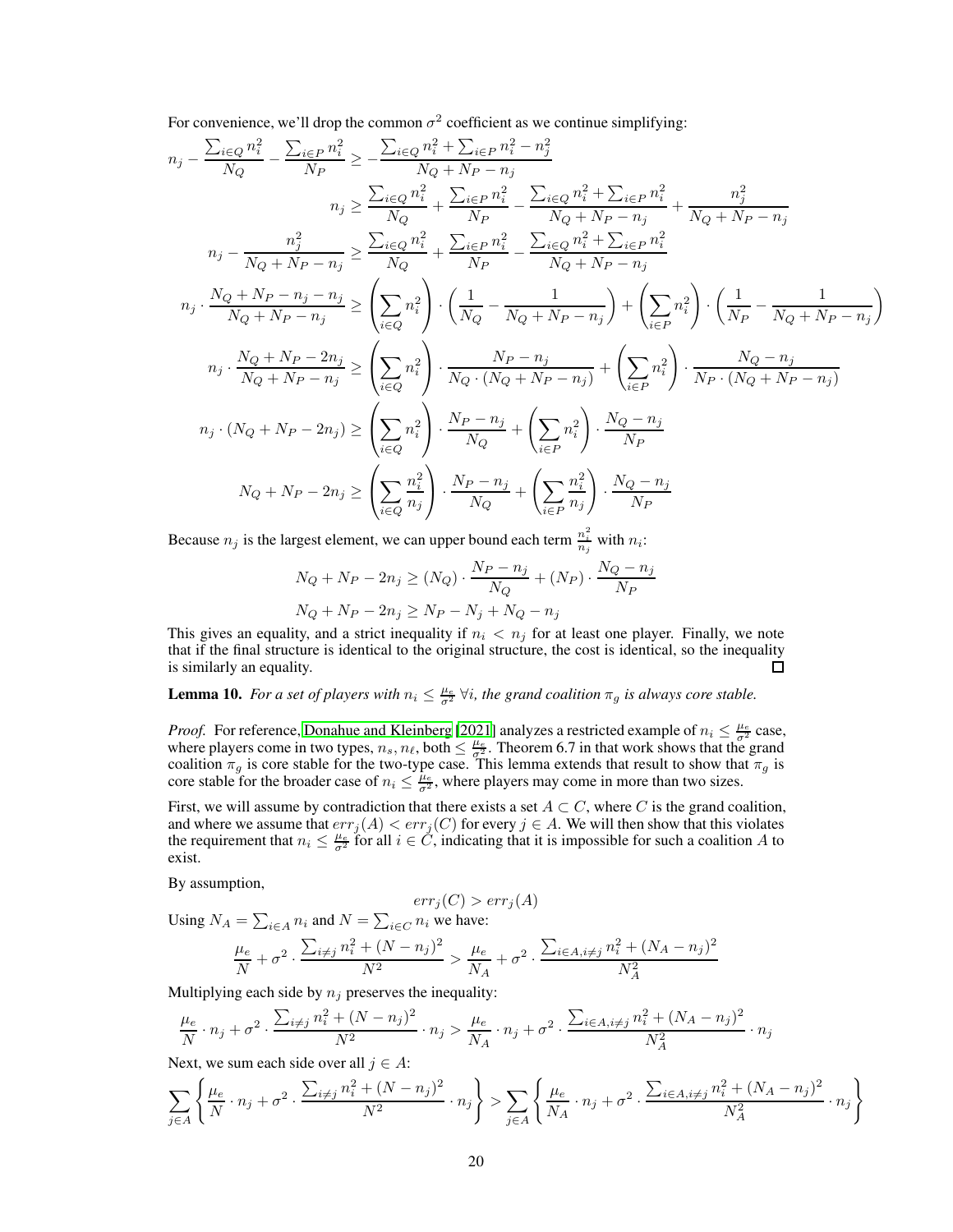We will evaluate this sum term by term. The  $\mu_e$  terms are simplest:

$$
\sum_{j \in A} \frac{\mu_e}{N} \cdot n_j = \frac{\mu_e}{N} \cdot N_A
$$

$$
\sum_{j \in A} \frac{\mu_e}{N_A} \cdot n_j = \mu_e
$$

For evaluating the sum of the  $\sigma^2$  coefficient, we will first note that we can rewrite the numerator:

$$
\sum_{i \neq j} n_i^2 + (N - n_j)^2 = \sum_{i \neq j} n_i^2 + N^2 + n_j^2 - 2N \cdot n_j = \sum_{i \in C} n_i^2 + N^2 - 2N \cdot n_j
$$

This means that the entire coefficient on the lefthand side can be rewritten as:

$$
\sum_{j \in A} \left\{ \sigma^2 \cdot \frac{\sum_{i \neq j} n_i^2 + (N - n_j)^2}{N^2} \cdot n_j \right\} = \sum_{j \in A} \left\{ \sigma^2 \cdot \frac{N^2 + \sum_{i \in C} n_i^2 - 2N \cdot n_j}{N^2} \cdot n_j \right\}
$$

$$
= \sum_{j \in A} \left\{ \sigma^2 \cdot \left( 1 + \frac{\sum_{i \in C} n_i^2}{N^2} - 2\frac{n_j}{N} \right) \cdot n_j \right\}
$$

$$
= \sigma^2 \cdot N_A + \sigma^2 \cdot N_A \frac{\sum_{i \in C} n_i^2}{N^2} - 2\frac{\sum_{i \in A} n_i^2}{N}
$$

Similarly, we can rewrite the numerator of the  $\sigma^2$  coefficient on the righthand side:

$$
\sum_{i \neq j, i \in A} n_i^2 + (N_A - n_j)^2 = \sum_{i \neq j, i \in A} n_i^2 + N_A^2 + n_j^2 - 2N_A \cdot n_j = \sum_{i \in A} n_i^2 + N_A^2 - 2N_A \cdot n_j
$$

Remember that  $A \subset C$ . Similarly, we can rewrite the entire coefficient as:

$$
\sum_{j \in A} \left\{ \sigma^{2} \cdot \frac{\sum_{i \neq j, i \in A} n_{i}^{2} + (N_{A} - n_{j})^{2}}{N_{A}^{2}} \cdot n_{j} \right\} = \sum_{j \in A} \left\{ \sigma^{2} \cdot \frac{N_{A}^{2} + \sum_{i \in A} n_{i}^{2} - 2N_{A} \cdot n_{j}}{N_{A}^{2}} \cdot n_{j} \right\}
$$
\n
$$
= \sum_{j \in A} \left\{ \sigma^{2} \cdot \left( 1 + \frac{\sum_{i \in A} n_{i}^{2}}{N_{A}^{2}} - 2 \frac{n_{j}}{N_{A}} \right) \cdot n_{j} \right\}
$$
\n
$$
= \sigma^{2} \cdot N_{A} + \sigma^{2} \cdot N_{A} \frac{\sum_{i \in A} n_{i}^{2}}{N_{A}^{2}} - 2 \cdot \sigma^{2} \cdot \frac{\sum_{i \in A} n_{i}^{2}}{N_{A}}
$$
\n
$$
= \sigma^{2} \cdot N_{A} + \sigma^{2} \cdot \frac{\sum_{i \in A} n_{i}^{2}}{N_{A}} - 2 \cdot \sigma^{2} \cdot \frac{\sum_{i \in A} n_{i}^{2}}{N_{A}}
$$
\n
$$
= \sigma^{2} \cdot N_{A} - \sigma^{2} \cdot \frac{\sum_{i \in A} n_{i}^{2}}{N_{A}}
$$

Combining these terms back into the inequality gives:

$$
\mu_e \cdot \frac{N_A}{N} + \sigma^2 \cdot N_A + \sigma^2 \cdot \frac{N_A}{N} \cdot \frac{\sum_{i \in C} n_i^2}{N} - 2 \frac{\sum_{i \in A} n_i^2}{N} > \mu_e + \sigma^2 \cdot N_A - \sigma^2 \frac{\sum_{i \in A} n_i^2}{N_A}
$$

Simplification:

$$
\mu_{e} \cdot \frac{N_{A}}{N} + \sigma^{2} \cdot \frac{N_{A}}{N} \cdot \frac{\sum_{i \in C} n_{i}^{2}}{N} - 2 \frac{\sum_{i \in A} n_{i}^{2}}{N} > \mu_{e} - \sigma^{2} \frac{\sum_{i \in A} n_{i}^{2}}{N_{A}}
$$
\n
$$
\mu_{e} \cdot \frac{N_{A}}{N} + \sigma^{2} \cdot \frac{N_{A}}{N} \cdot \frac{\sum_{i \in C} n_{i}^{2}}{N} - \sigma^{2} \frac{\sum_{i \in A} n_{i}^{2}}{N} > \mu_{e} - \sigma^{2} \frac{\sum_{i \in A} n_{i}^{2}}{N_{A}} + \sigma^{2} \frac{\sum_{i \in A} n_{i}^{2}}{N}
$$
\n
$$
\frac{N_{A}}{N} \cdot \left(\mu_{e} + \sigma^{2} \cdot \frac{\sum_{i \in C} n_{i}^{2}}{N} - \sigma^{2} \frac{\sum_{i \in A} n_{i}^{2}}{N_{A}}\right) > \mu_{e} + \sigma^{2} \frac{\sum_{i \in A} n_{i}^{2}}{N} - \sigma^{2} \frac{\sum_{i \in A} n_{i}^{2}}{N_{A}}
$$

Note that the terms on the left and the right look very similar. We will strategically add and subtract a term on the left:

$$
\frac{N_A}{N}\cdot \left(\mu_e+\sigma^2\cdot \frac{\sum_{i\in C}n_i^2-\sum_{i\in A}n_i^2+\sum_{i\in A}n_i^2}{N}-\sigma^2\frac{\sum_{i\in A}n_i^2}{N_A}\right)>\mu_e+\sigma^2\frac{\sum_{i\in A}n_i^2}{N}-\sigma^2\frac{\sum_{i\in A}n_i^2}{N_A}
$$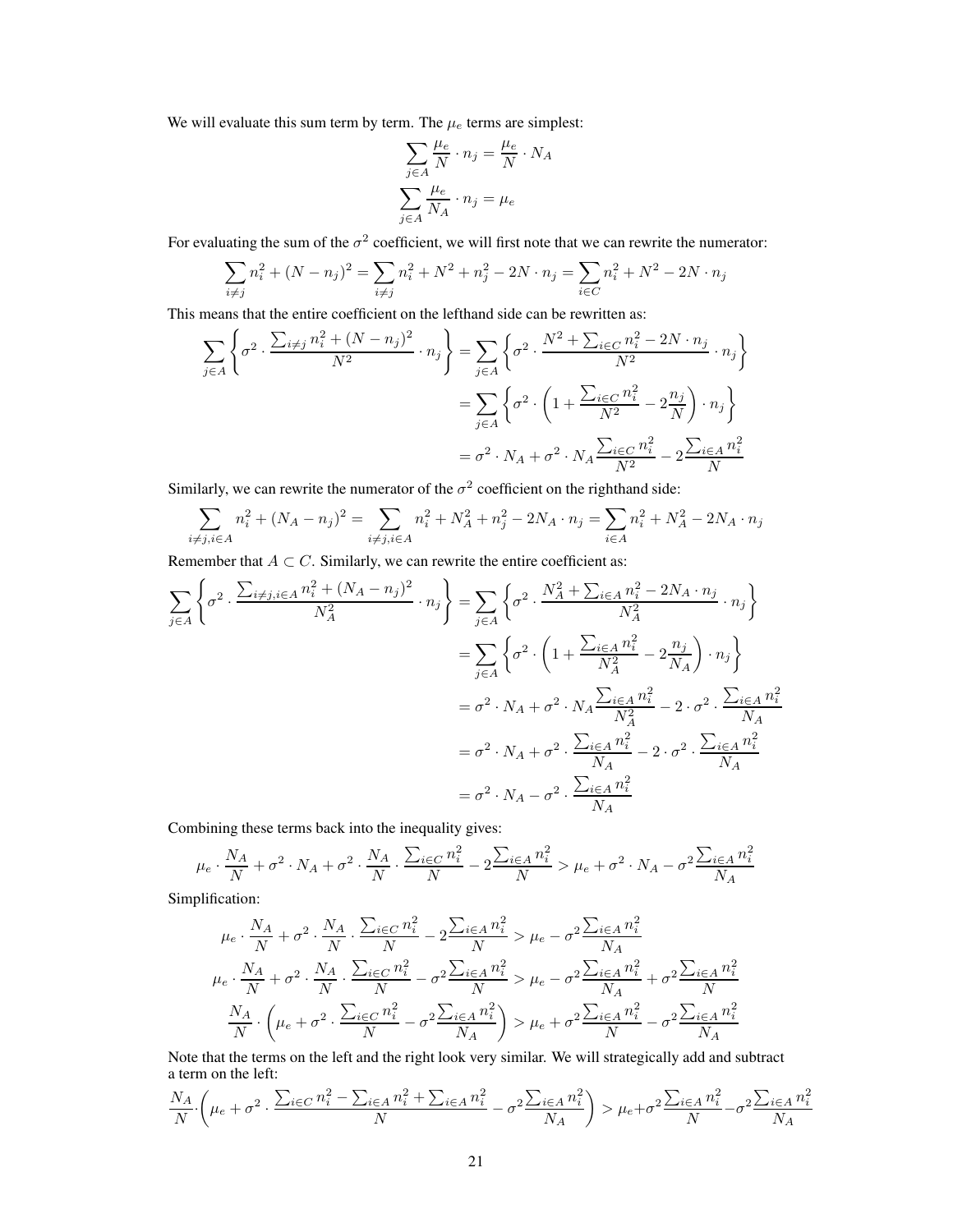Multiplying on the left side:

$$
\frac{N_A}{N} \cdot \sigma^2 \cdot \frac{\sum_{i \in C \setminus A} n_i^2}{N} + \frac{N_A}{N} \cdot \left(\mu_e + \sigma^2 \cdot \frac{\sum_{i \in A} n_i^2}{N} - \sigma^2 \frac{\sum_{i \in A} n_i^2}{N_A}\right) > \mu_e + \sigma^2 \frac{\sum_{i \in A} n_i^2}{N} - \sigma^2 \frac{\sum_{i \in A} n_i^2}{N_A}
$$

Collecting terms:

$$
\frac{N_A}{N}\cdot \sigma^2 \cdot \frac{\sum_{i\in C\backslash A}n_i^2}{N} + \frac{N_A}{N}\cdot \left(\mu_e + \sigma^2\cdot \left(\sum_{i\in A}n_i^2\right)\cdot \left(\frac{1}{N}-\frac{1}{N_A}\right)\right) > \mu_e + \sigma^2\cdot \left(\sum_{i\in A}n_i^2\right)\cdot \left(\frac{1}{N}-\frac{1}{N_A}\right)
$$

Changing the sign:

$$
\frac{N_A}{N}\cdot \sigma^2 \cdot \frac{\sum_{i\in C\backslash A}n_i^2}{N} + \frac{N_A}{N}\cdot \left(\mu_e - \sigma^2\cdot \left(\sum_{i\in A}n_i^2\right)\cdot \left(\frac{1}{N_A}-\frac{1}{N}\right)\right) > \mu_e - \sigma^2\cdot \left(\sum_{i\in A}n_i^2\right)\cdot \left(\frac{1}{N_A}-\frac{1}{N}\right)
$$

Bringing across terms to the righthand side:

$$
\frac{N_A}{N} \cdot \sigma^2 \cdot \frac{\sum_{i \in C \setminus A} n_i^2}{N} > \left(1 - \frac{N_A}{N}\right) \cdot \left(\mu_e - \sigma^2 \cdot \left(\sum_{i \in A} n_i^2\right) \cdot \left(\frac{1}{N_A} - \frac{1}{N}\right)\right)
$$

Bringing all coefficients of  $\sigma^2$  to the lefthand side:

$$
\frac{N_A}{N} \cdot \sigma^2 \cdot \frac{\sum_{i \in C \setminus A} n_i^2}{N} + \left(1 - \frac{N_A}{N}\right) \cdot \sigma^2 \cdot \left(\sum_{i \in A} n_i^2\right) \cdot \left(\frac{1}{N_A} - \frac{1}{N}\right) > \left(1 - \frac{N_A}{N}\right) \cdot \mu_e
$$

Rewriting:

$$
\frac{N_A}{N} \cdot \sigma^2 \cdot \left(\sum_{i \in C \setminus A} n_i^2\right) + (N - N_A) \cdot \sigma^2 \cdot \left(\sum_{i \in A} n_i^2\right) \cdot \left(\frac{1}{N_A} - \frac{1}{N}\right) > (N - N_A) \cdot \mu_e
$$

We strategically rewrite the righthand side:

$$
\frac{N_A}{N} \cdot \sigma^2 \cdot \left(\sum_{i \in C \backslash A} n_i^2\right) + (N - N_A) \cdot \sigma^2 \cdot \left(\sum_{i \in A} n_i^2\right) \cdot \left(\frac{1}{N_A} - \frac{1}{N}\right) > (N - N_A) \cdot \mu_e \cdot \frac{N_A}{N} + (N - N_A) \cdot \left(1 - \frac{N_A}{N}\right) \cdot \mu_e
$$
\n
$$
\frac{N_A}{N} \cdot \sigma^2 \cdot \left(\sum_{i \in C \backslash A} n_i^2\right) + (N - N_A) \cdot \sigma^2 \cdot \left(\sum_{i \in A} n_i^2\right) \cdot \left(\frac{1}{N_A} - \frac{1}{N}\right) > (N - N_A) \cdot \mu_e \cdot \frac{N_A}{N} + (N - N_A) \cdot N_A \cdot \left(\frac{1}{N_A} - \frac{1}{N}\right) \cdot \mu_e
$$
\nW. If  $\mu$  is the result of  $\mu$  is the result of  $\mu$  is the result of  $\mu$ .

We pull all of the terms over to the lefthand side:

$$
\frac{N_A}{N} \cdot \left( \sum_{i \in C \setminus A} n_i \cdot (\sigma^2 \cdot n_i - \mu_e) \right) + (N - N_A) \cdot \left( \frac{1}{N_A} - \frac{1}{N} \right) \cdot \left( \sum_{i \in A} n_i \cdot (n_i \cdot \sigma^2 - \mu_e) \right) > 0
$$

Finally, we will show that the above inequality cannot hold. By assumption,  $n_i \leq \frac{\mu_e}{\sigma^2}$  for all  $i \in C$ . This means that  $\sigma^2 \cdot n_i - \mu_e$  is negative for all  $i \in C$ . Because every other term on the lefthand side is positive (note that  $\frac{1}{N_A} > \frac{1}{N}$ ), we know that the lefthand term is negative. However, the inequality is requiring that the term is positive. By this contradiction, we know that the initial assumption must have been wrong: so long as  $n_i \leq \frac{\mu_e}{\sigma^2}$ , there cannot be any set A such that each player strictly prefers A to  $C$ , so the grand coalition  $C$  is core stable.

# <span id="page-21-0"></span>C Price of Anarchy

**Lemma 11.** For a set of players with  $n_i \geq \frac{\mu_e}{\sigma^2} \forall i$ , any arrangement that is core stable or individually *stable is also optimal.*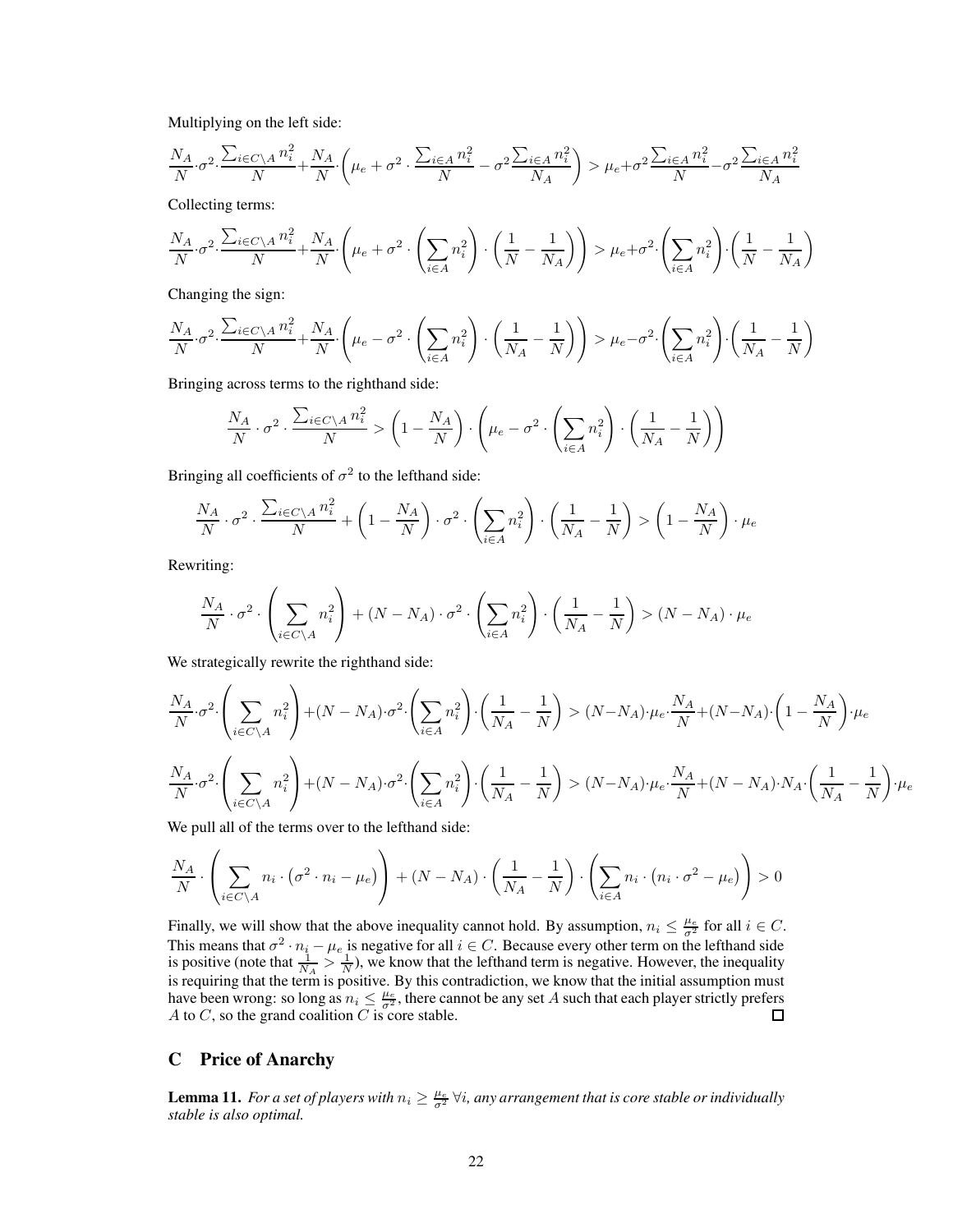| <b>Type</b> | <b>Condition</b>                                                                 | <b>Upper bound on</b><br>$err_i(\Pi_M)$ | Lower bound on<br>$err_i(\Pi_{opt})$          |
|-------------|----------------------------------------------------------------------------------|-----------------------------------------|-----------------------------------------------|
| $T_0$       | $n_i \geq \frac{\mu_e + \sigma^2}{2\sigma^2}$                                    | $\frac{\mu_e}{n_i}$ , by Lemma 12.      | $\frac{1}{2} \frac{\mu_e}{n_i}$ , by Lemma 13 |
| $T_1$       | $\frac{\mu_e}{9\cdot \sigma^2} \leq n_i \leq \frac{\mu_e + \sigma^2}{2\sigma^2}$ |                                         |                                               |
|             | $n_i < \frac{\mu_e}{9 \cdot \sigma^2}$ and is federating with                    |                                         | $\sigma^2$ , by Lemma 13                      |
| $T_2$       | other players of total mass at least                                             | 7.25 $\cdot \sigma^2$ , by Lemma 14     |                                               |
|             | $\frac{\mu_e}{3\sigma^2}$ in $\Pi_M$ .                                           |                                         |                                               |
|             | $n_i < \frac{\mu_e}{9 \cdot \sigma^2}$ and is NOT federating                     | Unbounded, but Lemma                    |                                               |
| $T_3$       | with other players of total mass at                                              | 15 gives a stability                    |                                               |
|             | least $\frac{\mu_e}{3\sigma^2}$ in $\Pi_M$ .                                     | result.                                 |                                               |

<span id="page-22-0"></span>Table 2: Summary of relevant bounds for proof of Theorem [2.](#page-7-2)

*Proof.* By Lemma 5.3 in [Donahue and Kleinberg \[2021\]](#page-9-1), when all players have  $\geq \frac{\mu_e}{\sigma^2}$  samples, each player with size  $>\frac{\mu_e}{\sigma^2}$  minimizes its error by doing local learning. By the same lemma, each player of size exactly equal to  $\frac{\mu_e}{\sigma^2}$  minimize their error in any arrangement with other players also of size  $\frac{\mu_e}{\sigma^2}$ . Taken together, this implies that the only stable arrangements are ones where all players of si  $\frac{\mu_e}{\sigma^2}$  are doing local learning and all players of size equal  $\frac{\mu_e}{\sigma^2}$  are arranged in any grouping. Because all of these have equal error to the minimal error, the Price of Anarchy is equal to 1.

**Theorem 2** (Price of Anarchy). *Denote*  $\Pi_M$  *to be a maximum-cost individually stable (IS) partition and*  $\Pi_{opt}$  *to be an optimal (lowest-cost) partition. Then,* 

$$
PoA = \frac{f_w(\Pi_M)}{f_w(\Pi_{opt})} \le 9
$$

*Proof.* This theorem is the result of multiple lemmas, each of which handle players of different sizes in different situations. Theorem [2](#page-22-0) summarizes these contributions. Specifically, it divides players into four different types  $(T_0, T_1, T_2, T_3)$  based on their size and the group they are federating with in  $\Pi_M$ . These results are summarized in Table [2](#page-22-0) and described below.

First, we note that by Lemma [12](#page-7-3) the highest error any player can experience in  $\Pi_M$  is  $\frac{\mu_e}{n_i}$ , so the cost due to a particular player in  $\Pi_M$  is upper bounded by  $\mu_e$ .

- Say that player  $i \in T_0$  if  $n_i \geq \frac{\mu_e + \sigma^2}{2\sigma^2}$ . Lemma [13](#page-8-0) shows that if  $n_i \geq \frac{\mu_e + \sigma^2}{2\sigma^2}$ , then  $err_i(\Pi_{opt}) \geq \frac{1}{2} \frac{\mu_e}{n_i}$ , so player *i*'s contribution to the weighted cost is  $\geq \frac{1}{2} \cdot \mu_e$ .
- Say that player  $i \in T_1$  if  $\frac{\mu_e}{9 \cdot \sigma^2} \leq n_i \leq \frac{\mu_e + \sigma^2}{2 \sigma^2}$ . Lemma [13](#page-8-0) shows that  $err_i(\Pi_{opt}) \geq \sigma^2$  for  $n_i \leq \frac{\mu_e + \sigma^2}{2\sigma^2}$ , so player *i*'s contribution to the weighted cost is  $\geq \sigma^2 \cdot n_i$ .
- Say that player  $i \in T_2$  if  $n_i < \frac{\mu_e}{9 \cdot \sigma^2}$  and if, in  $\Pi_M$ , it is federating with other players of total mass at least  $\frac{\mu_e}{3\sigma^2}$ . Then, by Lemma [14](#page-8-1)  $err_i(\Pi_M) \leq 7.25\sigma^2 \leq 7.5 \cdot \sigma^2$ . Lemma [13](#page-8-0) applies again and shows that  $err_i(\Pi_{opt}) \ge \sigma^2$  for  $n_i \le \frac{\mu_e + \sigma^2}{2\sigma^2}$ , so player *i*'s contribution to the weighted cost is  $\geq \sigma^2 \cdot n_i$ .
- Say  $i \in T_3$  if  $n_i \leq \frac{\mu_e}{9 \cdot \sigma^2}$  and if in  $\Pi_M$  it is *not* federating with other players of total mass at least  $\frac{\mu_e}{3 \cdot \sigma^2}$ . Then, by Lemma [15](#page-8-2) there is at most one group of such description in  $\Pi_M$  (or any IS arrangement) - call it A. What is this group's total contribution to the cost?

$$
\mu_e + \sigma^2 \cdot N_A - \sigma^2 \frac{\sum_{i \in A} n_i^2}{N_A} \le \mu_e + \sigma^2 \cdot N_A - \sigma^2 \frac{N_A}{N_A} \le^* \left(1 + \frac{1}{3} + \frac{1}{9}\right) \mu_e - \sigma^2 < 1.5\mu_e
$$

where in the step marked with  $*$  we have upper bounded  $N_T$  by the knowledge that it contains a player of size  $\leq \frac{\mu_e}{9\sigma_e^2}$  is federating with partners of total size no more than  $\frac{\mu_e}{3\sigma_e^2}$ . Note that  $N_T$  is the mass of the entire group containing  $T_3$  players, and so may doublecount the contributions of some players not in  $T_3$ .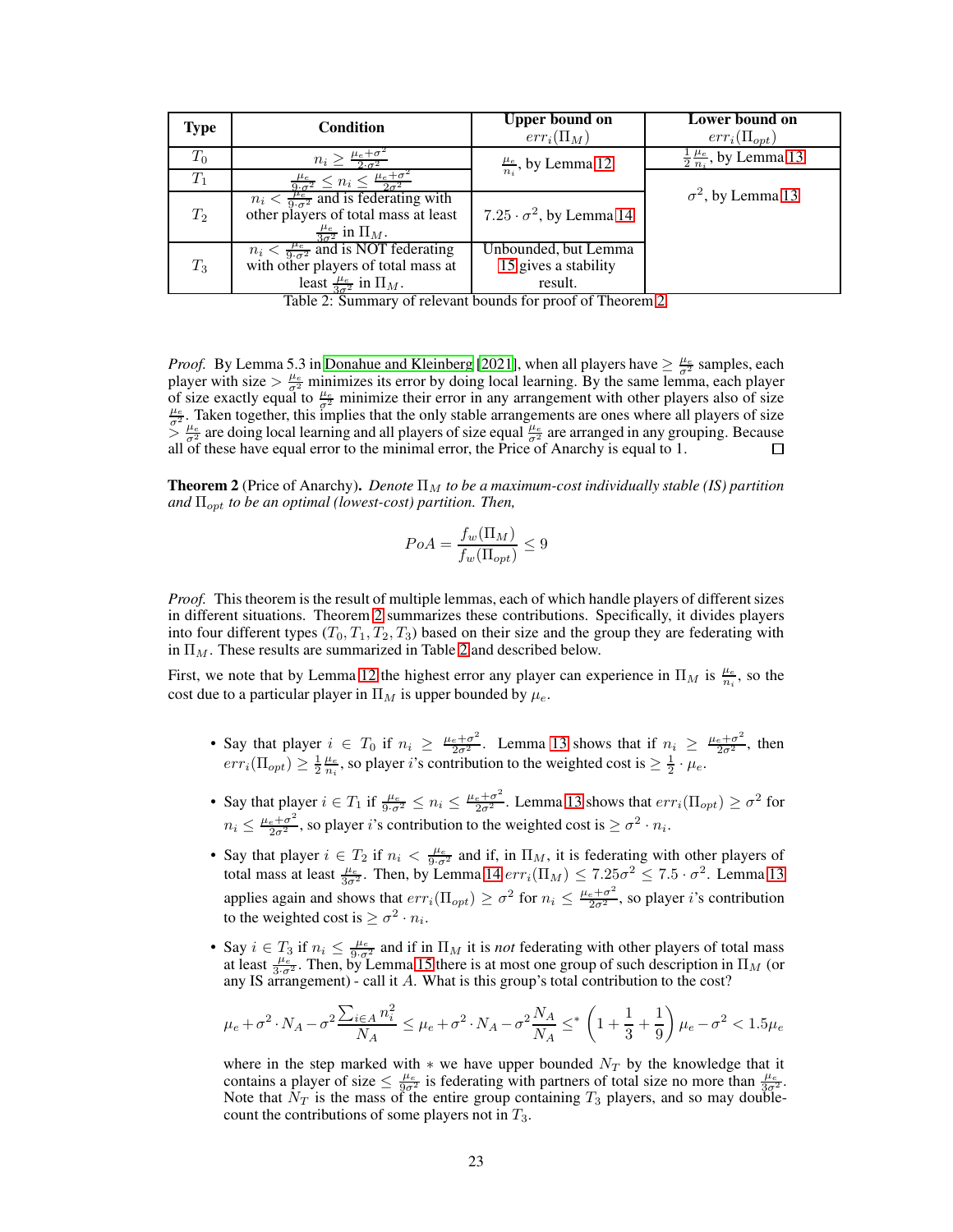Next, we bring these terms together to bound the overall result. Note that  $f_w(\Pi)$  is a weighted cost that is obtained by multiplying player j's error by its number of samples  $n_j$ .

$$
PoA = \frac{f_w(\Pi_M)}{f_w(\Pi_{opt})} \le \frac{|T_0| \cdot \mu_e + |T_1| \cdot \mu_e + \sum_{i \in T_2} 7.5 \cdot \sigma^2 \cdot n_i + 1.5\mu_e}{|T_0| \cdot \frac{\mu_e}{2} + \sum_{i \in T_1} \sigma^2 \cdot n_i + \sum_{i \in T_2} \sigma^2 \cdot n_i + \sum_{i \in T_3} \sigma^2 \cdot n_i}
$$

First, we note that if there do not exist any players in  $T_3$ , then we can write the bound as:

$$
\frac{|T_0| \cdot \mu_e + |T_1| \cdot \mu_e + \sum_{i \in T_2} 7.5 \cdot \sigma^2 \cdot n_i}{|T_0| \cdot \frac{\mu_e}{2} + |T_1| \cdot \frac{\mu_e}{9} + \sum_{i \in T_2} \sigma^2 \cdot n_i} \le 9
$$

Suppose that  $|T_3| \geq 1$ . Then, the main goal is to absorb the additive  $1.5 \cdot \mu_e$  term.

First, we consider the case where we have some player  $n_j \ge \frac{\mu_e}{3\sigma_e^2}$ , which we will show implies a PoA bound of 9. Any player of size  $\geq \frac{\mu_e}{3\sigma^2}$  must be in  $T_0$  or  $T_1$ . First, we will assume that  $j \in T_0$ , so  $|T_0| \geq 1$ , meaning:

$$
4.5 \cdot |T_0| \cdot \mu_e \ge |T_0| \cdot \mu_e + 1.5 \cdot \mu_e
$$

This means the bound can be upper bounded by:

$$
PoA \le \frac{4.5|T_0| \cdot \mu_e + |T_1| \cdot \mu_e + \sum_{i \in T_2} 7.5 \cdot \sigma^2 \cdot n_i}{|T_0| \cdot \frac{\mu_e}{2} + |T_1| \cdot \frac{\mu_e}{9\sigma^2} + \sum_{i \in T_2} \sigma^2 \cdot n_i} \le 9
$$

Next, we consider the case where  $j \in T_1$  and  $|T_0| = 0$ . Then, the upper bound becomes:

$$
PoA < \frac{(|T_1| - 1) \cdot \mu_e + \mu_e + 7.5\sigma^2 \cdot \sum_{i \in T_2} n_i + 1.5\mu_e}{\sum_{i \neq j, i \in T_1} \sigma^2 \cdot n_i + \sigma^2 \cdot n_j + \sigma^2 \cdot \sum_{i \in T_2} n_i} \\
&< \frac{(|T_1| - 1) \cdot \mu_e + \mu_e + 7.5\sigma^2 \cdot \sum_{i \in T_2} n_i + 1.5\mu_e}{(|T_1| - 1) \cdot \frac{\mu_e}{9} + \frac{\mu_e}{3} + \sigma^2 \cdot \sum_{i \in T_2} n_i} \\
&< \frac{(|T_1| - 1) \cdot \mu_e + 2.5\mu_e + 9\sigma^2 \cdot \sum_{i \in T_2} n_i}{(|T_1| - 1) \cdot \frac{\mu_e}{9} + \frac{\mu_e}{3} + \sigma^2 \cdot \sum_{i \in T_2} n_i} \\
&< \frac{(|T_1| - 1) \cdot \mu_e + 3\mu_e + 9\sigma^2 \cdot \sum_{i \in T_2} n_i}{(|T_1| - 1) \cdot \frac{\mu_e}{9} + \frac{\mu_e}{3} + \sigma^2 \cdot \sum_{i \in T_2} n_i} \\
&= 9
$$

Finally, we consider the case where all players have size  $\leq \frac{\mu_e}{3\sigma^2}$ . By Lemma [15,](#page-8-2) if there exist any players in  $T_3$ , then the entire arrangement is only stable if  $\Pi_M = \pi_g = \Pi_{opt}$ , giving a PoA of 1.

These proofs taken together show that the overall PoA is upper bounded by 9.

 $\Box$ 

Lemma 13. *Consider a player* n<sup>j</sup> *and any set of players* C*. Then, we can lower bound the error player* j *recieves by federating with* C*:*

$$
err_j(C \cup \{n_j\}) \ge \begin{cases} \frac{1}{2} \cdot \frac{\mu_e}{n_j} & n_j \ge \frac{\mu_e + \sigma^2}{2\sigma^2} \\ \sigma^2 & otherwise \end{cases}
$$

*Proof.* Player  $j$ 's error when federating with the coalition  $C$  is:

$$
err_j(C \cup \{n_j\}) = \frac{\mu_e}{N_C + n_j} + \sigma^2 \frac{\sum_{i \in C} n_i^2 + N_C^2}{(N_C + n_j)^2}
$$

Given a fixed  $N_C$ ,  $\sum_{i \in C} n_i^2$  is minimized when all of the players besides j have size  $n_i = \frac{N_C}{|C|}$ , which means that  $n_i^2 = \frac{N_C^2}{|C|^2}$ . The error is thus lower bounded by:

$$
err_j(C\cup\{n_j\})\geq \frac{\mu_e}{N_C+n_j}+\sigma^2\frac{\frac{N_C^2}{|C|}+N_C^2}{(N_C+n_j)^2}
$$

This decreases with |C|, so we set  $|C| = N_C$  to further lower bound the error:

$$
\geq \frac{\mu_e}{N_C + n_j} + \sigma^2 \frac{N_C + N_C^2}{(N_C + n_j)^2}
$$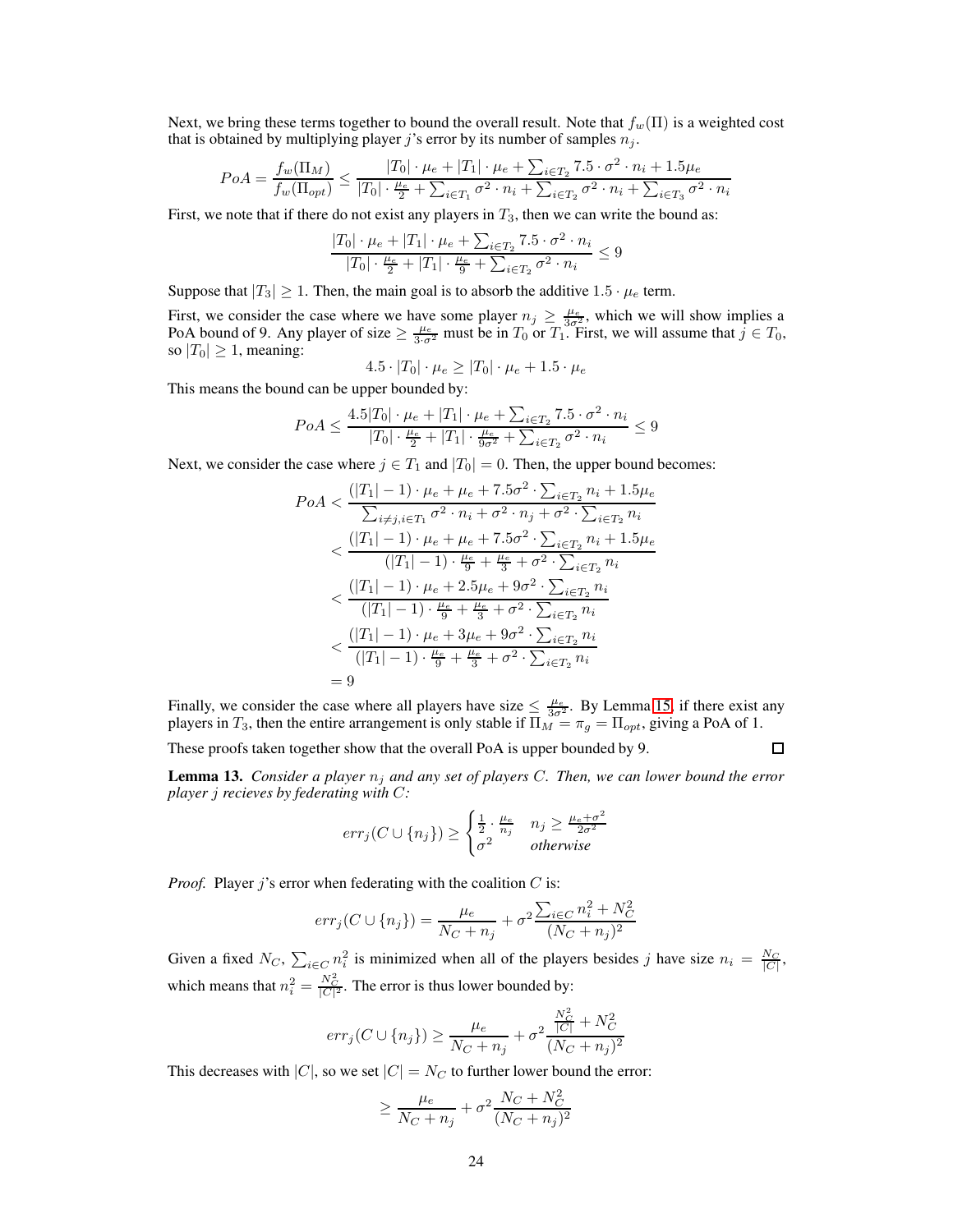Note that the "units" of this term might seem strange: the numerator of the  $\sigma^2$  component involves a  $N_C$  and  $N_C^2$ . This is because we assumed that  $\sum_{i \in C} n_i^2 \ge N_C$ , which is correct in magnitude but which involves different units.

Next, we will lower bound this term by analyzing how it changes with  $N_C$ . First, we take the derivative with respect to  $N_C$ :

$$
\frac{n_j \cdot (\sigma^2 - \mu_e + 2\sigma^2 \cdot N_C) - N_C \cdot (\mu_e + \sigma^2)}{(N_C + n_j)^3}
$$

#### Case 1: Derivative always negative

In some situations, this derivative is always negative (the player  $j$  always prefers  $N_C$  as large as possible). When does this occur?

$$
n_j \cdot (\sigma^2 - \mu_e + 2N_C \cdot \sigma^2) < (\mu_e + \sigma^2) \cdot N_C \quad \forall N_C
$$

As  $N_C \to \infty$ , the  $\sigma^2 - \mu_e$  additive term on the lefthand side becomes irrelevant, so what we require is

$$
2\sigma^2 \cdot n_j \cdot N_C \le (\mu_e + \sigma^2) \cdot N_C
$$

$$
n_j \le \frac{\mu_e + \sigma^2}{2\sigma^2}
$$

For players satisfying this premise, we can lower bound their error by sending  $N_C \rightarrow \infty$  in the original error equation.

$$
\lim_{N_C \to \infty} \left[ \frac{\mu_e}{N_C + n_j} + \sigma^2 \frac{N_C + N_C^2}{(N_C + n_j)^2} \right] = \sigma^2
$$

This implies that the player's error goes to  $\sigma^2$  (from above), so is lower bounded by  $\sigma^2$ .

# Case 2: Derivative sometimes negative, sometimes positive

Next, we'll consider the case where  $n_j > \frac{\mu_e + \sigma^2}{2\sigma^2}$ . The second derivative of the player's error with respect to  $N_C$  is:

$$
2 \cdot \sigma^2 \cdot n_j - \mu_e - \sigma^2
$$

which is greater than or equal to 0 in this case. In order to lower bound the overall error, we must bound the error when  $N_C = 0$  (at its minimum value) and when the derivative with respect to  $N_C$  is 0 (local minimum). Note that when  $N_C = 0$ , player j's error is  $\frac{\mu_e}{n_j}$ , which is  $> \frac{1}{2} \cdot \frac{\mu_e}{n_j}$ , satisfying the premise. Next, we will consider the case where the derivative is equal to 0: In this case, the slope isn't always negative, so there must be some  $N_C$  such that the slope is equal to 0. This occurs when:

$$
n_j \cdot (\sigma^2 - \mu_e) + N_C \cdot (2n_j \cdot \sigma^2 - \mu_e - \sigma^2) = 0
$$

$$
N_C = \frac{n_j \cdot (\mu_e - \sigma^2)}{2n_j \cdot \sigma^2 - \mu_e - \sigma^2}
$$

Substituting in for this value of  $N_C$  into player j's error gives:

$$
\frac{-\mu_e^2-2\mu_e\cdot\sigma^2+4n_j\cdot\mu_e\cdot\sigma^2-(\sigma^2)^2}{-4n_j\cdot\sigma^2+4n_j^2\cdot\sigma^2}=\frac{\mu_e}{n_j}\cdot\frac{-\mu_e-2\sigma^2+4n_j\cdot\sigma^2-\sigma^2\cdot\frac{\sigma^2}{\mu_e}}{-4\cdot\sigma^2+4n_j\cdot\sigma^2}
$$

In order to prove that this whole term is lower bounded by  $\frac{1}{2} \frac{\mu_e}{n_j}$ , we will show that the coefficient on  $\frac{\mu_e}{n_j}$  is lower bounded by  $\frac{1}{2}$ . Because  $n_j \geq 1$ , we know that the denominator is positive:

$$
\frac{-\mu_e - 2\sigma^2 + 4n_j \cdot \sigma^2 - \sigma^2 \cdot \frac{\sigma^2}{\mu_e}}{-4 \cdot \sigma^2 + 4n_j \cdot \sigma^2} \ge \frac{1}{2}
$$
  

$$
-2\mu_e - 4\sigma^2 + 8n_j \cdot \sigma^2 - \frac{\sigma^4}{\mu_e} \ge -4\sigma^2 + 4n_j \cdot \sigma^2
$$
  

$$
-2\mu_e + 4n_j \cdot \sigma^2 - \frac{\sigma^4}{\mu_e} \ge 0
$$
  

$$
n_j \ge \frac{\mu_e}{2\sigma^2} + \frac{\sigma^2}{4\mu_e}
$$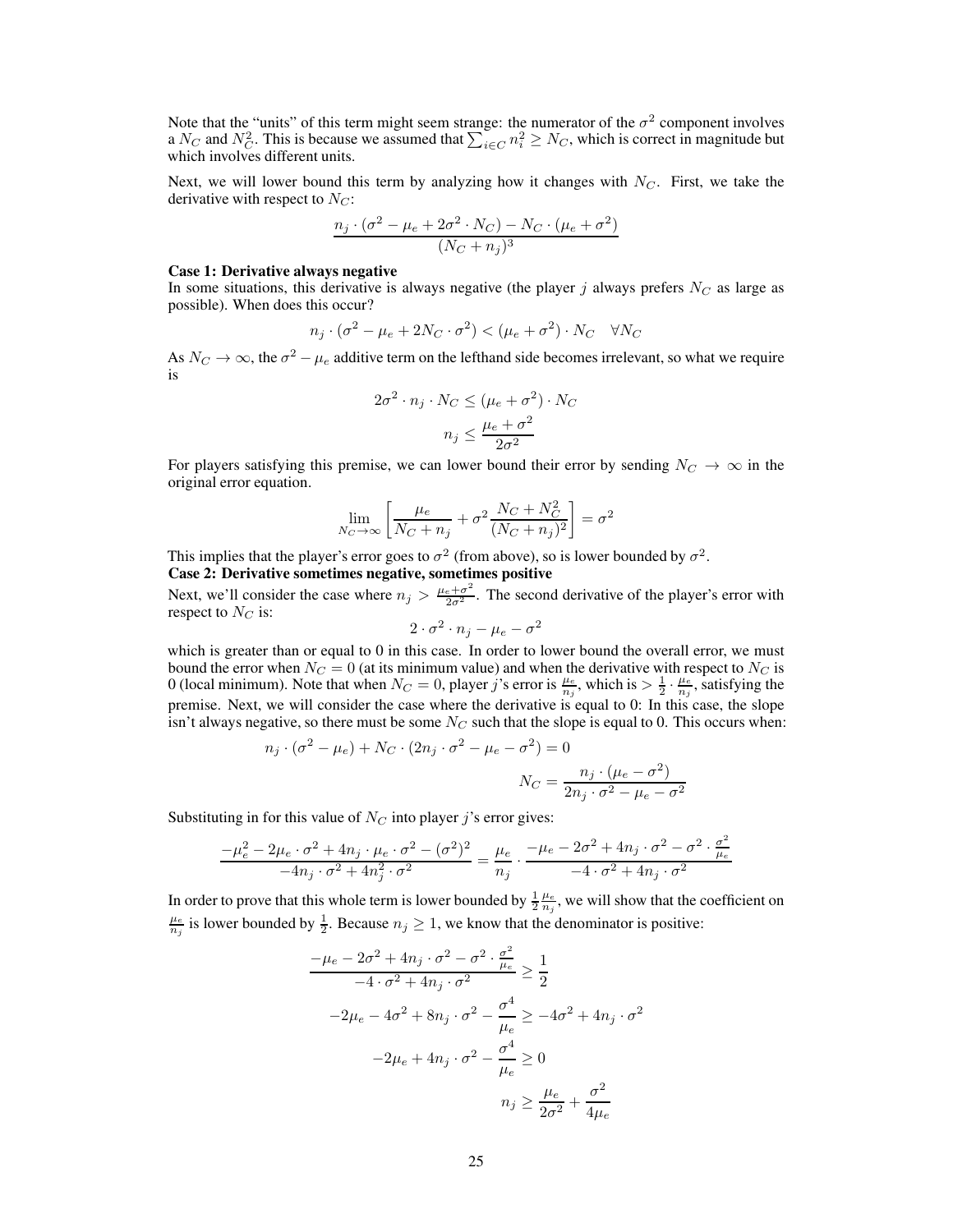This is satisfied if the lower bound is smaller than or equal to  $\frac{\mu_e + \sigma^2}{2\sigma^2}$ . We can show this by noting that  $\mu_e \ge \sigma^2$  for any avenue of interest (otherwise,  $\frac{\mu_e}{\sigma^2} < 1$  and by Lemma [11](#page-7-1) the only stable arrangement is to have all players doing local learning). This means that:

$$
\frac{\mu_e}{2\sigma^2} + \frac{\sigma^2}{4\mu_e} \le \frac{\mu_e}{2\sigma^2} + \frac{1}{4} = \frac{\mu_e + \frac{1}{2}\sigma^2}{2\sigma^2} < \frac{\mu_e + \sigma^2}{2\sigma^2}
$$

as desired. This shows that:

$$
err_j(C \cup \{n_j\}) \ge \frac{1}{2} \frac{\mu_e}{n_j}
$$

**Lemma 14.** *Consider a player j federating with a coalition C. If the total number of samples*  $N_C$ *is at least*  $\frac{\mu_e}{3\sigma^2}$ *, then*  $err_j(C \cup \{n_j\}) \le 7.25 \cdot \sigma^2$ *.* 

 $\Box$ 

*Proof.* The error a player  $n_i$  experiences is given by:

$$
err_j(C \cup \{n_j\}) = \frac{\mu_e}{n_j + N_C} + \sigma^2 \frac{\sum_{i \in l} n_i^2 + N_C^2}{(N_C + n_j)^2}
$$

Given a fixed total sum  $N_C$ , the  $\sum_{i \in l} n_i^2$  term is maximized when all of the mass is on a single partner. So the overall cost can be upper bounded by:

$$
<\frac{\mu_e}{N_C+n_j}+\sigma^2\frac{2N_C^2}{(N_C+n_j)^2}
$$

Taking the derivative with respect to  $N_C$  gives:

$$
-\frac{\mu_e}{(N_C + n_j)^2} + \sigma^2 \frac{4N_C \cdot (N_C + n_j)^2 - 4N_C^2 \cdot (N_C + n_j)}{(N_C + n_j)^4} = -\frac{\mu_e}{(N_C + n_j)^2} + \sigma^2 \frac{4N_C \cdot n_j}{(N_C + n_j)^3}
$$

$$
= \frac{-\mu_e \cdot (N_C + n_j) + 4\sigma^2 N_C \cdot n_j}{(N_C + n_j)^3}
$$

Next, we will upper bound player j's error based on the sign of the derivative with respect to  $N_C$ .

#### Case 1: Derivative with respect to  $N_C$  always positive:

This occurs when the numerator is positive for all  $N_C \geq 0$ , or

$$
-\mu_e \cdot (N_C + n_j) + 4\sigma^2 N_C \cdot n_j > 0
$$
  

$$
N_C \cdot (4\sigma^2 \cdot n_j - \mu_e) > \mu_e \cdot n_j
$$

To begin with, we must have that  $4\sigma^2 \cdot n_j > \mu_e$  or else the lefthand side is negative, so  $n_j > \frac{\mu_e}{4\sigma^2}$ . Given that, the error is largest when  $N_C$  is set to its largest value of  $\frac{\mu_e}{3\sigma^2}$ .

$$
\frac{\mu_e}{3 \cdot \sigma^2} \cdot (4\sigma^2 n_j - \mu_e) > \mu_e \cdot n_j
$$

$$
4\sigma^2 n_j - \mu_e > 3\sigma^2 \cdot n_j
$$

$$
n_j > \frac{\mu_e}{\sigma^2}
$$

If this is the case, what is the maximum amount of error that  $n_j$  receives? The error is in the form:

$$
\frac{\mu_e}{N_C+n_j}+\sigma^2\frac{2N_C^2}{(N_C+n_j)^2}
$$

We know that this is maximized when  $N_C \to \infty$ . In this case,  $\mu_e$  term goes to 0. The  $\sigma^2$  term (by L'Hôpital's rule) goes to:

$$
\sigma^2 \frac{4N_C}{2(N_C + n_j)} \to 2\sigma^2
$$

Case 2: Derivative with respect to  $N_C$  is always negative

Next, we'll consider the inverse case where the derivative is always negative. This occurs when:

$$
N_C \cdot (4\sigma^2 \cdot n_j - \mu_e) < \mu_e \cdot n_j \quad \forall N_C
$$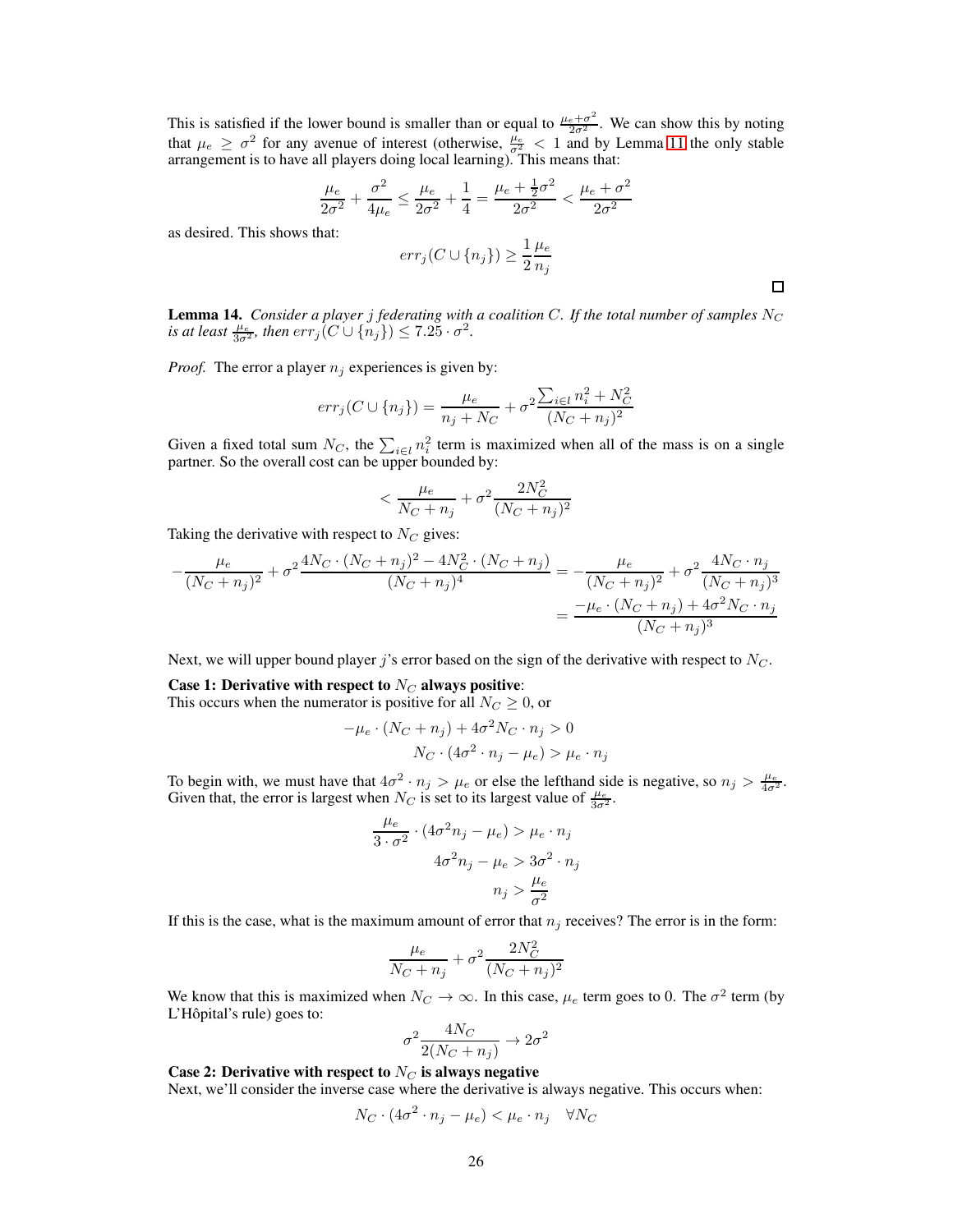This has to be true for all  $N_C$ , which implies that the  $4\sigma^2 \cdot n_j - \mu_e$  term is negative, or  $n_j \leq \frac{\mu_e}{4\sigma^2}$ . If this is the case, the maximal error is achieved when the  $N_C$  term is smallest  $(\frac{\mu_e}{3\sigma^2})$ . Plugging into the error form gives us:

$$
\frac{\mu_e}{\frac{\mu_e}{3 \cdot \sigma^2} + n_j} + \sigma^2 \frac{2 \cdot \frac{\mu_e^2}{9 \cdot \sigma^4}}{\left(\frac{\mu_e}{3 \cdot \sigma^2} + n_j\right)^2} = \frac{\mu_e \cdot \left(\frac{\mu_e}{3 \cdot \sigma^2} + n_j\right) + \frac{2\mu_e^2}{9 \cdot \sigma^2}}{\left(\frac{\mu_e}{3 \cdot \sigma^2} + n_j\right)^2} \n= \frac{\mu_e \cdot \left(\frac{\mu_e}{3 \cdot \sigma^2} + n_j\right) + \frac{2\mu_e^2}{9 \cdot \sigma^2}}{\frac{1}{9 \cdot \sigma^4} \cdot (\mu_e + 3\sigma^2 \cdot n_j)^2} \n< \frac{9\sigma^4 \mu_e \cdot \left(\frac{\mu_e}{3 \cdot \sigma^2} + n_j\right) + 2 \cdot \mu_e^2 \cdot \sigma^2}{\mu_e^2} \n= 3\sigma^2 + 9\sigma^2 \cdot \frac{\sigma^2}{\mu_e} \cdot n_j + 2\sigma^2 \n< 5\sigma^2 + 9\sigma^2 \cdot \frac{\sigma^2}{\mu_e} \cdot \frac{\mu_e}{4\sigma^2} \n= 7.25
$$

where in the last step we have used that  $n_j \leq \frac{\mu_e}{4\sigma^2}$ .

Case 3: when the derivative with respect to  $N_C$  is sometimes positive and sometimes negative Using the values above, we know this occurs when  $\frac{\mu_e}{4\sigma^2} \leq n_j \leq \frac{\mu_e}{\sigma^2}$ . First, we'll confirm that the error first decreases and then increases with  $N_C$ . The derivative is:

$$
N_C \cdot (4\sigma^2 \cdot n_j - \mu_e) - \mu_e \cdot n_j
$$

Here, we are assuming that the coefficient on  $N<sub>C</sub>$  is either 0 or positive, so the second derivative with respect to  $N_C$  is positive. Given that the derivative is negative at some point, it must be negative for small N<sub>C</sub>. We know from Case 1 that as  $N_C \to \infty$ , the error goes to  $2\sigma^2$ , so in order to bound the entire space, we only need to bound the error at the smallest value of  $N_C$ , which is  $\frac{\mu_e}{3 \cdot \sigma^2}$ . The first few steps are identical to Case 2:

$$
\frac{\mu_e}{\frac{\mu_e}{3 \cdot \sigma^2} + n_j} + \sigma^2 \frac{2 \cdot \frac{\mu_e^2}{9 \cdot \sigma^4}}{\left(\frac{\mu_e}{3 \cdot \sigma^2} + n_j\right)^2} = \frac{\mu_e \cdot \left(\frac{\mu_e}{3 \cdot \sigma^2} + n_j\right) + \frac{2\mu_e^2}{9 \cdot \sigma^2}}{\left(\frac{\mu_e}{3 \cdot \sigma^2} + n_j\right)^2} = \frac{\mu_e \cdot \left(\frac{\mu_e}{3 \cdot \sigma^2} + n_j\right) + \frac{2\mu_e^2}{9 \cdot \sigma^2}}{\frac{1}{9 \sigma^4} \cdot \left(\mu_e + 3\sigma^2 \cdot n_j\right)^2}
$$

In the next step, though, we use that  $\frac{\mu_e}{4\sigma^2} \le n_j \le \frac{\mu_e}{\sigma^2}$ .

$$
< \frac{9\sigma^4\mu_e \cdot \left(\frac{\mu_e}{3\cdot \sigma^2} + n_j\right) + 2 \cdot \mu_e^2 \cdot \sigma^2}{(\mu_e + \frac{3}{4}\mu_e)^2} \n= \frac{3\sigma^2 + 9\sigma^2 \cdot \frac{\sigma^2}{\mu_e} \cdot n_j + 2\sigma^2}{\frac{49}{16}} \n< \frac{16}{49} \cdot \left(5\sigma^2 + 9\sigma^2 \cdot \frac{\sigma^2}{\mu_e} \cdot \frac{\mu_e}{\sigma^2}\right) \n= \frac{16}{49} \cdot 14 \cdot \sigma^2 \n< 5\sigma^2
$$

Of the three cases, the highest bound is  $7.25 \cdot \sigma^2$ .

Lemma [15,](#page-8-2) below, relies on Lemmas [16,](#page-27-0) [17,](#page-28-0) and [18,](#page-30-0) which are stated and proved immediately after the proof of Lemma [15.](#page-8-2)

**Lemma 15.** *Consider an arrangement of players, all of size*  $\leq \frac{\mu_e}{3\sigma^2}$ , where at least one player is in *a federating cluster where the total mass of its partners is no more than*  $\frac{\mu_e}{3\sigma^2}$ *. Then, the only stable arrangement of these players is to have all of them federating together.*

*Proof.* By Lemma [16,](#page-27-0) we know that every player in every group welcomes the addition of any other player. Therefore, in order to prove that this arrangement isn't individually stable, we simply have to prove that a player would wish to move.

□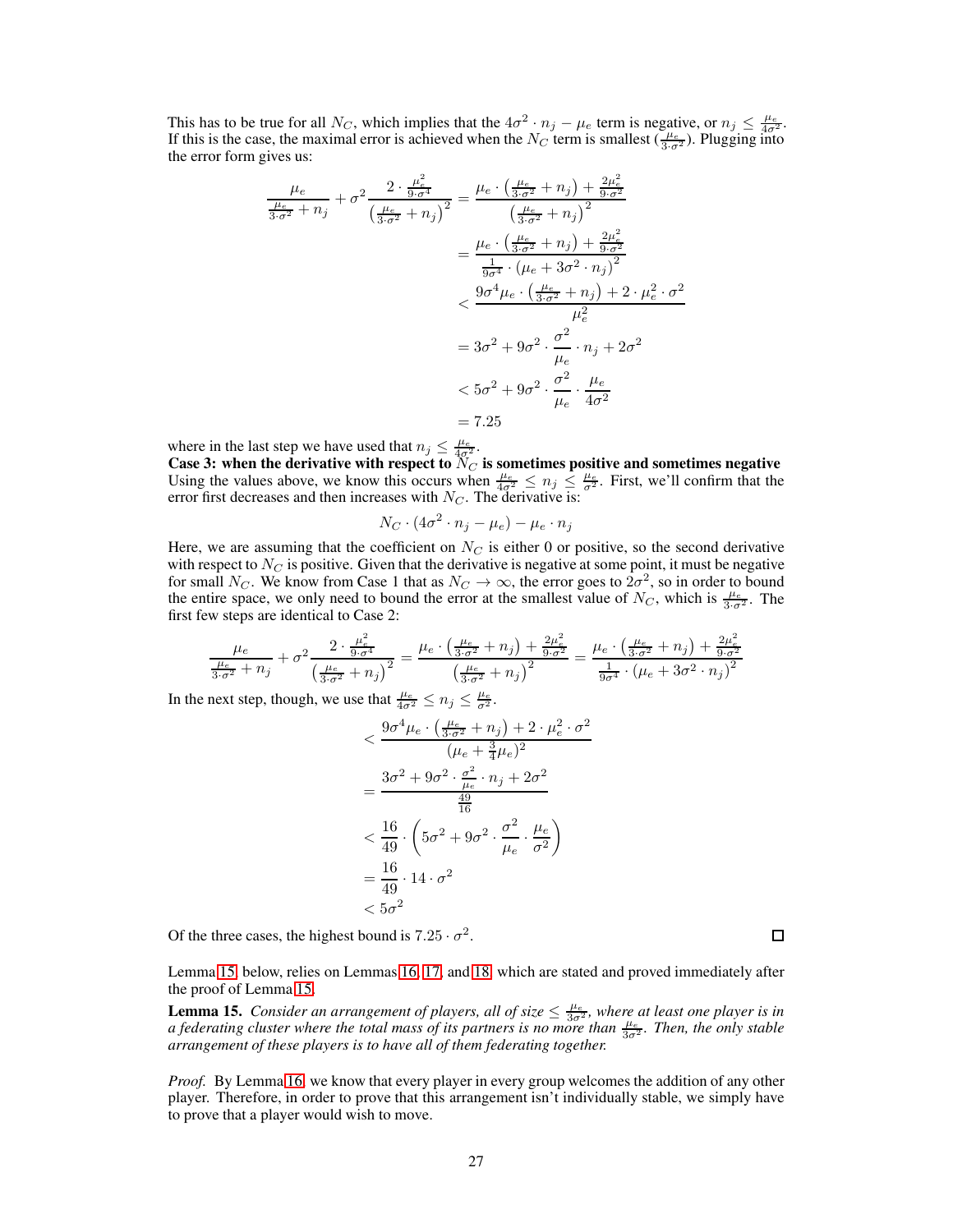We will consider a cluster A with elements  $i \in T_3$  present. We know that there exists at least one element in A s.t. the mass of its partners  $(N_A - n_i)$  is less than  $\frac{\mu_e}{3\sigma_u^2}$ . This implies also that  $N-n_a < \frac{\mu_e}{3\sigma^2}$  for  $n_a$  the largest element in A. We also know that  $n_a < \frac{\delta \sigma_{\mu_e}}{3\sigma^2}$  because we know that there exists some other element in the cluster with  $N_A - n_i < \frac{\mu_e}{3\sigma^2}$ .

Next, let's suppose there exists some other cluster B, such that all elements are  $\leq \frac{\mu_e}{3\sigma^2}$  in size. We will consider some  $n_b$  largest player in B. There are four possible cases:

- 1.  $n_a \ge n_b$ ,  $N_A n_a \ge N_B n_b$ : Unstable by Lemma [17](#page-28-0) (player b wishes to move to A).
- 2. (Symmetric to above)  $n_a \leq n_b$ ,  $N_A n_a \leq N_B n_b$ : Unstable by Lemma [17](#page-28-0) (player a wishes to move to  $B$ ).
- 3.  $n_a > n_b$ ,  $N_A n_a < N_B n_b$ . Note that in this case, we know that  $N_A n_a \leq \frac{\mu_e}{3\sigma^2}$ , so we satisfy the conditions of Lemma [18,](#page-30-0) and thus player  $a$  would prefer to join  $B$ .
- 4.  $n_a < n_b$ ,  $N_A n_a > N_B n_b$ . In this case, we know that  $\frac{\mu_e}{3\sigma^2} > N_A n_a > N_B n_b$ , so we again satisfy the conditions of Lemma [18,](#page-30-0) and thus player b would prefer to join  $A$ .

<span id="page-27-0"></span>**Lemma 16.** A group of players where each has size  $n_i \leq \frac{\mu_e}{3\sigma^2}$  always welcomes the addition of *another player of size*  $n_k \leq \frac{\mu_e}{3\sigma^2}$ .

*Proof.* For this section, we will rewrite the form of the error that a player experiences while federating with a coalition C. Specifically, we will write the error in the form below, where  $a_i$  refers to the number of players with number of samples  $n_i$ .

$$
\frac{\mu_e}{\sum_{i=1}^M a_i \cdot n_i} + \sigma^2 \frac{\sum_{i \neq j} a_i \cdot n_i^2 + (a_j - 1) \cdot n_j^2 + (\sum_{i \neq j} a_i \cdot n_i + (a_j - 1) \cdot n_j)^2}{(\sum_{i=1}^M a_i \cdot n_i)^2}
$$

Setting  $N = \sum_{i=1}^{M} a_i \cdot n_i$  gives:

$$
\frac{\mu_e}{N} + \sigma^2 \cdot \frac{\sum_{i \neq j} a_i \cdot n_i^2 + (a_j - 1) \cdot n_j^2 + (N - n_j)^2}{N^2}
$$

In order to prove that any player j welcomes the addition of any other player  $k$ , we will show that the derivative with respect to  $a_k$  is always negative. This means that player j always sees its error decrease with the addition of another player of size  $n_k$ . As we take the derivative, the coefficient on the  $\mu_e$  term in the error value becomes:

$$
-\frac{\mu_e \cdot n_k}{N^2} = -\frac{\mu_e \cdot n_k \cdot N^2}{N^4}
$$

The derivative of the coefficient on the  $\sigma^2$  term becomes:

$$
\frac{\sigma^2}{N^4} \cdot \left( \left( n_k^2 + 2(N - n_j) \cdot n_k \right) \cdot N^2 - \left( \sum_{i \neq j} a_i \cdot n_i^2 + (a_j - 1) \cdot n_j^2 + (N - n_j)^2 \right) \cdot 2 \cdot N \cdot n_k \right)
$$

So, the overall derivative is negative if:

$$
\mu_e \cdot n_k \cdot N^2 > \sigma^2 \cdot \left( \left( n_k^2 + 2(N - n_j) \cdot n_k \right) \cdot N^2 - \left( \sum_{i \neq j} a_i \cdot n_i^2 + (a_j - 1) \cdot n_j^2 + (N - n_j)^2 \right) \cdot 2 \cdot N \cdot n_k \right)
$$

We pull out and cancel common terms:

$$
\mu_e \cdot n_k \cdot N^2 > \sigma^2 \cdot n_k \cdot N \cdot \left( (n_k + 2N - 2n_j) \cdot N - 2 \left( \sum_{i \neq j} a_i \cdot n_i^2 + (a_j - 1) \cdot n_j^2 + (N - n_j)^2 \right) \right)
$$
\n
$$
\mu_e \cdot N > \sigma^2 \cdot \left( (n_k + 2(N - n_j)) \cdot (N - n_j + n_j) - 2 \left( \sum_{i \neq j} a_i \cdot n_i^2 + (a_j - 1) \cdot n_j^2 + (N - n_j)^2 \right) \right)
$$

 $\Box$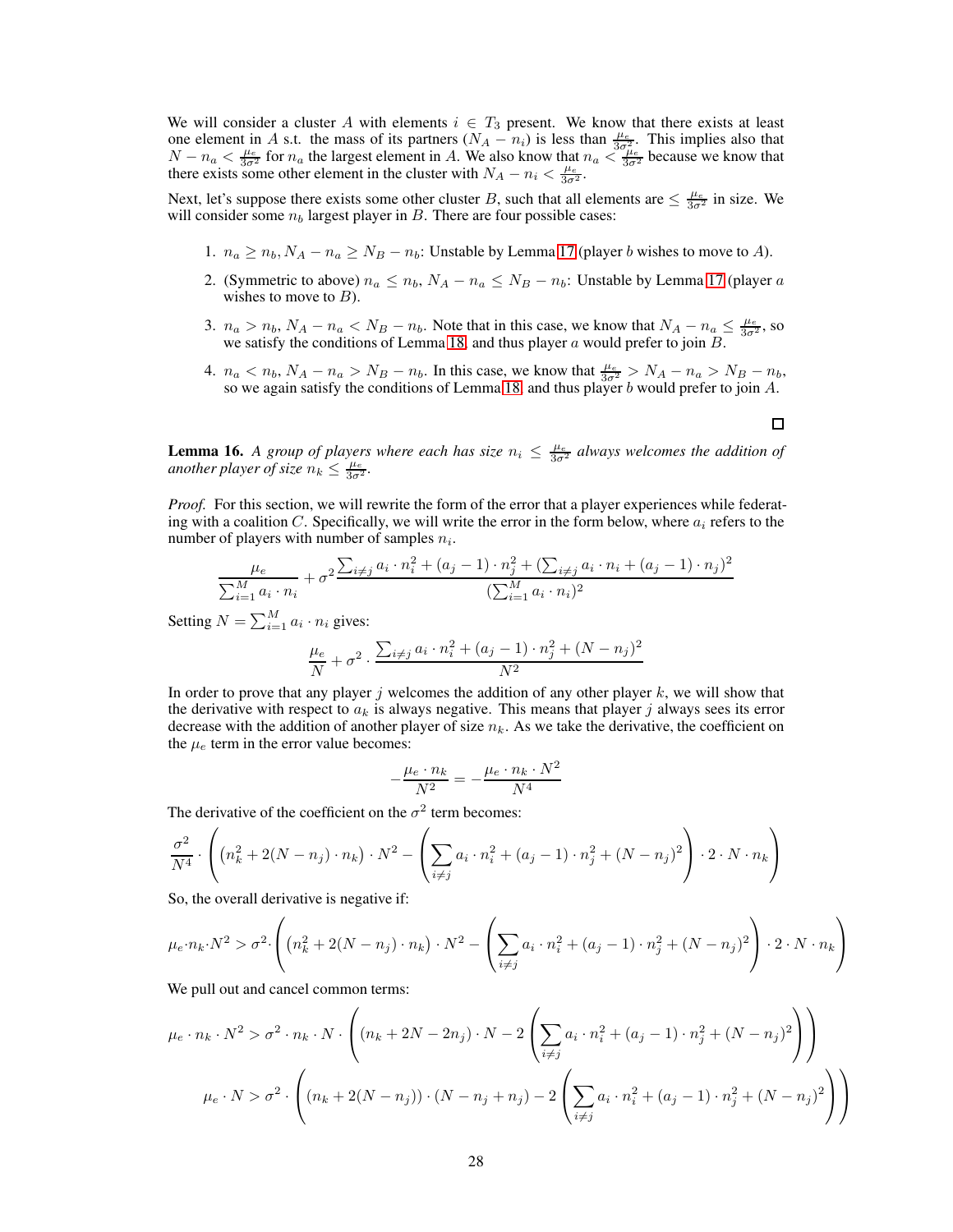Strategically expanding:

$$
\mu_e \cdot N > \sigma^2 \cdot \left( n_k \cdot N + 2(N - n_j)^2 + 2n_j \cdot N - 2n_j^2 - 2\left(\sum_{i \neq j} a_i \cdot n_i^2 + (a_j - 1) \cdot n_j^2\right) - 2(N - n_j)^2\right)
$$

Collecting:

$$
\mu_e \cdot N > \sigma^2 \cdot \left( N \cdot (n_k + 2n_j) - 2 \sum_{i=1}^M a_i \cdot n_i^2 \right)
$$

Substituting in for  $N$ :

$$
\mu_e \cdot \sum_{i=1}^{M} a_i \cdot n_i > \sigma^2 \cdot \left( \sum_{i=1}^{M} a_i \cdot n_i \cdot (n_k + 2n_j) - 2 \sum_{i=1}^{M} a_i \cdot n_i^2 \right)
$$
  

$$
0 > \sum_{i=1}^{M} a_i \cdot n_i \cdot (\sigma^2 \cdot n_k + 2\sigma^2 \cdot n_j - 2\sigma^2 \cdot n_i - \mu_e)
$$

Our goal is to show that this is negative if  $n_i \leq \frac{\mu_e}{3\sigma^2}$  for all *i*.

First, we look over the portion of the sum equal to the  $k$  index. This term is equal to:

$$
a_k \cdot n_k \cdot (2\sigma^2 \cdot n_j - \sigma^2 \cdot n_k - \mu_e)
$$

which is negative, given our conditions. Next, we look at the  $j$  term in the sum:

$$
a_j \cdot n_j \cdot (\sigma^2 \cdot n_k - \mu_e)
$$

which is also negative. The remaining portions of the sum can be written as:

$$
(N - a_j \cdot n_j - a_k \cdot n_k) \cdot (\sigma^2 \cdot n_k + 2\sigma^2 \cdot n_j - \mu_e) - 2\sigma^2 \sum_{i \neq j,k} a_i \cdot n_i^2
$$

which we would like to show is negative. We can maximize this term by holding  $N$  constant and minimizing the negative portion by setting  $n<sub>i</sub> = 1$  for all other players besides j, k. This gives us an upper bound of:

$$
\leq (N - a_j \cdot n_j - a_k \cdot n_k) \cdot (\sigma^2 \cdot n_k + 2\sigma^2 \cdot n_j - \mu_e) - 2\sigma^2 (N - a_j \cdot n_j - a_k \cdot n_k)
$$
  
= 
$$
(N - a_j \cdot n_j - a_k \cdot n_k) \cdot (\sigma^2 \cdot n_k + 2\sigma^2 \cdot n_j - \mu_e - 2\sigma^2)
$$

Given the condition that  $n_k, n_j \leq \frac{\mu_e}{3\sigma^2}$ , we know that the coefficient is no more than

$$
3\sigma^2 \frac{\mu_e}{3\sigma^2} - \mu_e - 2\sigma^2 < 0
$$

Taken together, this shows that the derivative of player j's error with respect to  $a_k$  is negative, which means that player  $j$  always sees its error decrease with the addition of another player  $k$ . П

<span id="page-28-0"></span>**Lemma 17.** Assume we have two groups of players, A and B with all players of size  $\leq \frac{\mu_e}{3\sigma^2}$ . Then, *if either of the two conditions below are satisfied, the arrangement is not individually stable.*

- *1. There exists*  $a \in A$ ,  $b \in B$  *such that*  $n_a = n_b$ .
- *2. There exists*  $a \in A$ ,  $b \in B$  *such that*  $n_a > n_b$  *and*  $N_A n_a \ge N_B n_b$ *. (Note that this could be defined symmetrically with respect to* B*).*

*Proof.* First, we will assume that player a does not wish to move to B (if this is not true, then we already know that the arrangement is not IS). This tells us that:

$$
err_a(A) \le err_a(B \cup \{n_a\})
$$

Next, we will derive sufficient conditions for player  $b$  to wish to move to  $A$ , or

$$
err_b(A \cup \{n_b\}) < err_b(B)
$$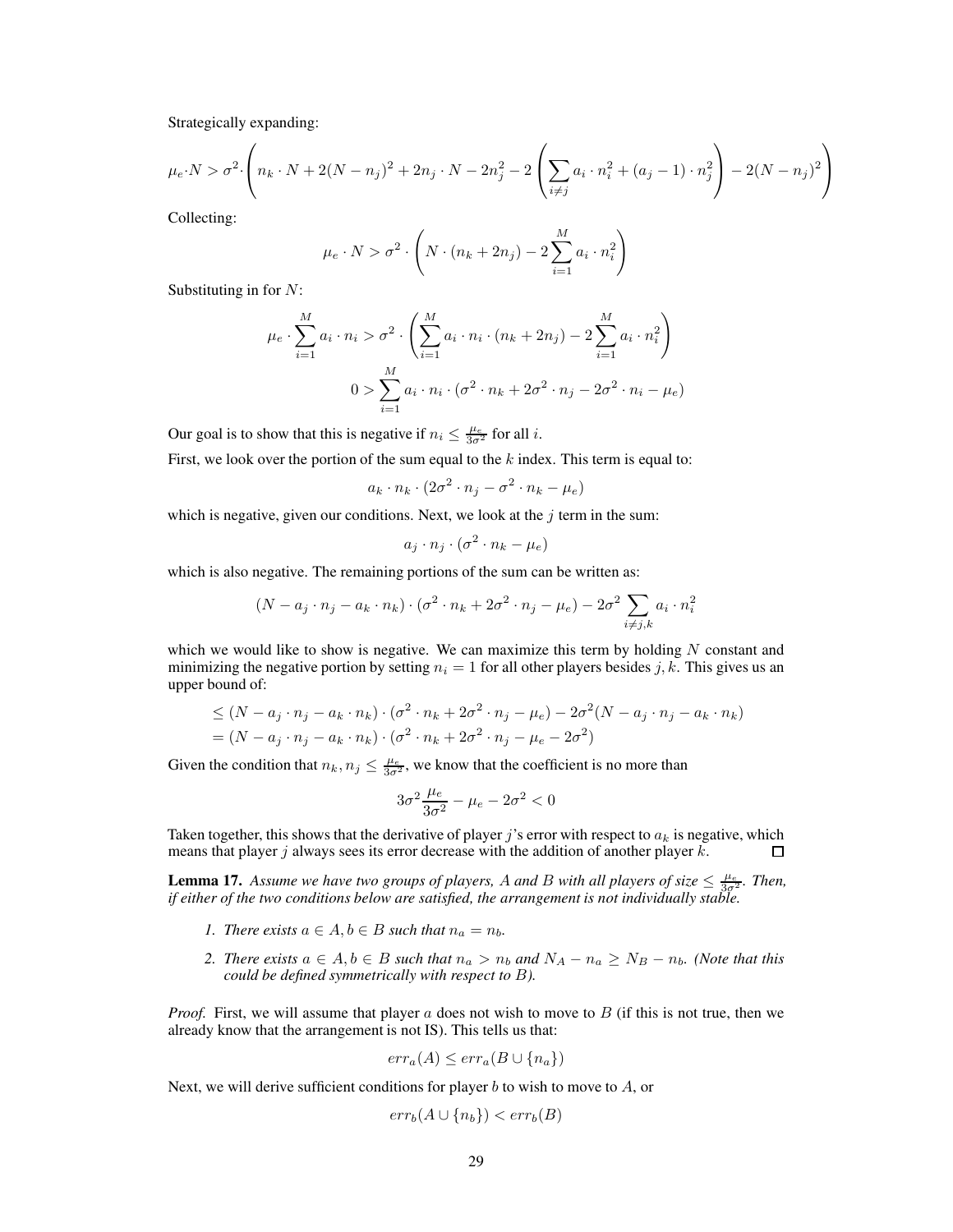We will use the shorthand of  $N'_A = N_A - n_a$  and  $N'_B = N_B - n_b$ . From the form of each player's error as in Lemma [1,](#page-3-0) we can derive conditions for the difference in errors experienced by two players in the same coalition. Consider a coalition C and two players  $j, k \in C$ , with  $n_k \geq n_j$  Then,

$$
err_j(C) - err_k(C) = \sigma^2 \cdot \frac{\sum_{i \neq j} n_i^2 + (N_C - n_j)^2}{N_C^2} - \sigma^2 \cdot \frac{\sum_{i \neq k} n_i^2 + (N_C - n_k)^2}{N_C^2}
$$
  
\n
$$
= \sigma^2 \cdot \frac{n_k^2 - n_j^2 + (N_C - n_j)^2 - (N_C - n_k)^2}{N_C^2}
$$
  
\n
$$
= \sigma^2 \cdot \frac{n_k^2 - n_j^2 + (N_C^2 + n_j^2 - 2n_j \cdot N_C) - (N_C^2 + n_k^2 - 2n_k \cdot N_C)}{N_C^2}
$$
  
\n
$$
= \sigma^2 \cdot \frac{-2n_j \cdot N_C + 2n_k \cdot N_C}{N_C^2}
$$
  
\n
$$
= 2\sigma^2 \cdot \frac{N_C \cdot (n_k - n_j)}{N_C^2}
$$
  
\n
$$
= 2\sigma^2 \cdot \frac{n_k - n_j}{N_C}
$$

We can apply this derivation to obtain two equalities:

$$
err_b(A \cup b) = err_a(A \cup b) + 2\sigma^2 \frac{n_a - n_b}{N'_A + n_a + n_b}
$$

$$
err_a(B \cup a) = err_b(B \cup a) - 2\sigma^2 \frac{n_a - n_b}{N'_B + n_a + n_b}
$$

So, rewriting the first inequality tells us that:

$$
err_a(A) \le err_b(B \cup a) - 2\sigma^2 \frac{n_a - n_b}{N'_B + n_a + n_b}
$$

Pulling over:

$$
err_a(A) + 2\sigma^2 \frac{n_a - n_b}{N'_B + n_a + n_b} \leq err_b(B \cup a)
$$

Note that because all of the players are of size  $\leq \frac{\mu_e}{3 \cdot \sigma^2}$ , we know by Lemma [16](#page-27-0) that every player welcomes the addition of every other player, so

$$
err_b(B \cup a) < err_b(B)
$$

In order to complete the proof, we need to show that  $err_b(A \cup \{n_b\})$  is less than  $err_a(A)$  +  $2\sigma^2 \frac{n_a-n_b}{N'_B+n_a+n_b}$ . Again, because all of the players are of size  $\leq \frac{\mu_e}{3\sigma^2}$ , we know from Lemma [16](#page-27-0) that every player welcomes the addition of every other player, so

$$
err_a(A \cup \{n_b\}) + 2\sigma^2 \frac{n_a - n_b}{N'_B + n_a + n_b} < err_a(A) + 2\sigma^2 \frac{n_a - n_b}{N'_B + n_a + n_b}
$$

From our prior relation, we know that

$$
err_b(A \cup b) - 2\sigma^2 \frac{n_a - n_b}{N'_A + n_a + n_b} + 2\sigma^2 \frac{n_a - n_b}{N'_B + n_a + n_b} = err_a(A \cup \{n_b\}) + 2\sigma^2 \frac{n_a - n_b}{N'_B + n_a + n_b}
$$

Rewriting the term on the left tells us that what we want to show is:

$$
err_b(A \cup b) \leq err_b(A \cup b) + 2\sigma^2 \cdot (n_a - n_b) \cdot \left(\frac{1}{N'_B + n_a + n_b} - \frac{1}{N'_A + n_a + n_b}\right)
$$

Now, we can apply our case analysis. If  $n_a = n_b$ , then the added coefficient is 0, so the final inequality holds. The inequality also holds if the fractional coefficient is positive or 0, or

$$
\frac{1}{N'_B + n_a + n_b} \ge \frac{1}{N'_A + n_a + n_b}
$$
  

$$
N'_A + n_a + n_b \ge N'_B + n_a + n_b
$$
  

$$
N'_A \ge N'_B
$$

which is exactly the second criteria.

 $\Box$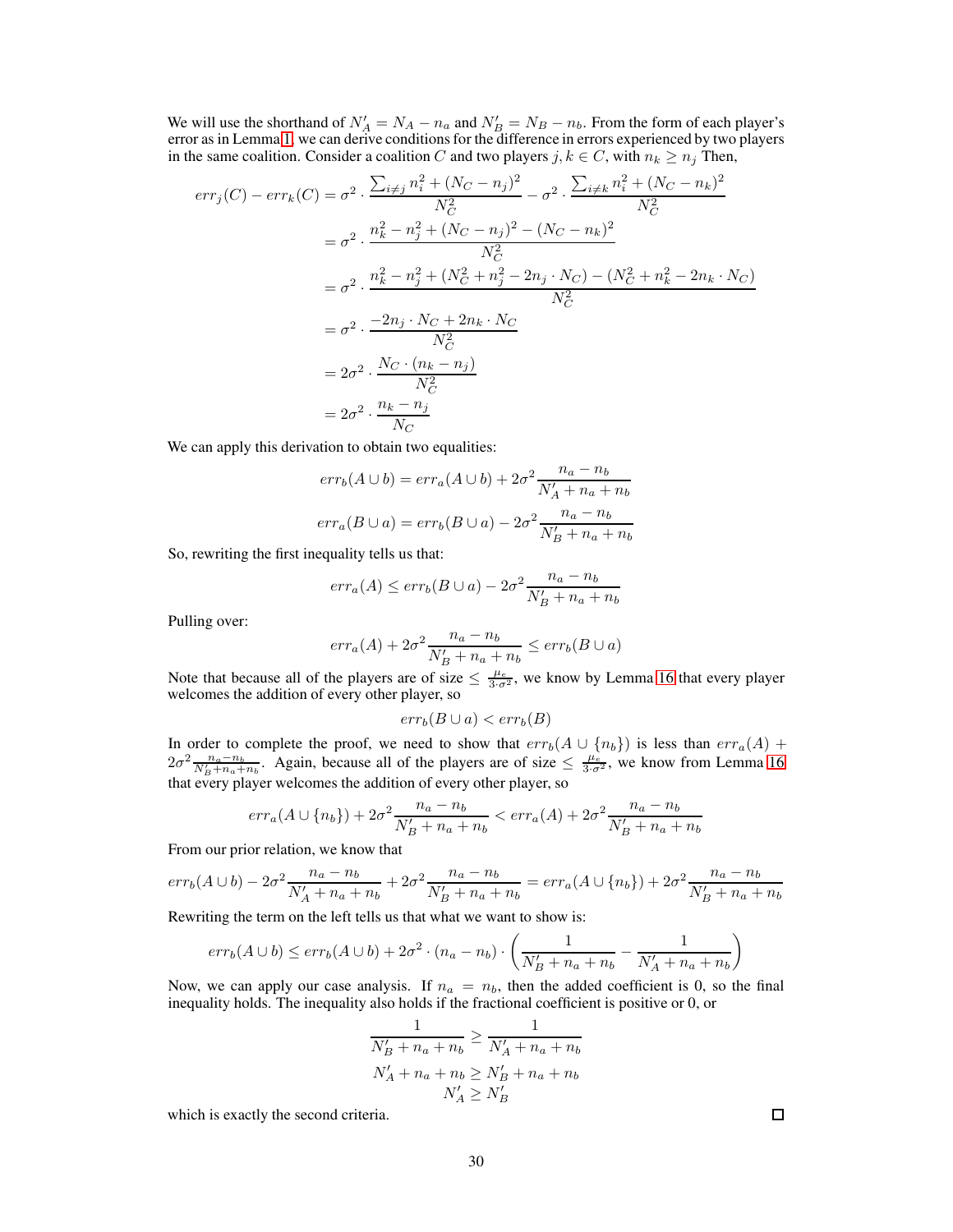<span id="page-30-0"></span>**Lemma 18.** Assume we have two groups of players, A and B, with all players of size  $\leq \frac{\mu_e}{3\sigma^2}$ . Define  $n_a, n_b$  to be the largest players in  $A, B$  respectively. Assume that  $n_a > n_b$  and  $N_A - n_a \leq N_B - n_b$ , with  $N_A - n_a \le \frac{\mu_e}{3\sigma^2}$ . Then, player a would prefer to join B.

*Proof.* We will show that the preconditions imply that player a would wish to move to group B, or else

$$
err_a(B \cup \{n_a\}) < err_a(A)
$$

Or, rewritten out,

$$
\frac{\mu_e}{N_B + n_a} + \sigma^2 \frac{\sum_{i \in B} n_i^2 + N_B^2}{(N_B + n_a)^2} < \frac{\mu_e}{N_A} + \sigma^2 \frac{\sum_{i \in A, i \neq a} n_i^2 + (N_A - n_a)^2}{N_A^2}
$$

We will upper and lower bound the costs on both sides by taking the worst and best case scenario for how the  $B$  and  $\overline{A}$  players can be arranged, respectively. We have already showed that we can minimize the total arrangement of fixed total mass by dividing it into players of size exactly 1, so the player sizes equal to 1, or

$$
\sum_{i \in A, i \neq a} n_i^2 \ge N_A - n_a
$$

Conversely, let's try to upper bound the  $B$  sum. Previously, we did this by grouping all of the mass into a single player. In this case, we can't do this - we've assumed that the  $n<sub>b</sub>$  term is the largest of them, so the most we can set them to be equal to is  $n<sub>b</sub>$  exactly. However, the same reasoning still holds: if we keep the total  $N_B - n_b$  constant but rearrange them into groups of maximum size b, we only increase total cost. To see why, consider that we have x, y with  $x \ge y$ , and some  $x \le b \le x+y$ . Then, we wish to show that:

$$
x^2 + y^2 < b^2 + (x + y - b)^2
$$

Expanding:

$$
x^{2} + y^{2} < b^{2} + (x + y - b)^{2} = b^{2} + b^{2} + x^{2} + y^{2} - 2b \cdot x - 2b \cdot y + 2x \cdot y
$$

Cancelling common terms means we want to show:

$$
2b \cdot x + 2b \cdot y < 2b^2 + 2x \cdot y
$$
\n
$$
x + y < b + \frac{x \cdot y}{b} < b + \frac{b \cdot y}{b} = b + y
$$

which is satisfied.

This result tells us that this process (grouping them into players of exactly size  $n_b$ , plus at most one player of size  $\langle n_b \rangle$  does maximize the total sum, subject to this constraint. We will again use the shorthand of  $N'_A = N_A - n_a$  and  $N'_B = N_B - n_b$ . Excluding player  $n_b$ , the mass is  $N'_B$ , so the number of copies of  $n_b$  that we can make is  $\frac{N'_B}{n_b} := c + \epsilon$ , for integer c and  $\epsilon \in [0, 1)$ . If we know that  $\epsilon = 0$  (which is always achievable), then we know that:

$$
\sum_{i \in B, i \neq b} n_i^2 \leq c \cdot n_b^2 = \frac{N_B'}{n_b} \cdot n_b^2 = N_B' \cdot n_b
$$

What if  $\epsilon > 0$ ? Then,

$$
\sum_{i \in B, i \neq b} n_i^2 \le c \cdot n_b^2 + (\epsilon \cdot n_b)^2 < c \cdot n_b^2 + \epsilon \cdot n_b^2 = \frac{N_B'}{n_b} \cdot n_b^2 = N_B' \cdot n_b
$$

So, in either way, the  $N'_B \cdot n_b$  term is an upper bound. This means that the worst-case scenario for us to show that:

$$
\frac{\mu_e}{N'_B + n_a + n_b} + \sigma^2 \frac{N'_B \cdot n_b + n_b^2 + (N'_B + n_b)^2}{(N'_B + n_a + n_b)^2} < \frac{\mu_e}{N'_A + n_a} + \sigma^2 \frac{N'_A + (N'_A)^2}{(N'_A + n_a)^2}
$$

We'll work by upper bounding the lefthand side. First, we'll replace the  $N'_B$ . First, we'll also look at the derivative with respect to  $N'_B$ , which gives:

$$
\frac{n_a(-\mu_e + 3n_b \cdot \sigma^2 + 2N_b \cdot \sigma^2) - (n_b + N'_B)(\mu_e + n_b \sigma^2)}{(n_a + n_b + N'_B)^3}
$$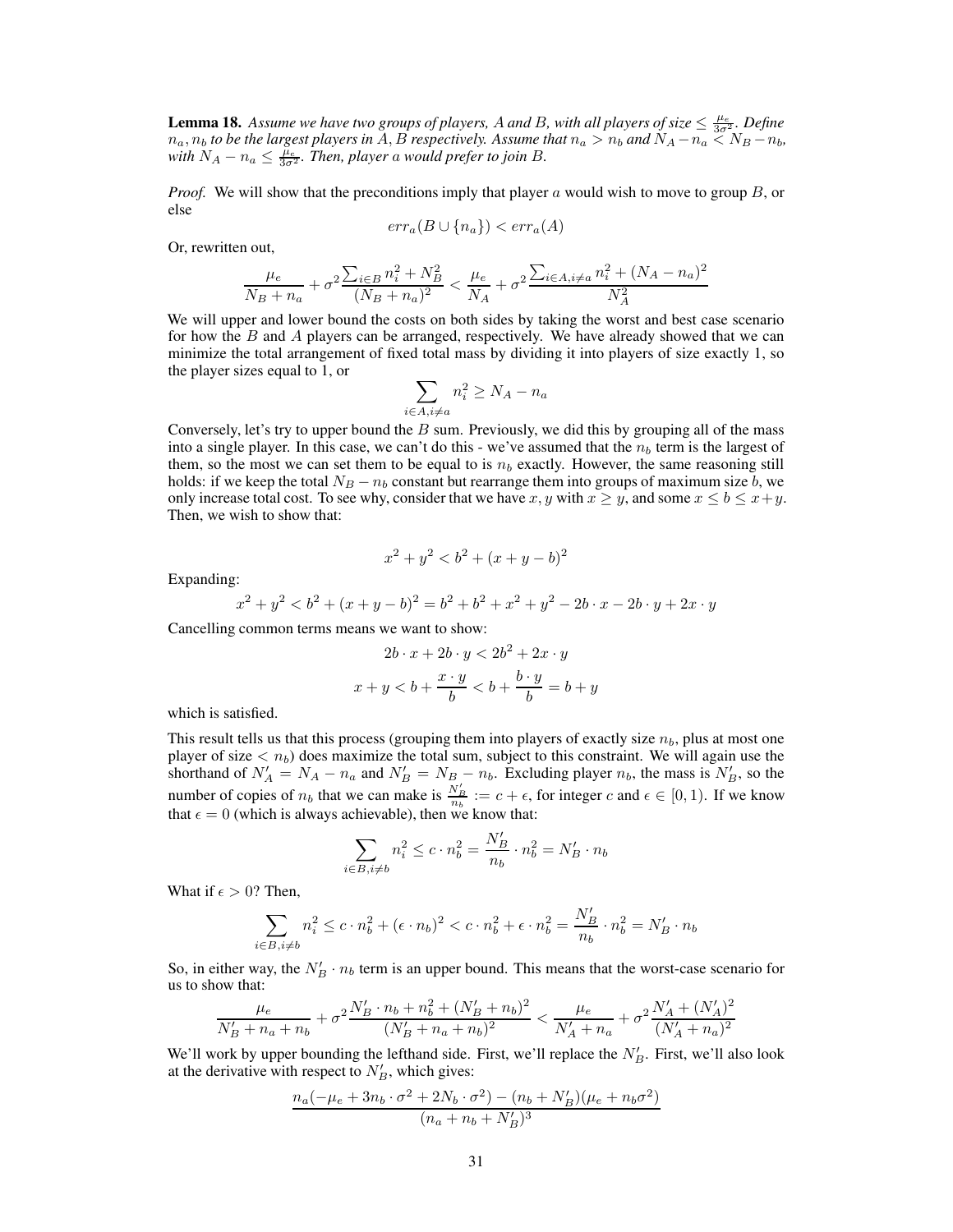The numerator can be rewritten as:

$$
-\mu_e \cdot (n_a + n_b + N'_B) - \sigma^2 \cdot n_b \cdot (N'_B + n_b) + 3\sigma^2 \cdot n_a \cdot n_b + 2\sigma^2 \cdot n_a \cdot N'_B
$$

We can show that this is negative because:

$$
N'_B \cdot (-\mu_e + 2\sigma^2 \cdot n_a) < 0
$$

since  $n_a \leq \frac{\mu_e}{3\sigma^2}$ . Similarly,

$$
n_b \cdot (-\mu_e + 3\sigma^2 \cdot n_a) \le 0
$$

Because the derivative with respect to  $N'_B$  is negative, we can over-bound it by setting it to its smallest value:  $N'_A + 1$  (or  $N'_A$ , for simplicity). This means that we can upper bound the lefthand side by writing:

$$
\frac{\mu_e}{N'_A + n_a + n_b} + \sigma^2 \frac{N'_A \cdot n_b + n_b^2 + (N'_A + n_b)^2}{(N'_A + n_a + n_b)^2} < \frac{\mu_e}{N'_A + n_a} + \sigma^2 \frac{N'_A + (N'_A)^2}{(N'_A + n_a)^2}
$$

Next, we'll work on replacing the  $n<sub>b</sub>$  term on the lefthand side. We start out by taking the derivative of the lefthand side with respect to  $n_b$ . This gives us:

$$
\frac{-\mu_e \cdot (n_a + N'_A) + \sigma^2 \cdot N'_A \cdot (N'_A + 3n_a) + n_b \cdot (-\mu_e + \sigma^2 \cdot (N'_A + 4n_a))}{(N'_A + n_a + n_b)^3}
$$

We will inspect the sign of the derivative, which is given by the numerator. Specifically, we will show that the derivative is always negative or 0 at  $n_b = 0$ , and is either negative forever, or else is negative and then positive. This implies that the lefthand side of the overall equation is either always decreasing in  $n_b$  (implying that we can upper bound it by setting  $n_b = 0$ ) or else is decreasing and then increasing (in which case the upper bound is either at  $n_b = 0$  or  $n_b = n_a$ ).

First, we will prove our claim about the derivative. At  $n_b = 0$ , the derivative is:

$$
-\mu_e \cdot (n_a + N'_A) + \sigma^2 \cdot N'_A \cdot (N'_A + 3n_a)
$$

We want to show this is negative, or:

$$
\sigma^2 \cdot N_A' \cdot (3n_a + N_A') \le \mu_e \cdot (n_a + N_A')
$$

Upper bounding the lefthand side:

$$
3\sigma^2 \cdot N'_A \cdot (n_a + N'_A) \le \mu_e \cdot (n_a + N'_A)
$$

$$
3\sigma^2 \cdot N'_A \le \mu_e
$$

which is satisfied by assumption. So, we know that the derivative starts out as 0 or negative. If the coefficient on  $n_b$  (equal to  $\sigma^2 \cdot (4n_a + N'_A) - \mu_e$ ) is negative, then the lefthand side of the overall equation is always decreasing as  $n_b$  increases - so the upper bound at  $n_b = 0$  suffices. Otherwise, the curve is decreasing, then increasing.

#### Upper bound at  $n_b = 0$

This bound is fairly straightforward. What we want to show is:

$$
\frac{\mu_e}{N'_A + n_a} + \sigma^2 \frac{N'^2_A}{(N'_A + n_a)^2} < \frac{\mu_e}{N'_A + n_a} + \sigma^2 \frac{N'_A + (N'_A)^2}{(N'_A + n_a)^2}
$$

which is obviously true.

#### Upper bound at  $n_b = n_a$

This bound is trickier. (Note that technically, the upper bound is at  $n_a - 1$ , but it is simpler to over-bound with  $n_a$ ). What we'd like to show is:

$$
\frac{\mu_e}{N'_A + 2n_a} + \sigma^2 \frac{N'_A \cdot n_a + n_a^2 + (N'_A + n_a)^2}{(N'_A + 2n_a)^2} \le \frac{\mu_e}{N'_A + n_a} + \sigma^2 \frac{N'_A + N'^2_A}{(N'_A + n_a)^2}
$$

We can write:

$$
\mu_e \cdot \left(\frac{1}{N_A'+n_a}-\frac{1}{N_A'+2n_a}\right)=\mu_e \cdot \frac{n_a}{(N_A'+n_a)\cdot (N_A'+2n_a)}
$$